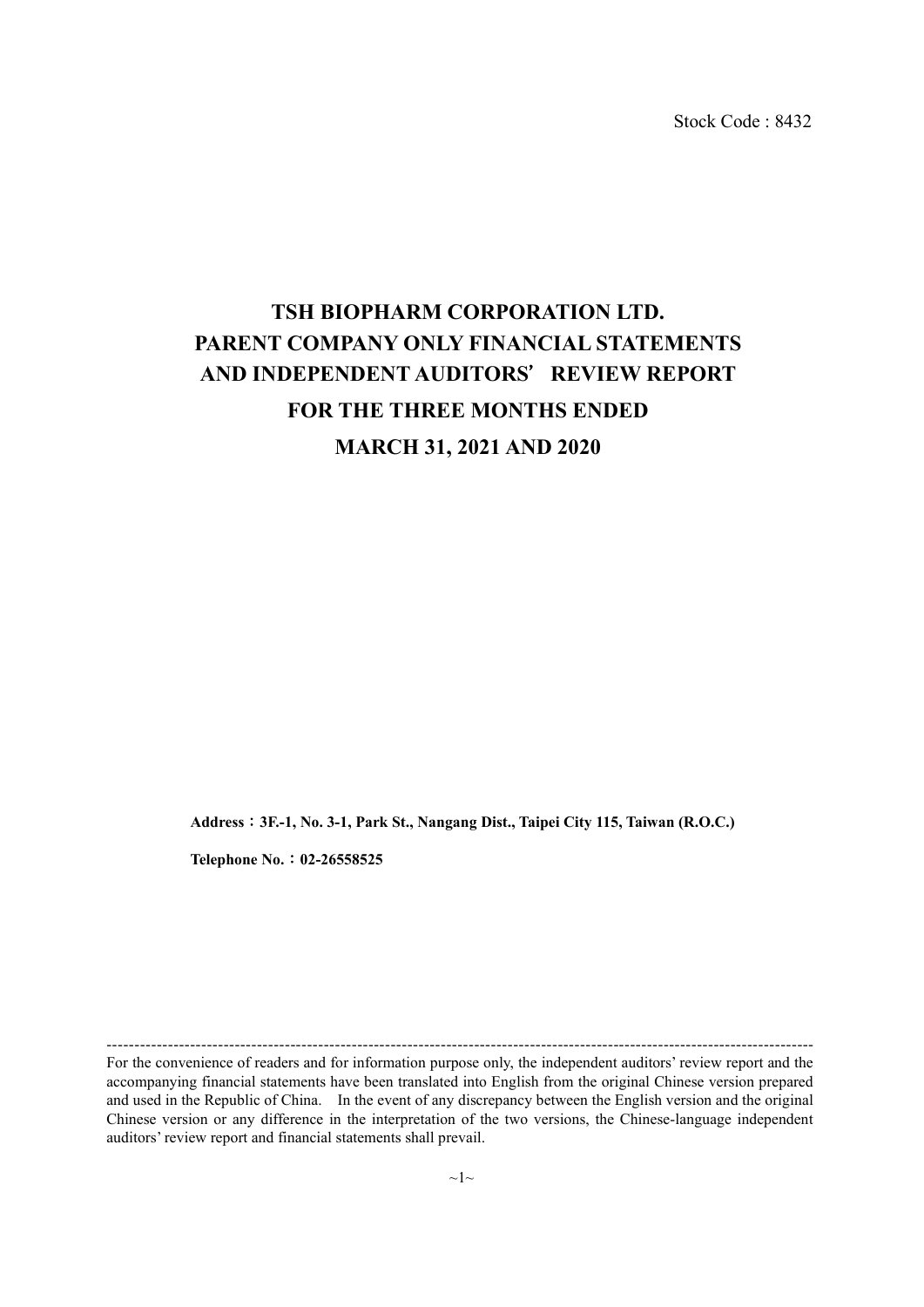# **Table of contents**

| Contents                                                                   | Page           |
|----------------------------------------------------------------------------|----------------|
| 1. Cover Page                                                              |                |
| 2. Table of Contents                                                       | 2              |
| 3. Independent Auditors' Review Report                                     | $\overline{4}$ |
| 4. Balance Sheets                                                          | 5              |
| 5. Statements of Comprehensive Income                                      | 6              |
| 6. Statements of Changes in Equity                                         | $\overline{7}$ |
| 7. Statements of Cash Flows                                                | $8 - 9$        |
| 8. Notes to the Financial Statements                                       | 10             |
| (1) History and organization                                               | 10             |
| (2) Approval date and procedures of the financial statements               | 10             |
| (3) Application of new standards, amendments and interpretations           | $10 - 11$      |
| (4) Summary of significant accounting policies                             | $11 - 21$      |
| (5) Significant accounting assumptions and judgments, and major sources of | 22             |
| estimation uncertainty                                                     |                |
| (6) Explanation of significant accounts                                    | $22 - 40$      |
| (7) Related-party transactions                                             | $40 - 42$      |
| (8) Pledged assets                                                         | 42             |
| (9) Significant commitments and contingencies                              | 42             |
| (10) Losses due to major disasters                                         | 42             |
| (11) Significant subsequent events                                         | 42             |
| $(12)$ Other                                                               | $42 - 43$      |
| (13) Other disclosures                                                     | 43             |
| A. Information on significant transactions                                 | 43             |
| B. Information on investees                                                | 43             |
| C. Information on investment in mainland China                             | 43             |
| D. Information on major shareholders                                       | 44             |
| (14) Segment information                                                   | 44             |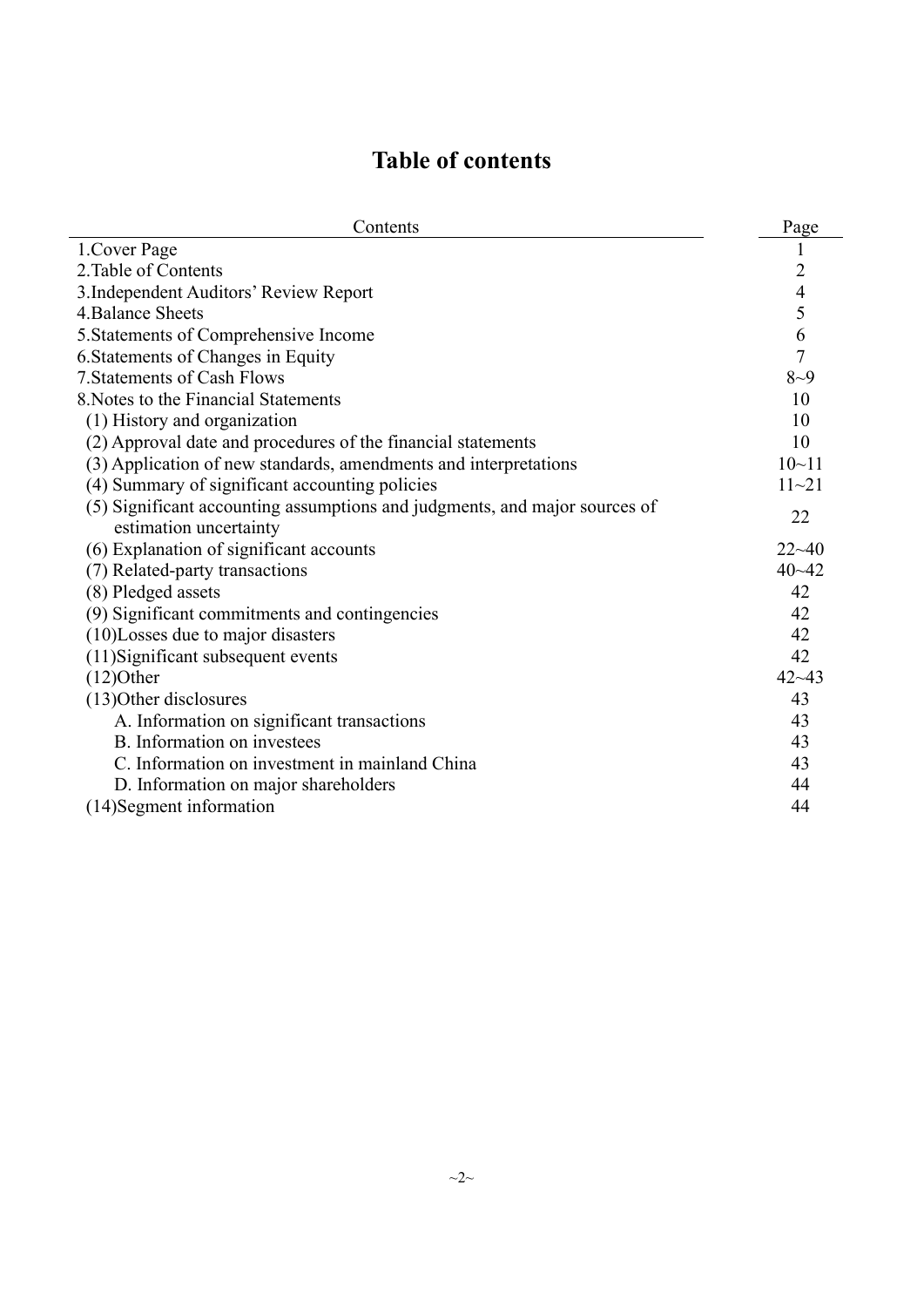#### INDEPENDENT AUDITORS' REVIEW REPORT

To the Board of Directors of TSH Biopharm Corporation Ltd.

#### **Introduction**

We have reviewed the accompanying balance sheets of TSH Biopharm Corporation Ltd. ("the Company") as of March 31, 2021 and 2020, and the related the statements of comprehensive income, changes in equity and cash flows for the three months ended March 31, 2021 and 2020, and notes to the parent company only financial statements, including a summary of significant accounting policies. Management is responsible for the preparation and fair presentation of the parent company only financial statements in accordance with the Regulations Governing the Preparation of Financial Reports by Securities Issuers and International Accounting Standard 34, "Interim Financial Reporting" endorsed and issued into effect by the Financial Supervisory Commission of the Republic of China. Our responsibility is to express a conclusion on the parent company only financial statements based on our reviews.

#### **Scope of Review**

We conducted our reviews in accordance with Statement of Auditing Standards 65, " Review of Financial Information Performed by the Independent Auditor of the Entity". A review of the parent company only financial statements consists of making inquiries, primarily of persons responsible for financial and accounting matters, and applying analytical and other review procedures. A review is substantially less in scope than an audit conducted in accordance with the generally accepted auditing standards and consequently does not enable us to obtain assurance that we would become aware of all significant matters that might be identified in an audit. Accordingly, we do not express an audit opinion.

#### **Conclusion**

Based on our reviews, nothing has come to our attention that causes us to believe that the accompanying parent company only financial statements do not present fairly, in all material respects, the financial position of the Company as of March 31, 2021 and 2020, and of its financial performance and its cash flows for the three months ended March 31, 2021 and 2020, in accordance with the Regulations Governing the Preparation of Financial Reports by Securities Issuers and International Accounting Standard 34, "Interim Financial Reporting" endorsed and issued into effect by the Financial Supervisory Commission of the Republic of China.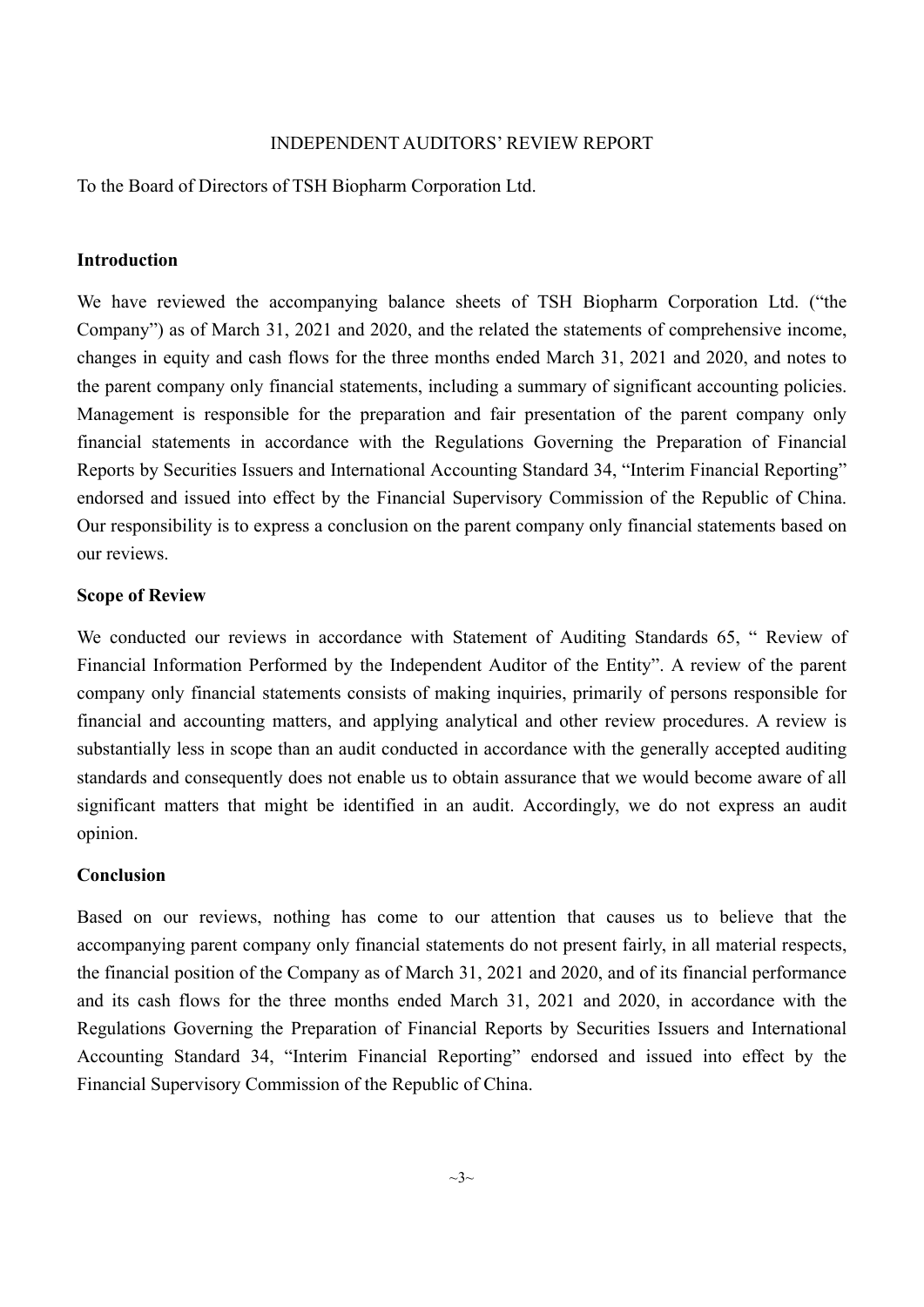The engagement partners on the reviews resulting in this independent auditors' review report are Shin-Chin Chih and Kuo-Yang Tseng.

KPMG Taipei, Taiwan (Republic of China)

May 4, 2021 ---------------------------------------------------------------------------------------------------------------------------- The accompanying parent company only financial statements are not intended to present the financial position and results of operations and cash flows in accordance with accounting principles generally accepted in countries and jurisdictions other than the Republic of China. The standards, procedures and practices in the Republic of China governing the audit of such financial statements may differ from those generally accepted in countries and jurisdictions other than the Republic of China. Accordingly, the accompanying parent company only financial statements and independent auditors' review report are not intended for use by those who are not informed about the accounting principles or auditing standards generally accepted in the Republic of China, and their applications in practice.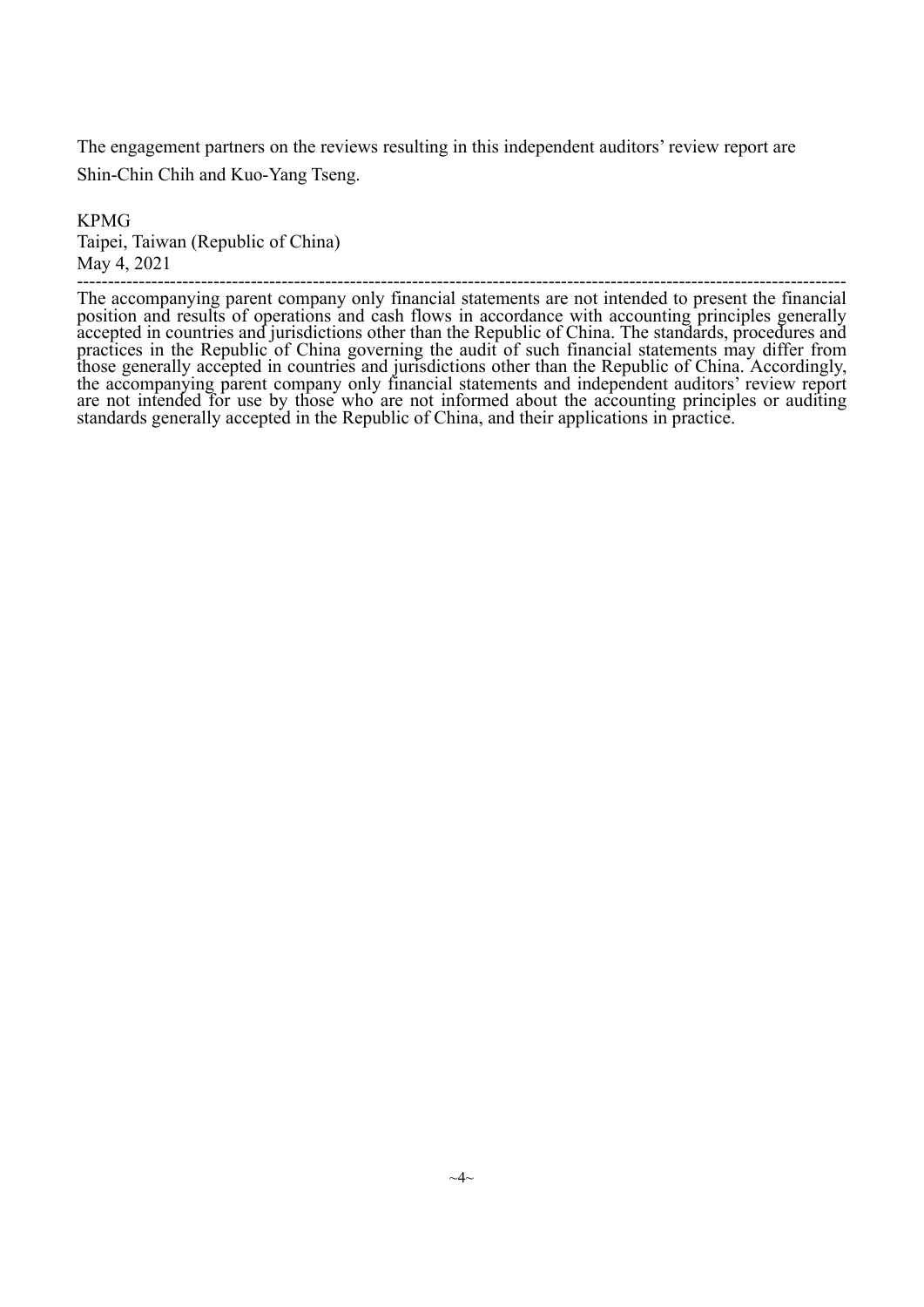#### **(English Translation of the Parent Company Only Financial Statements Originally Issued in Chinese) Reviewed only, not audited in accordance with the generally accepted auditing standards TSH Biopharm Corporation Ltd. Balance Sheets March 31, 2021, December 31, 2020 and March 31, 2020 (Expressed in thousands of New Taiwan Dollars)**

|              |                                                                                                                      | <b>March 31, 2021</b> |                  | <b>December 31, 2020</b> |                          | March 31, 2020 |                  |                                                                              | March 31, 2021 |                | <b>December 31, 2020</b> |     | March 31, 2020 |     |
|--------------|----------------------------------------------------------------------------------------------------------------------|-----------------------|------------------|--------------------------|--------------------------|----------------|------------------|------------------------------------------------------------------------------|----------------|----------------|--------------------------|-----|----------------|-----|
|              | <b>Assets</b>                                                                                                        | Amount                |                  | Amount                   | %                        | Amount         | %                | <b>Liabilities and Equity</b>                                                | Amount         |                | Amount                   |     | Amount         | %   |
|              | <b>Current assets:</b>                                                                                               |                       |                  |                          |                          |                |                  | <b>Current liabilities:</b>                                                  |                |                |                          |     |                |     |
| 1100         | Cash and cash equivalents (notes $6(1)$ and $\$<br>(20)                                                              | 409,981               | 33               | 396,701                  | 32                       | 206,149        | 18 2150          | Notes payable (note $6(20)$ )                                                | 369            |                | 1.469                    |     | 232            |     |
| 1120         | Current financial assets at fair value<br>through other comprehensive income<br>(notes $6(3) \cdot (20)$ and 13)     | 63,365                | 5                | 62,216                   | $\overline{5}$           | 98,257         | 9 2170           | Accounts payable (note $6(20)$ )                                             | 3,345          |                | 2,835                    |     | 8,918          |     |
| 1150         | Notes receivable, net (notes $6(4)$ (17) and<br>(20)                                                                 | 19.449                | 2                | 15,577                   |                          | 22,668         | 2 2 1 8 0        | Accounts payable to related parties (notes<br>$6(20)$ and $7)$               | 6.361          |                | 3,114                    |     | 12,881         |     |
| 1170         | Accounts receivable, net (notes $6(4) \cdot (17)$ )<br>and $(20)$                                                    | 83,522                | $\overline{7}$   | 90,881                   | 8                        | 99,063         | 9 2 2 0 0        | Other payables (notes $6(11) \cdot (20)$ and 7)                              | 62,076         | 5              | 70,118                   | 6   | 60,477         |     |
| 1180         | Accounts receivable from related parties<br>(notes $6(4) \cdot (17) \cdot (20)$ and 7)                               | 455                   |                  | 2,421                    | $\overline{a}$           | 2,699          | $-2230$          | Current income tax liabilities                                               | 18,042         | 2              | 15,651                   |     | 15,089         |     |
| 1200         | Other receivables (notes $6(5) \cdot (20)$ and 7)                                                                    | 1.592                 |                  | 2,981                    | $\sim$                   | 11,114         | 1 2280           | Current lease liabilities (notes $6(12)$ )<br>$(20) \cdot (23)$ and 7)       | 4.379          | $\blacksquare$ | 4,365                    |     | 3,156          |     |
| 130x<br>1476 | Inventories (note $6(6)$ )<br>Other financial assets – current (notes                                                | 74,706                | 6                | 77,906                   | 6                        | 57,103         | 5 2300           | Other current liabilities                                                    | 772            |                | 1,066                    |     | 788            |     |
| 1479         | $6(1) \cdot (10)$ and $(20)$ )<br>Other current assets (notes $6(10)$ and 7)                                         | 271,252               | 22               | 266,751                  | 22                       | 316,986        | 27               | <b>Non-current liabilities:</b>                                              | 95,344         |                | 98.618                   |     | 101,541        |     |
|              |                                                                                                                      | 27,519                |                  | 28,407                   |                          | 29,285         |                  |                                                                              |                |                |                          |     |                |     |
|              |                                                                                                                      | 951,841               | 77               | 943,841                  | 76                       | 843,324        | 2580<br>73       | Non-current lease liabilities (notes<br>$6(12) \cdot (20) \cdot (23)$ and 7) | 3,318          |                | 4,418                    |     |                |     |
|              | Non-current assets:                                                                                                  |                       |                  |                          |                          |                |                  | <b>Total liabilities</b>                                                     | 98,662         | 8              | 103,036                  |     | 101,541        |     |
| 1510         | Non-current financial assets at fair value<br>through profit or loss (notes $6(2) \cdot (20)$ )<br>and $1\bar{3}$ )  |                       |                  |                          |                          | 1.557          |                  | Equity (note $6(15)$ ):                                                      |                |                |                          |     |                |     |
| 1517         | Non-current financial assets at fair value<br>through other comprehensive income<br>(notes $6(3) \cdot (20)$ and 13) | 240,614               | 20               | 240,804                  | 20                       | 267,715        | 24 3100          | Capital stock                                                                | 383,981        | 31             | 383,981                  | 31  | 383,981        | 33  |
| 1600         | Property, plant and equipment (note $6(7)$ )                                                                         | 24,467                | 2                | 25,255                   | 2                        | 25,684         | 2 3 2 0 0        | Capital surplus                                                              | 458,977        | 37             | 458,977                  | 38  | 458,977        |     |
| 1755         | Right-of-use assets (note $6(8)$ )                                                                                   | 7,685                 |                  | 8,783                    |                          | 3,133          |                  | Retained earnings:                                                           |                |                |                          |     |                |     |
| 1780         | Intangible assets (note $6(9)$ )                                                                                     | 5,542                 |                  | 6,180                    |                          | 7,901          | 1 3310           | Legal reserve                                                                | 97,016         | 8              | 97,016                   | 8   | 88,483         | 8   |
| 1840         | Deferred income tax assets                                                                                           | 1,256                 |                  | 1,256                    | $\overline{\phantom{a}}$ | 1,773          | $-3350$          | Unappropriated retained earnings                                             | 179,293        | 15             | 169,610                  | 14  | 105,149        | 9   |
| 1920         | Refundable deposits paid (notes $6(10)$ )<br>$(20)$ and $7)$                                                         | 3.699                 |                  | 2,636                    |                          | 3,060          | $-3400$          | Other equity                                                                 | 17,718         |                | 16,760                   |     | 16,952         |     |
| 1984         | Other non-current financial assets (notes                                                                            |                       |                  |                          |                          |                |                  |                                                                              |                |                |                          |     |                |     |
|              | $6(10)$ and $(20)$ )                                                                                                 | 543                   |                  | 625                      |                          | 936            |                  | <b>Total equity</b>                                                          | 1,136,985      | 92             | ,126,344                 | 93  | 1,053,542      | 91  |
|              |                                                                                                                      | 283,806               | 23               | 285,539                  | $\overline{24}$          | 311,759        | 27               |                                                                              |                |                |                          |     |                |     |
|              | <b>Total assets</b>                                                                                                  | 1,235,647             | $\overline{100}$ | 1,229,380                | $\overline{100}$         | 1,155,083      | $\overline{100}$ | <b>Total liabilities and equity</b>                                          | 1,235,647      | 100            | 1,229,380                | 100 | 1,155,083      | 100 |

See accompanying notes to financial statements.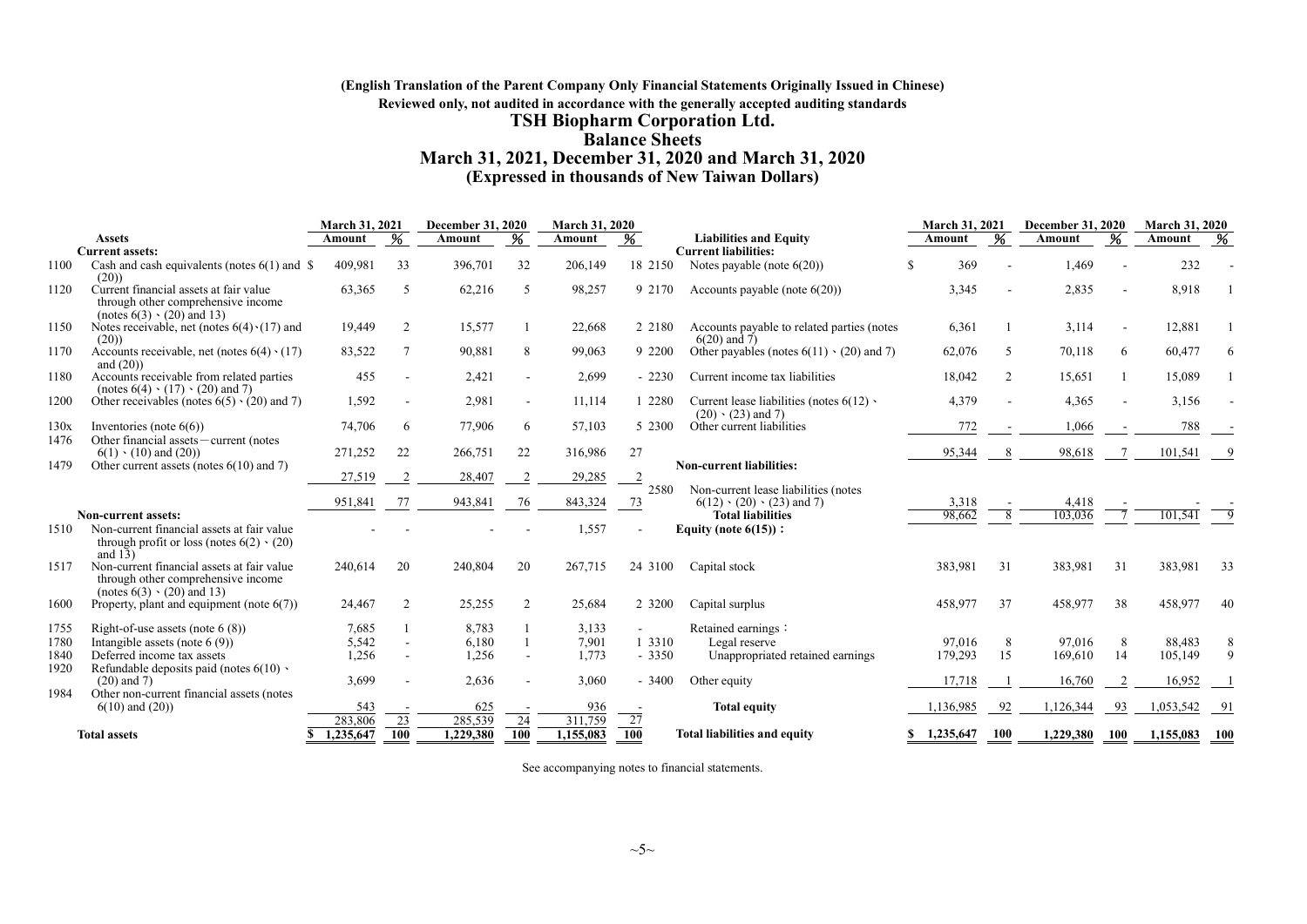#### **(English Translation of the Parent Company Only Financial Statements Originally Issued in Chinese) Reviewed only, not audited in accordance with the generally accepted auditing standards**

#### **TSH Biopharm Corporation Ltd.**

#### **Statements of Comprehensive Income**

#### **For the three months ended March 31, 2021 and 2020**

**(Expressed in Thousands of New Taiwan Dollars, Except for Earnings Per Share)**

|      |                                                                                                                         | For the three months ended March 31, |               |               |               |               |  |
|------|-------------------------------------------------------------------------------------------------------------------------|--------------------------------------|---------------|---------------|---------------|---------------|--|
|      |                                                                                                                         |                                      | 2021          |               | 2020          |               |  |
|      |                                                                                                                         |                                      | <b>AMOUNT</b> | $\frac{0}{0}$ | <b>AMOUNT</b> | $\%$          |  |
| 4000 | <b>Operating revenue</b> (notes $6(17)$ and 7)                                                                          | \$                                   | 101,747       | 100           | 131,989       | 100           |  |
| 5000 | <b>Operating costs</b> (notes $6(6)$ and 7)                                                                             |                                      | 39,963        | 39            | 45,979        | 35            |  |
|      | <b>Gross profit</b>                                                                                                     |                                      | 61,784        | 61            | 86,010        | 65            |  |
| 6000 | Operating expenses (notes $6(4) \cdot (13) \cdot (18) \cdot 7$<br>and $12$ :                                            |                                      |               |               |               |               |  |
| 6100 | Selling expenses                                                                                                        |                                      | 29,632        | 29            | 29,769        | 23            |  |
| 6200 | Administrative expenses                                                                                                 |                                      | 10,329        | 10            | 14,976        | 11            |  |
| 6300 | Research and development expenses                                                                                       |                                      | 9,870         | 10            | 9,778         | $\tau$        |  |
| 6450 | Expected credit (gain) loss                                                                                             |                                      | 56)           |               | 107           |               |  |
|      |                                                                                                                         |                                      | 49,775        | 49            | 54,630        | 41            |  |
|      | <b>Operating income</b>                                                                                                 |                                      | 12,009        | 12            | 31,380        | 24            |  |
|      | Non-operating income and expenses (notes<br>$6(12) \cdot (19)$ and 7):                                                  |                                      |               |               |               |               |  |
| 7100 | Interest income                                                                                                         |                                      | 488           |               | 592           |               |  |
| 7010 | Other income                                                                                                            |                                      | 12            |               | 21            |               |  |
| 7020 | Other gains and losses                                                                                                  |                                      | 387)          |               | $1,912)$ (    | 1)            |  |
| 7050 | Finance costs                                                                                                           |                                      | 25)           |               | 11)           |               |  |
|      |                                                                                                                         |                                      | 88            |               | 1,310)        | 1)            |  |
|      | Profit before tax                                                                                                       |                                      | 12,097        | 12            | 30,070        | 23            |  |
| 7950 | Income tax expense (note $6(14)$ )                                                                                      |                                      | 2,414)        | 2)            | 6,387)        | $\frac{5}{2}$ |  |
|      | Profit for the period                                                                                                   |                                      | 9,683         | 10            | 23,683        | 18            |  |
| 8300 | Other comprehensive income                                                                                              |                                      |               |               |               |               |  |
| 8310 | Components of other comprehensive income<br>(loss) that will not be reclassified to profit or<br>loss                   |                                      |               |               |               |               |  |
| 8316 | Unrealized gains (losses) from investments in<br>equity instruments at fair value through<br>other comprehensive income |                                      | 958           | 1(            | $95,104$ ) (  | 72)           |  |
| 8349 | Income tax related to components of other<br>comprehensive income that will not be<br>reclassified to profit or loss    |                                      |               |               |               |               |  |
|      | <b>Components of other comprehensive</b><br>income that will not be reclassified to<br>profit or loss                   |                                      | 958           |               |               |               |  |
| 8300 | Other comprehensive income                                                                                              |                                      |               |               | 95,104)       | 72)           |  |
|      | <b>Total comprehensive income</b>                                                                                       |                                      | 958           |               | (95, 104)     | (72)          |  |
|      | Earnings per share (note $6(16)$ )                                                                                      | \$                                   | 10,641        | 11            | 71,421)       | 54)           |  |
| 9750 | <b>Basic earnings per share</b>                                                                                         |                                      |               |               |               |               |  |
| 9850 | Diluted earnings per share                                                                                              | \$                                   |               | 0.25          |               | 0.62          |  |
|      |                                                                                                                         | \$                                   |               | 0.25          |               | 0.62          |  |

See accompanying notes to financial statements.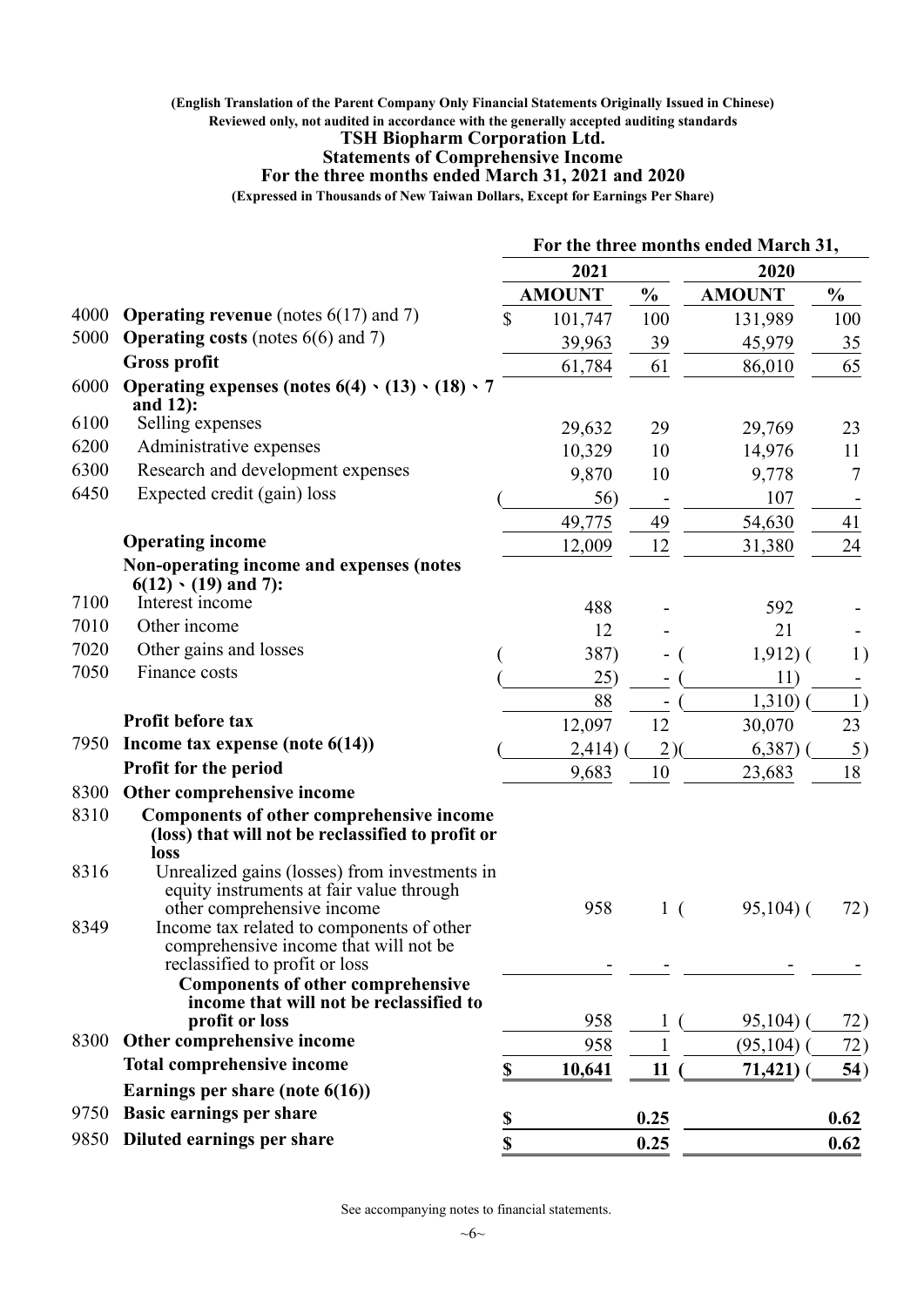#### **(English Translation of the Parent Company Only Financial Statements Originally Issued in Chinese) Reviewed only, not audited in accordance with the generally accepted auditing standards TSH Biopharm Corporation Ltd. Statements of Changes in Equity For the three months ended March 31, 2021 and 2020 (Expressed in Thousands of New Taiwan Dollars)**

|                                                                                         |               |         |         | Retained earnings | Other equity interest                                                        |              |
|-----------------------------------------------------------------------------------------|---------------|---------|---------|-------------------|------------------------------------------------------------------------------|--------------|
|                                                                                         |               |         |         | Unappropriated    | Unrealized gains (losses)<br>from financial assets<br>measured at fair value |              |
|                                                                                         | Ordinary      | Capital | Legal   | retained          | through other                                                                |              |
|                                                                                         | share capital | surplus | reserve | earnings          | comprehensive income                                                         | Total equity |
| Balance as of January 1, 2020                                                           | 383,981       | 458,977 | 88,483  | 86,773            | 106,749                                                                      | 1,124,963    |
| Net income for the period                                                               |               |         |         | 23,683            |                                                                              | 23,683       |
| Other comprehensive income for the period                                               |               |         |         |                   | 95,104)                                                                      | 95,104)      |
| Total comprehensive income for the period                                               |               |         |         | 23,683            | 95,104)                                                                      | 71,421)      |
| Disposal of investments in equity instruments<br>designated at fair value through other |               |         |         |                   |                                                                              |              |
| comprehensive income                                                                    |               |         |         | 5,307             | 5,307                                                                        |              |
| <b>Balance as of March 31, 2020</b>                                                     | 383,981       | 458,977 | 88,483  | 105,149           | 16,952                                                                       | 1,053,542    |
| <b>Balance as of January 1, 2021</b>                                                    | 383,981       | 458,977 | 97,016  | 169,610           | 16,760                                                                       | 1,126,344    |
| Net income for the period                                                               |               |         |         | 9,683             |                                                                              | 9,683        |
| Other comprehensive income for the period                                               |               |         |         |                   | 958                                                                          | 958          |
| Total comprehensive income for the period                                               |               |         |         | 9,683             | 958                                                                          | 10,641       |
| <b>Balance as of March 31, 2021</b>                                                     | 383,981       | 458,977 | 97,016  | 179,293           | 17,718                                                                       | 1,136,985    |
|                                                                                         |               |         |         |                   |                                                                              |              |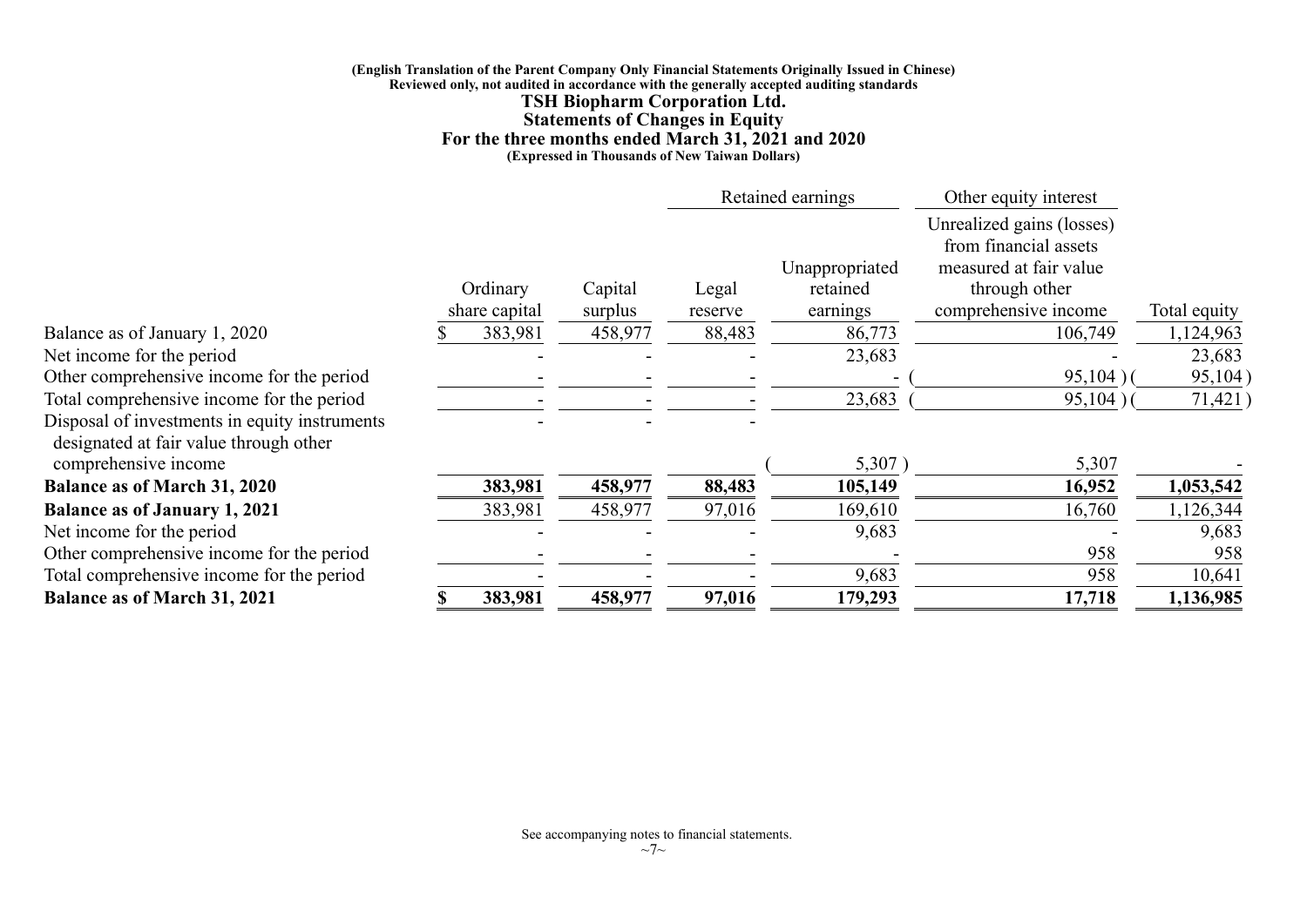#### **(English Translation of the Parent Company Only Financial Statements Originally Issued in Chinese) Reviewed only, not audited in accordance with the generally accepted auditing standards TSH Biopharm Corporation Ltd.**

# **Statements of Cash Flows**

**For the three months ended March 31, 2021 and 2020**

**(Expressed in Thousands of New Taiwan Dollars)**

|                                                                                      | For the three months ended<br>March 31, |         |
|--------------------------------------------------------------------------------------|-----------------------------------------|---------|
|                                                                                      | 2021                                    | 2020    |
| Cash flows from (used in) operating activities:                                      |                                         |         |
| Profit before tax                                                                    | \$<br>12,097                            | 30,070  |
| <b>Adjustments:</b>                                                                  |                                         |         |
| Adjustments to reconcile profit (loss)                                               |                                         |         |
| Depreciation                                                                         | 1,882                                   | 1,795   |
| Amortization                                                                         | 638                                     | 618     |
| Expected credit loss                                                                 | 56)                                     | 107     |
| Net loss on financial assets and liabilities at fair value<br>through profit or loss |                                         | 1,571   |
| Interest expense                                                                     | 25                                      | 11      |
| Interest income                                                                      | 488)                                    | 592)    |
| Dividend income                                                                      |                                         | 60)     |
| Loss on disposal of property, plant and equipment                                    | 4                                       |         |
| Total adjustment to reconcile profit (loss)                                          | 2,005                                   | 3,450   |
| Changes in operating assets and liabilities:                                         |                                         |         |
| Increase in notes receivable                                                         | $3,872)$ (                              | 3,031)  |
| Decrease (increase) in accounts receivable<br>(including related parties)            | 9,381                                   | 3,534)  |
| Decrease (increase) in other receivables                                             | 1,646                                   | 9,552)  |
| Decrease in inventories                                                              | 3,200                                   | 1,952   |
| Decrease (increase) in other current assets                                          | 888                                     | 4,405)  |
| Decrease in contract liabilities                                                     |                                         | 2,483)  |
| Decrease in notes payable (including related parties)                                | 1,100)                                  | 268)    |
| Increase (decrease) in accounts payable (including<br>related parties)               | 3,757                                   | 18,809) |
| Decrease in other payables                                                           | 8,042)                                  | 20,761) |
| Decrease in other current liabilities                                                | 294)                                    | 161)    |
| Total changes in operating assets and liabilities                                    | 5,564                                   | 61,052) |
| Total adjustments                                                                    | 7,569                                   | 57,602) |
| Cash flows from (used in) operations                                                 | 19,666                                  | 27,532) |
| Interest received                                                                    | 231                                     | 408     |
| Interest paid                                                                        | 25)                                     | 11)     |
| Income tax paid                                                                      | 24)                                     | 96)     |
| Net cash flows from (used in) operating activities                                   | 19,848                                  | 27,231) |

(continued)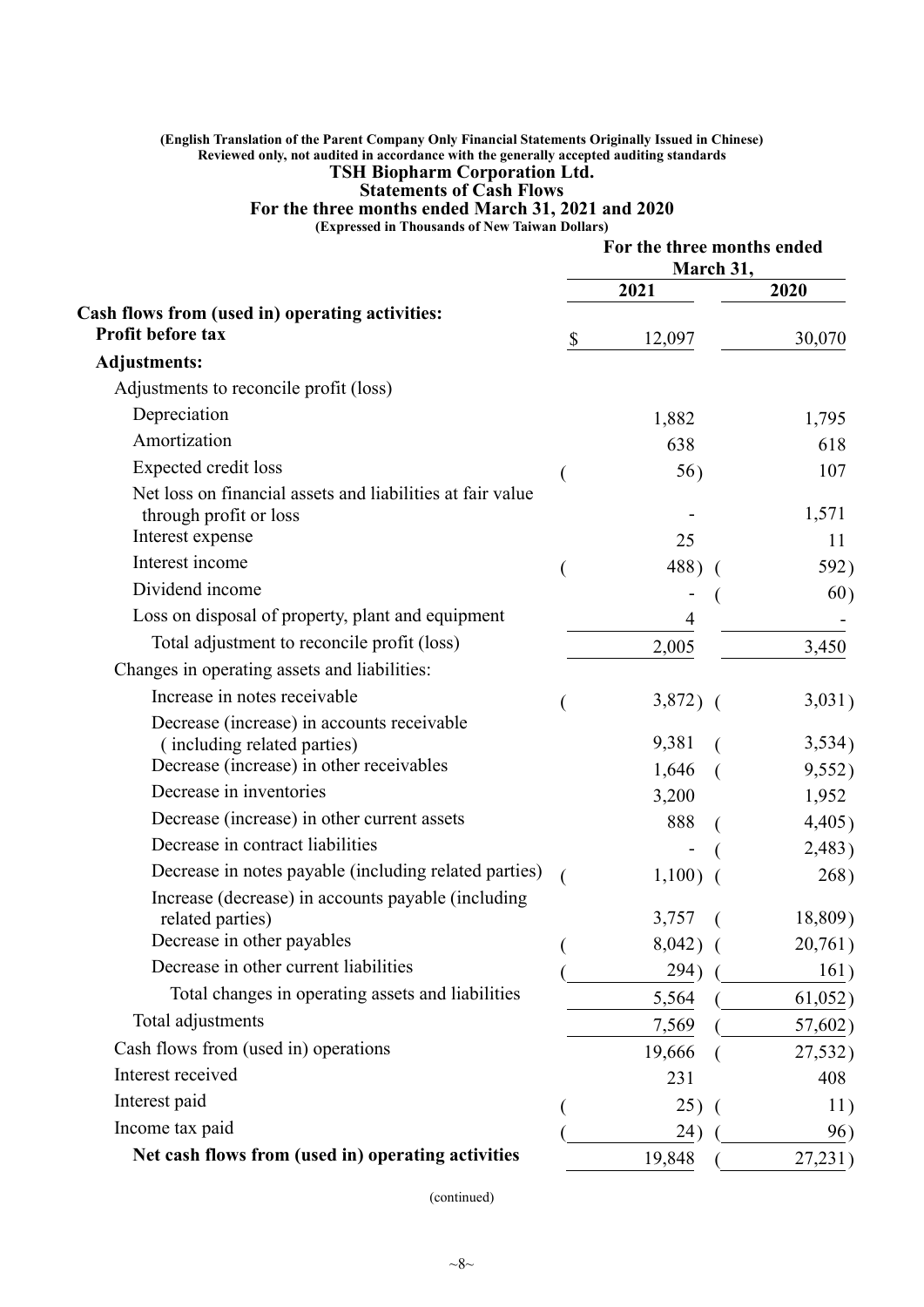#### **(English Translation of the Parent Company Only Financial Statements Originally Issued in Chinese) Reviewed only, not audited in accordance with the generally accepted auditing standards TSH Biopharm Corporation Ltd.**

#### **Statements of Cash Flows**

**For the three months ended March 31, 2021 and 2020**

**(Expressed in Thousands of New Taiwan Dollars)**

|                                                             | For the three months ended<br>March 31, |         |  |
|-------------------------------------------------------------|-----------------------------------------|---------|--|
|                                                             | 2021                                    | 2020    |  |
| Cash flows (used in) from investing activities:             |                                         |         |  |
| Proceeds from disposal of financial assets at fair value    |                                         |         |  |
| through other comprehensive income                          |                                         | 15,799  |  |
| Proceeds from disposal of financial assets at fair value    |                                         |         |  |
| through profit or loss                                      |                                         | 2,746   |  |
| Acquisition of property, plant and equipment                |                                         | 196)    |  |
| (Increase) decrease in guarantee deposits paid              | 1,063)                                  | 315     |  |
| Acquisition of intangible assets                            |                                         | 280)    |  |
| Increase in other financial assets - current                | $4,501)$ (                              | 8,106)  |  |
| Decrease (increase) in other financial assets - non-current | 82                                      | 110)    |  |
| Dividends received                                          |                                         | 60      |  |
| Net cash flows (used in) from investing activities          | 5,482)                                  | 10,228  |  |
| Cash flows used in financing activities:                    |                                         |         |  |
| Payments of lease liabilities                               | 1,086                                   | 1,060)  |  |
| Net cash flows used in financing activities                 | 1,086)                                  | 1,060)  |  |
| Net increase (decrease) in cash and cash equivalents        | 13,280                                  | 18,063) |  |
| Cash and cash equivalents at beginning of period            | 396,701                                 | 224,212 |  |
| Cash and cash equivalents at end of period                  | 409,981                                 | 206,149 |  |

See accompanying notes to financial statements.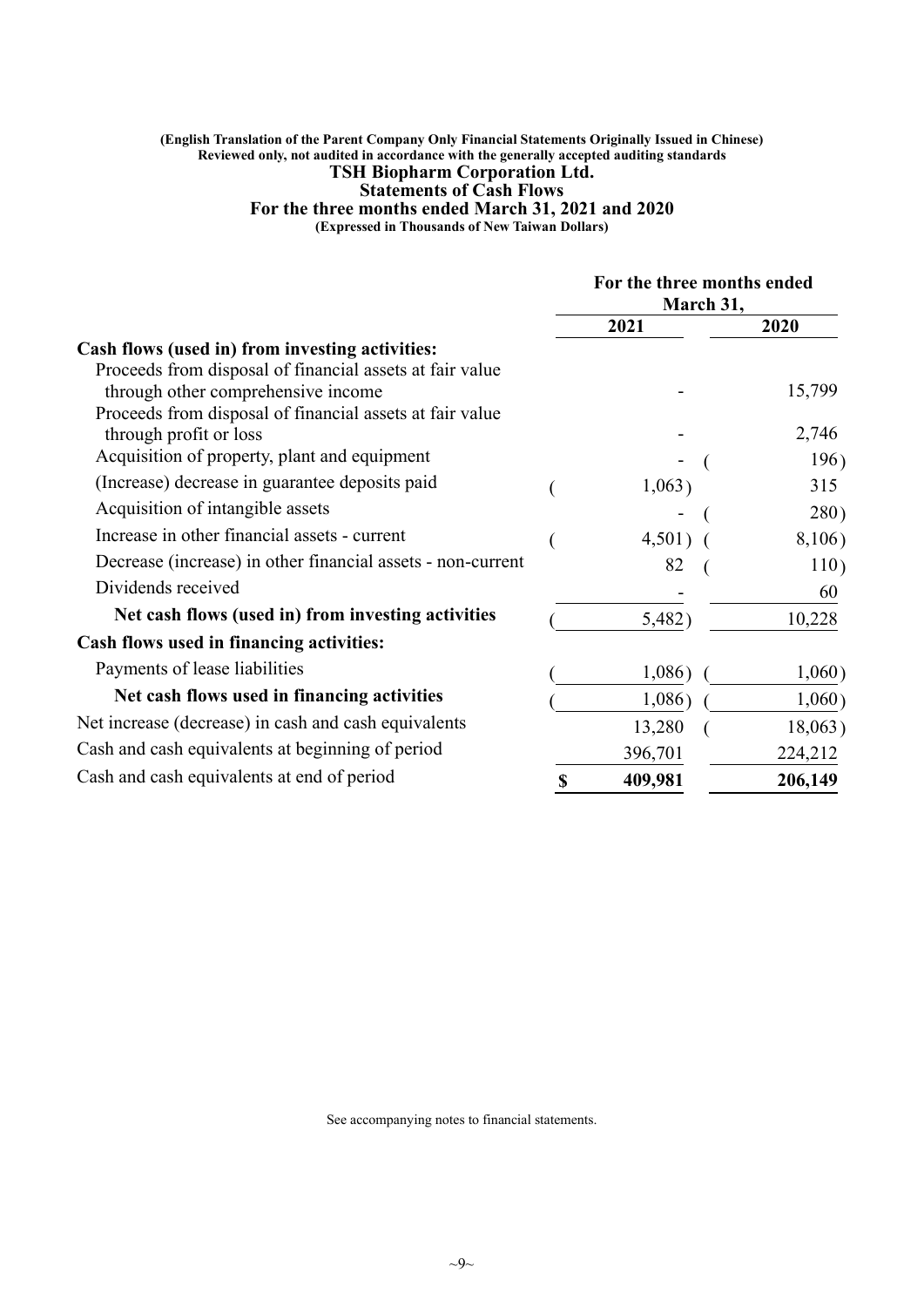# **(English Translation of the Parent Company Only Financial Statements Originally Issued in Chinese) Reviewed only, not audited in accordance with the generally accepted auditing standards**

# **TSH BIOPHARM CORPORATION LTD.**

# **Notes to the Parent Company Only Financial Statements**

**For the three months ended March 31,, 2021 and 2020**

**(Amounts expressed in thousands of New Taiwan Dollars unless otherwise specified) 1**. **History and organization**

TSH Biopharm Corporation Ltd. (the"Company") was incorporated on September 21, 2010. The Company's registered office address is 3F.-1, No. 3-1, Park St., Nangang Dist., Taipei City 115, Taiwan (R.O.C.). The shares of the Company have been listed on the Taipei Exchange ("TPEx") since April 2012. The main activity of the Company is in sale of a variety of pharmaceuticals, chemical drugs and engaged in biotechnology services.

## **2. Approval date and procedures of the financial statements**

The accompanying parent company only financial statements were authorized for issue by the Board of Directors on May 4, 2021.

# **3. Application of new standards, amendments and interpretations**

(1) The impact of the International Financial Reporting Standards ("IFRSs") endorsed by the Financial Supervisory Commission, R.O.C. ("FSC") which have already been adopted.

The Company believes that the adoption of the following IFRSs would not have any material impact on its parent-company-only financial statements.

- Amendments to IFRS 4, "Extension of the temporary exemption from applying IFRS 9"
- Amendments to IFRS 9, IAS39 , IFRS7 , IFRS4 and IFRS16 "Interest Rate Benchmark Reform- Phase 2"
- (2) The impact of IFRS endorsed by the FSC but not yet effective

The Company assesses that the adoption of the following new standards, effective from April 1, 2021 would not have any material impact on the financial statements.

- Amendments to IFRS 16 "Covid-19-Related Rent Concessions beyond 30 June 2021"
- (3) The impact of IFRS issued by IASB but not yet endorsed by the FSC

As of the date, the following IFRSs have been issued by IASB, but have yet to be endorsed by the FSC:

| <b>New Standards</b><br>and<br><b>Amendments</b> | Main revised content                                                   | <b>Effective Date by</b><br><b>International Accounting</b><br><b>Standards Board</b> |
|--------------------------------------------------|------------------------------------------------------------------------|---------------------------------------------------------------------------------------|
| Amendments                                       | to The amendment stipulates that the costs incurred in January 1, 2022 |                                                                                       |
| IAS 37 "Onerous"                                 | fulfilling the contract should include the following                   |                                                                                       |
|                                                  | Contracts–Cost of costs directly related to the contract:              |                                                                                       |
| Fulfilling a                                     | 1. The incremental cost of fulfilling the contract,                    |                                                                                       |
| Contract"                                        | such as direct labor and raw materials; and                            |                                                                                       |
|                                                  | 2. The apportionment of other costs directly related                   |                                                                                       |
|                                                  | to the performance of the contract-such as the                         |                                                                                       |
|                                                  | apportionment of the depreciation expenses of                          |                                                                                       |
|                                                  | the real property, plant and equipment items                           |                                                                                       |
|                                                  | used in the performance of the contract, etc.                          |                                                                                       |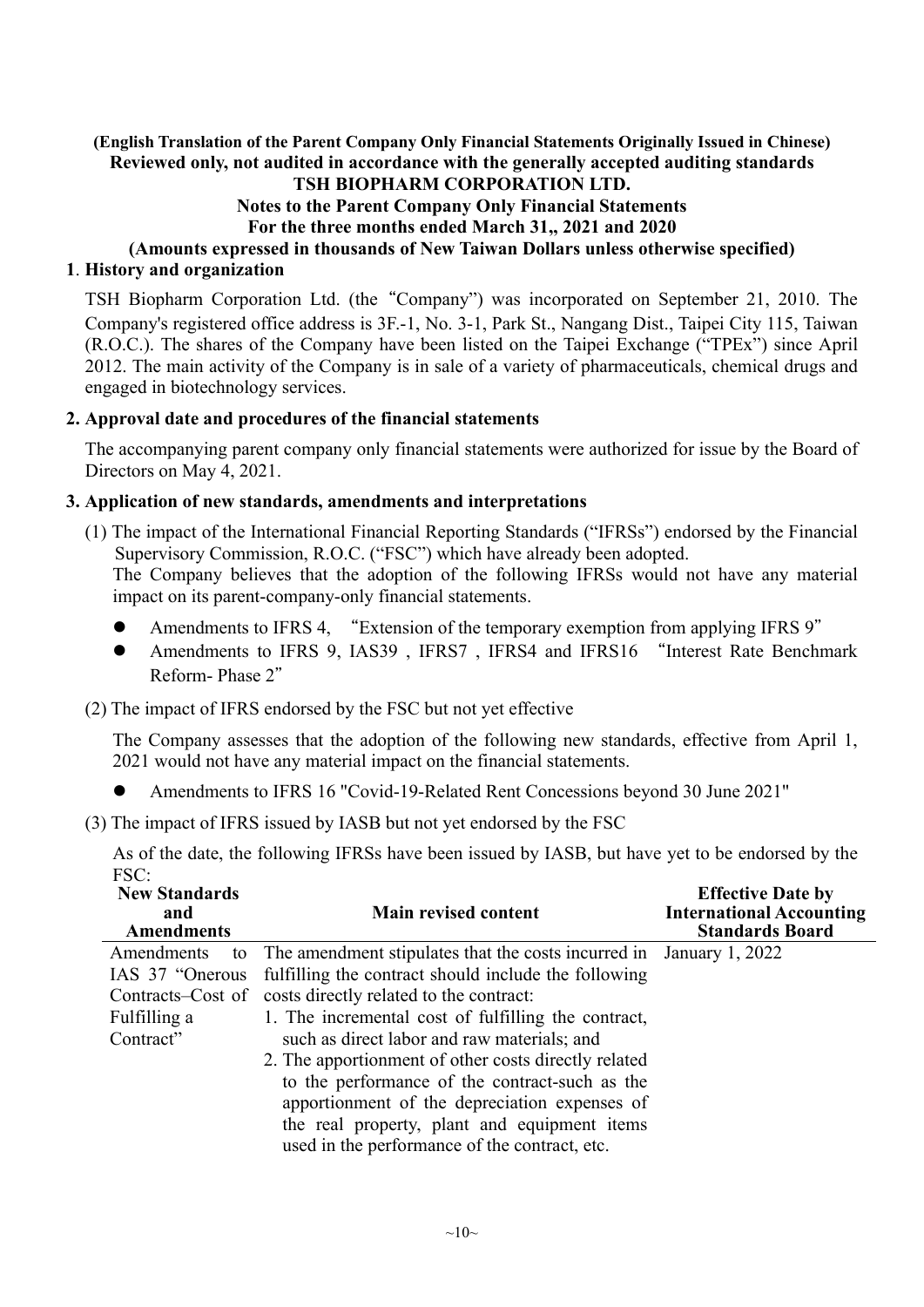The Company continues in evaluating the impact on its financial position and financial performance as a result of the initial adoption of the aforementioned standards or interpretations and related applicable period. The related impact will be disclosed when the Company completes the evaluation.

The Company believes that the adoption of the following IFRS would not have any material impact on its parent company only financial statements.

- Amendments to IFRS 10 and IAS 28 "Sale or Contribution of Assets Between an Investor and Its Associate or Joint Venture"
- IFRS 17 "Insurance Contracts"
- Amendments to IAS 1 "Classification of Liabilities as Current or Non-current"
- Amendments to IAS 16 "Property, Plant and Equipment Proceeds before Intended Use"
- Annual Improvements to IFRS Standards 2018-2020
- Amendments to IFRS 3 "Reference to the Conceptual Framework"
- Amendments to IAS 1 "Disclosure of Accounting Policies"
- Amendments to IAS 8 "Definition of Accounting Estimates"

## **4. Summary of significant accounting policies**

(1) Statement of compliance

These parent company only financial statements have been prepared in accordance with IAS 34 "Interim Financial Reporting" which are endorsed and issued by FSC and do not include all of the information required by the IFRSs, IASs, IFRIC Interpretations and SIC Interpretations endorsed and issued by FCS (hereinafter referred to as the "IFRS endorsed by the FSC") for full annual financial statements.

- (2) Basis of preparation
	- A. Basis of measurement

The parent company only financial statements have been prepared on a historical cost basis except for financial assets at fair value through profit or loss and financial assets at fair value through other comprehensive income are measured at fair value.

B. Functional and presentation currency

The functional currency of the Company is determined based on the primary economic environment in which the entity operates. The parent company only financial statements are presented in New Taiwan Dollars (NTD), which is the Company's functional currency. All financial information presented in NTD has been rounded to the nearest thousand unless otherwise stated.

(3) Foreign currency

Transactions in foreign currencies are translated into the respective functional currencies of Company at the exchange rates at the dates of the transactions. At the end of each subsequent reporting period, monetary items denominated in foreign currencies are translated into the functional currencies using the exchange rate at that date. Non-monetary items denominated in foreign currencies that are measured at fair value are translated into the functional currencies using the exchange rate at the date that the fair value was determined. Non-monetary items denominated in foreign currencies that are measured based on historical cost are translated using the exchange rate at the date of the transaction.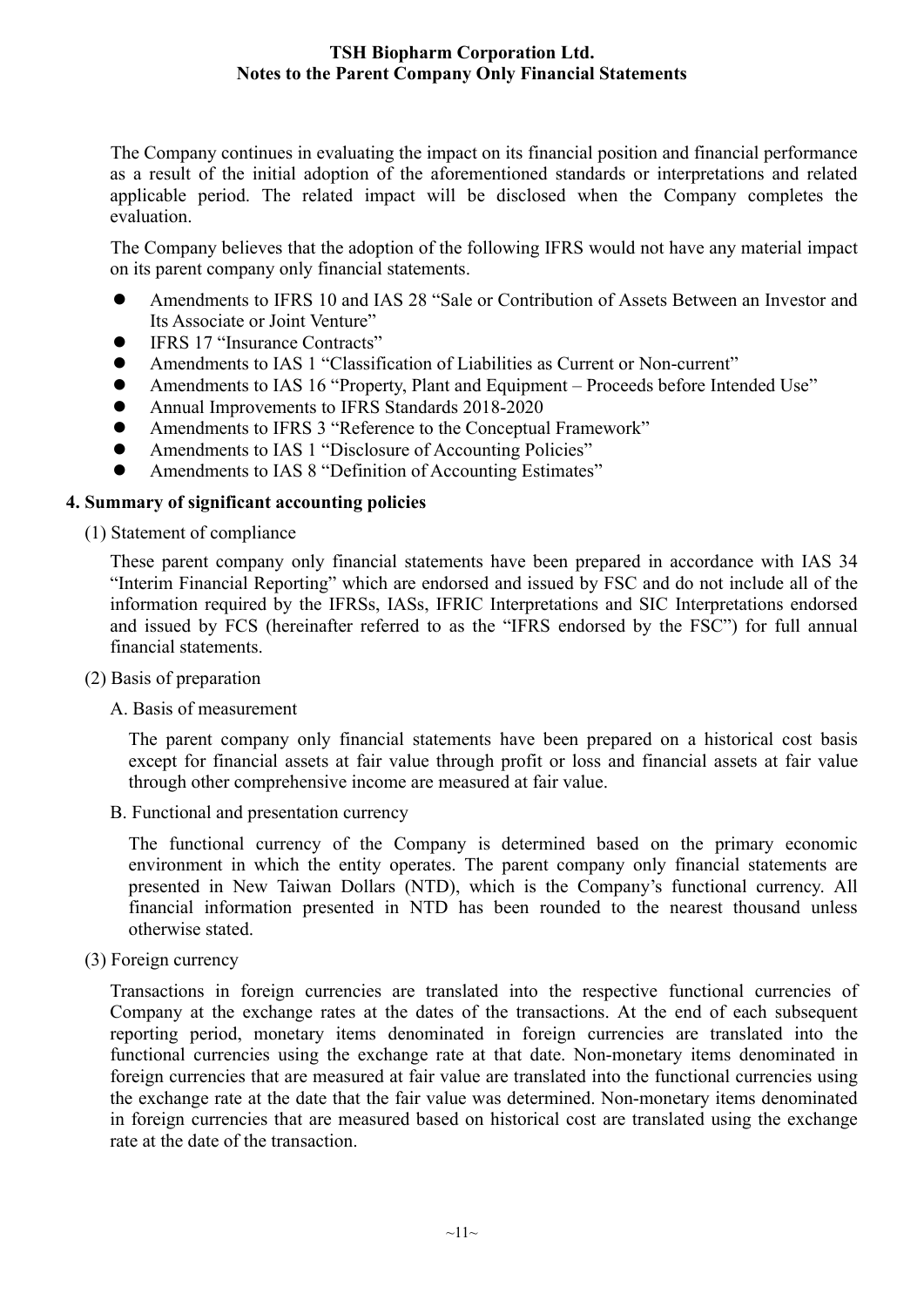Exchange differences are generally recognized in profit or loss, except for those differences relating to the following, which are recognized in other comprehensive income:

- A. an investment in equity securities designated as at fair value through other comprehensive income;
- B. a financial liability designated as a hedge of the net investment in a foreign operation to the extent that the hedge is effective; or
- C. qualifying cash flow hedges to the extent that the hedges are effective.
- (4) Classification of current and non-current assets and liabilities

The Company classifies an asset as current when any one of the following requirements is met. Assets that are not classified as current are non-current assets.

A. It expects to realize the asset, or intends to sell or consume it, in its normal operating cycle;

- B. It holds the asset primarily for the purpose of trading;
- C. It expects to realize the asset within twelve months after the reporting period; or
- D. The asset is cash or cash equivalent unless the asset is restricted from being exchanged or used to settle a liability for at least twelve months after the reporting period.

The Company classifies a liability as current when any one of the following requirements is met. Liabilities that are not classified as current are non-current liabilities.

- A. It expects to settle the liability in its normal operating cycle;
- B. It holds the liability primarily for the purpose of trading;
- C. The liability is due to be settled within twelve months after the reporting period; or
- D. It does not have an unconditional right to defer settlement of the liability for at least twelve months after the reporting period. Terms of a liability that could, at the option of the counterparty, result in its settlement by issuing equity instruments do not affect its classification.
- (5) Cash and cash equivalents

Cash comprise cash and cash in bank. Cash equivalents are short-term and highly liquid investments that are readily convertible to known amounts of cash and which are subject to an insignificant risk of changes in value. Time deposits which meet the above definition and held for the purpose of meeting short-term cash commitments rather than for investment or other purposes are classified as cash equivalents.

Bank overdrafts that are repayable on demand and form an integral part of the Group's cash management are included as a component of cash and cash equivalents for the purpose of the consolidated statement of cash flows.

(6) Financial instruments

Accounts receivables are initially recognized when they are originated. All other financial assets and financial liabilities are initially recognized when the Company becomes a party to the contractual provisions of the instrument. A financial asset (unless it is a trade receivable without a significant financing component) or financial liability is initially measured at fair value plus, for an item not at fair value through profit or loss (FVTPL), transaction costs that are directly attributable to its acquisition or issue. A trade receivable without a significant financing component is initially measured at the transaction price.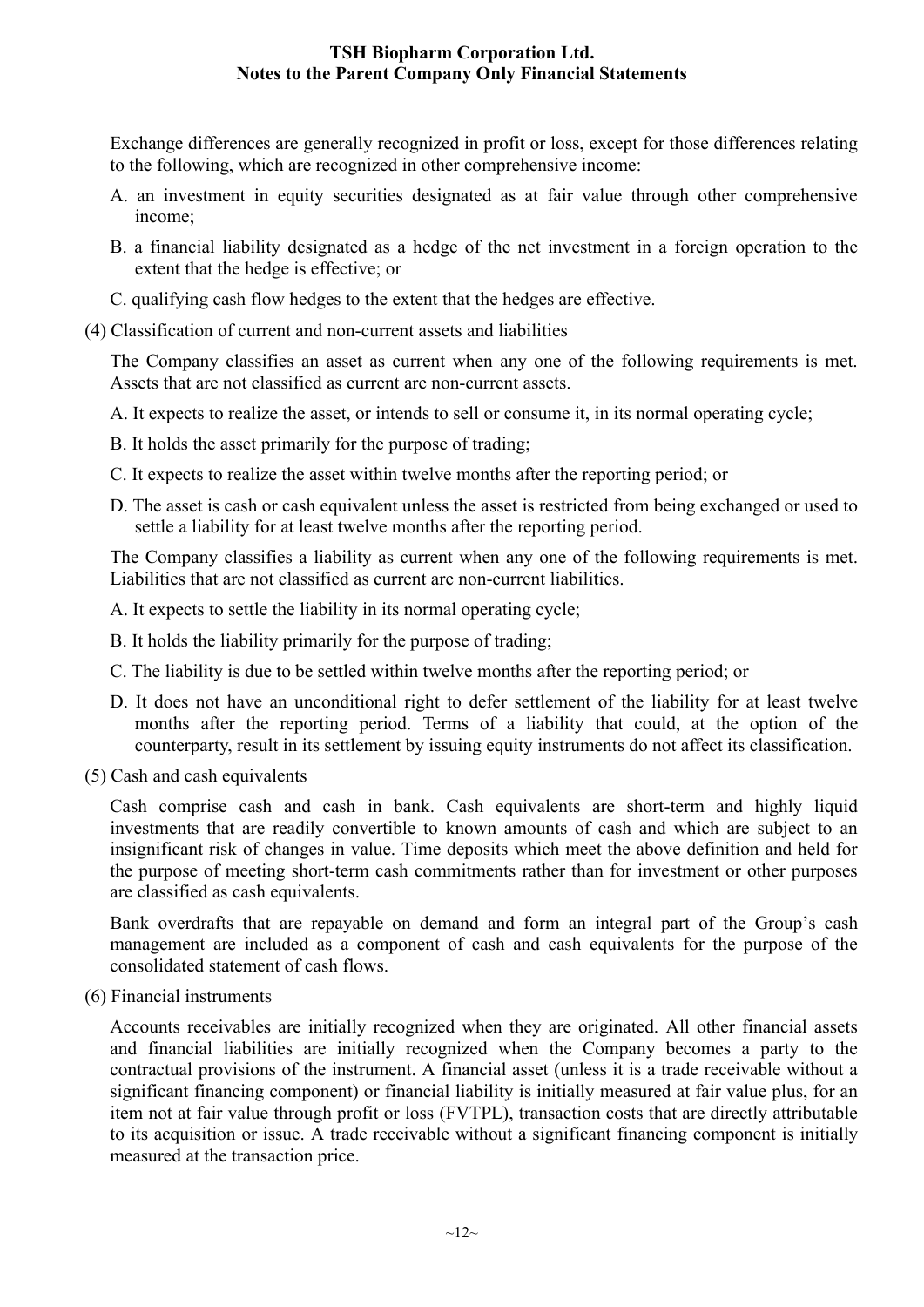A. Financial assets

All regular way purchases or sales of financial assets are recognized and derecognized on a trade date basis.

On initial recognition, a financial asset is classified as measured at: amortized cost; Fair value through other comprehensive income (FVOCI) – equity investment; or FVTPL. Financial assets are not reclassified subsequent to their initial recognition unless the Company changes its business model for managing financial assets, in which case all affected financial assets are reclassified on the first day of the first reporting period following the change in the business model.

(A) Financial assets measured at amortized cost

A financial asset is measured at amortized cost if it meets both of the following conditions and is not designated as measured at FVTPL:

- it is held within a business model whose objective is to hold financial assets to collect contractual cash flows; and
- its contractual terms give rise on specified dates to cash flows that are solely payments of principal and interest on the principal amount outstanding.

These assets are subsequently measured at amortized cost, which is the amount at which the financial asset is measured at initial recognition, plus/minus, the cumulative amortization using the effective interest method, adjusted for any loss allowance. Interest income, foreign exchange gains and losses, as well as impairment, are recognized in profit or loss. Any gain or loss on derecognition is recognized in profit or loss.

(B) Fair value through other comprehensive income (FVOCI)

On initial recognition of an equity investment that is not held for trading, the Company may irrevocably elect to present subsequent changes in the investment' s fair value in other comprehensive income. This election is made on an instrument-by-instrument basis.

Equity investments at FVOCI are subsequently measured at fair value. Dividends are recognized as income in profit or loss unless the dividend clearly represents a recovery of part of the cost of the investment. Other net gains and losses are recognized in other comprehensive income and are never reclassified to profit or loss.

Dividend income is recognized in profit or loss on the date on which the Company's right to receive payment is established.

(C) Fair value through profit or loss (FVTPL)

All financial assets not classified as amortized cost or FVOCI described as above are measured at FVTPL. On initial recognition, the Company may irrevocably designate a financial asset, which meets the requirements to be measured at amortized cost or at FVOCI, as at FVTPL if doing so eliminates or significantly reduces an accounting mismatch that would otherwise arise.

These assets are subsequently measured at fair value. Net gains and losses, including any interest or dividend income, are recognized in profit or loss.

(D) Business model assessment

The Company makes an assessment of the objective of the business model in which a financial asset is held at portfolio level because this best reflects the way the business is managed and information is provided to management. The information considered includes:

the stated policies and objectives for the portfolio and the operation of those policies in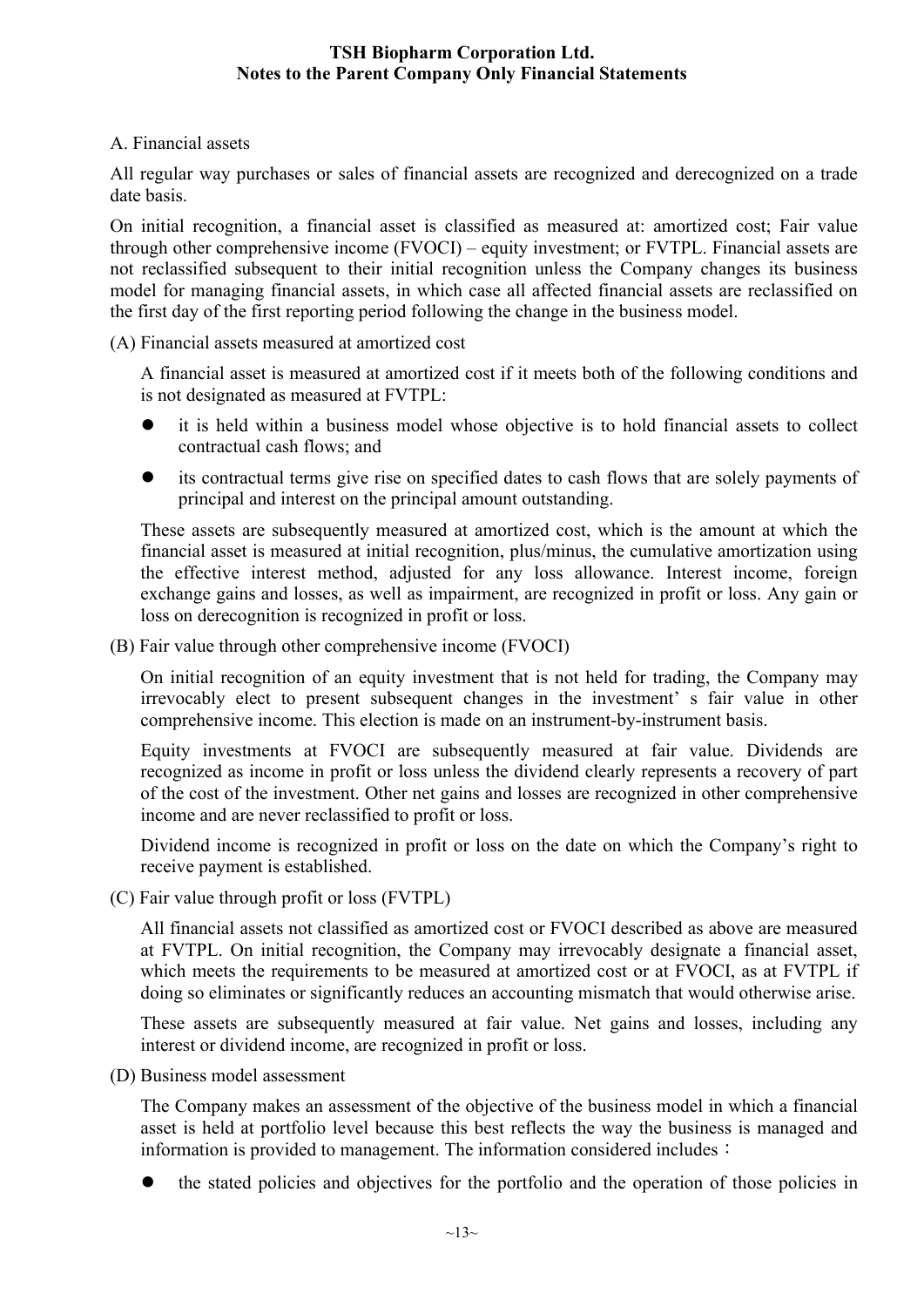practice. These include whether management' s strategy focuses on earning contractual interest income, maintaining a particular interest rate profile, matching the duration of the financial assets to the duration of any related liabilities or expected cash outflows or realizing cash flows through the sale of the assets;

- how the performance of the portfolio is evaluated and reported to the Company's management;
- the risks that affect the performance of the business model (and the financial assets held within that business model) and how those risks are managed;
- how managers of the business are compensated e.g. whether compensation is based on the fair value of the assets managed or the contractual cash flows collected; and
- the frequency, volume and timing of sales of financial assets in prior periods, the reasons for such sales and expectations about future sales activity.

Transfers of financial assets to third parties in transactions that do not qualify for derecognition are not considered sales for this purpose, and are consistent with the Company's continuing recognition of the assets.

Financial assets that are held for trading or are managed and whose performance is evaluated on a fair value basis are measured at FVTPL.

(E) Assessment whether contractual cash flows are solely payments of principal and interest

For the purposes of this assessment, ' principal' is defined as the fair value of the financial assets on initial recognition. 'Interest' is defined as consideration for the time value of money and for the credit risk associated with the principal amount outstanding during a particular period of time and for other basic lending risks and costs, as well as a profit margin.

In assessing whether the contractual cash flows are solely payments of principal and interest, the Company considers the contractual terms of the instrument. This includes assessing whether the financial asset contains a contractual term that could change the timing or amount of contractual cash flows such that it would not meet this condition. In making this assessment, the Company considers:

- contingent events that would change the amount or timing of cash flows;
- terms that may adjust the contractual coupon rate, including variable rate features;
- prepayment and extension features; and
- terms that limit the Company's claim to cash flows from specified assets( e.g. nonrecourse features)

#### (F) Impairment of financial assets

The Company recognizes its loss allowances for expected credit losses (ECL) on financial assets measured at amortized cost (including cash and cash equivalents, notes and accounts receivable, other receivables, guarantee deposit paid and other financial assets).

The Company measures its loss allowances at an amount equal to lifetime ECL, except for the following which are measured as 12-month ECL:

- debt securities that are determined to have low credit risk at the reporting date; and
- other debt securities and bank balances for which the credit risk (i.e. the risk of default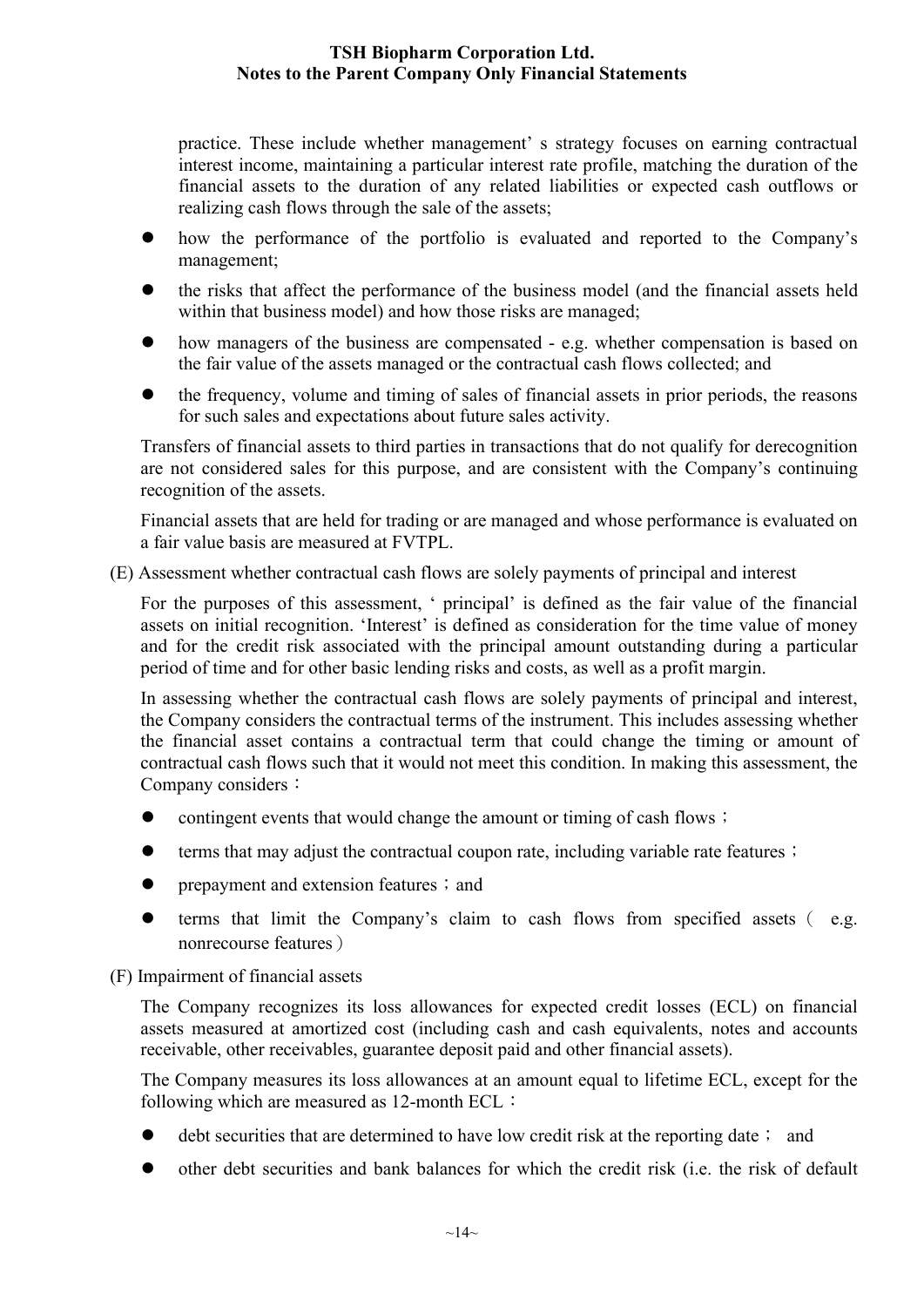occurring over the expected life of the financial instrument) has not increased significantly since initial recognition.

Loss allowance for trade receivables and contract assets are always measured at an amount equal to lifetime ECL.

When determining whether the credit risk of a financial asset has increased significantly since initial recognition and when estimating ECL, the Company considers reasonable and supportable information that is relevant and available without undue cost or effort. This includes both quantitative and qualitative information and analysis based on the Company' s historical experience and informed credit assessment, as well as forward looking information.

Lifetime ECLs are the ECLs that result from all possible default events over the expected life of a financial instrument.

12-month ECLs are the portion of ECLs resulting from default events that are possible within the 12 months after the reporting date (or a shorter period if the expected life of the instrument is less than 12 months).

The maximum period considered when estimating ECLs is the maximum contractual period over which the Company is exposed to credit risk.

ECLs are a probability-weighted estimate of credit losses. Credit losses are measured as the present value of all cash shortfalls (i.e. the difference between the cash flows due to the Company in accordance with the contract and the cash flows that the Company expects to receive). ECLs are discounted at the effective interest rate of the financial asset.

At each reporting date, the Company assesses whether financial assets carried at amortized cost are credit-impaired. A financial asset is "credit-impaired" when one or more events that have a detrimental impact on the estimated future cash flows of the financial asset have occurred. Evidence that a financial asset is credit-impaired includes the following observable data:

- significant financial difficulty of the borrower or issuer;
- a breach of contract such as a default or being more than 90 days past due;
- the lender of the borrower, for economic or contractual reasons relating to the borrower's financial difficulty, having granted to the borrower a concession that the lender would not otherwise consider;
- it is probable that the borrower will enter bankruptcy or other financial reorganization; or
- the disappearance of an active market for a security because of financial difficulties.

Loss allowances for financial assets measured at amortized cost are deducted from the gross carrying amount of the assets.

The gross carrying amount of a financial asset is written off when the Company has no reasonable expectations of recovering a financial asset in its entirety or a portion thereof. For corporate customers, the Company individually makes an assessment with respect to the timing and amount of write-off based on whether there is a reasonable expectation of recovery. The Company expects no significant recovery from the amount written off. However, financial assets that are written off could still be subject to enforcement activities in order to comply with the Company' s procedures for recovery of amounts due.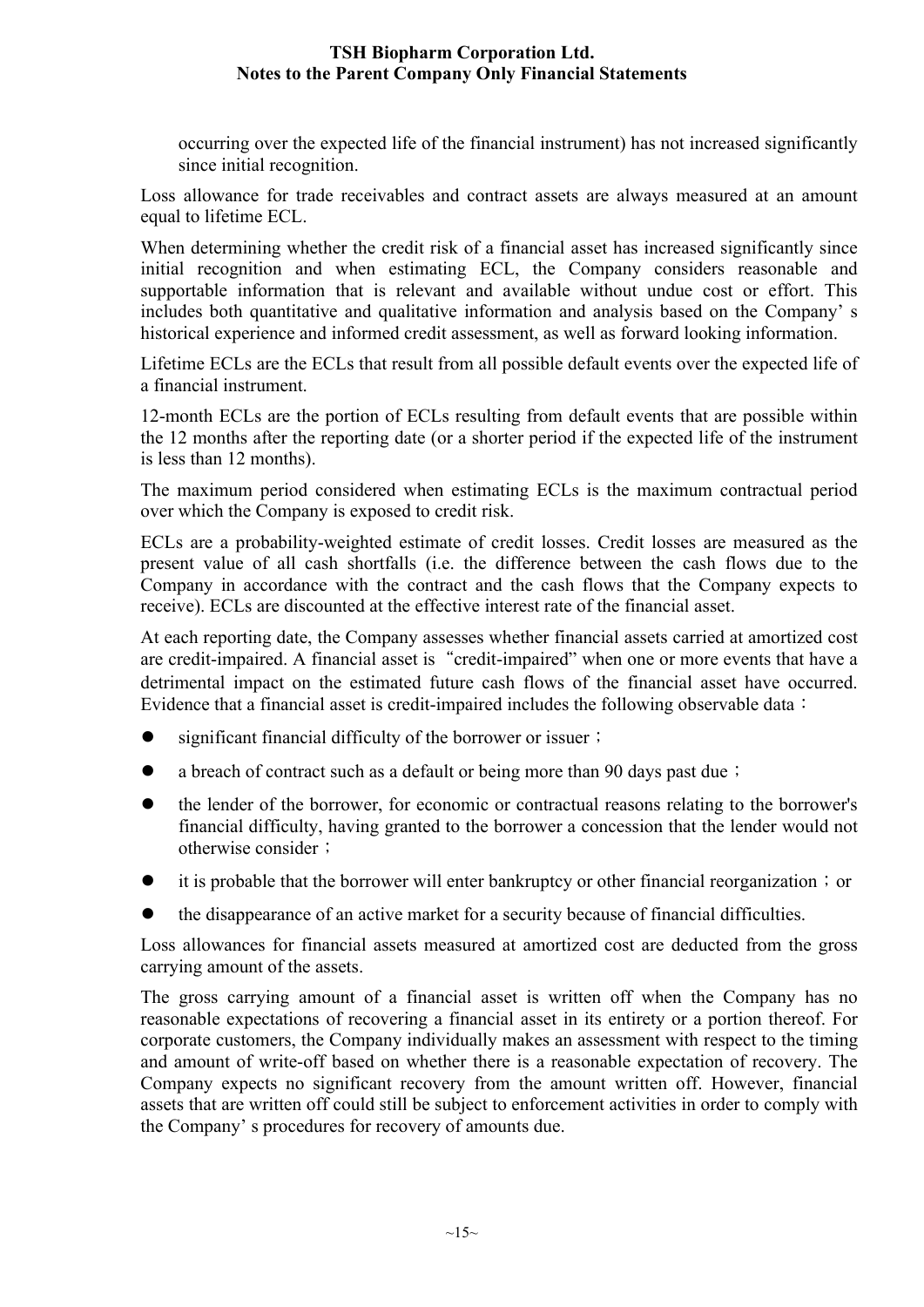(G) Derecognition of financial assets

The Company derecognizes a financial asset when the contractual rights to the cash flows from the financial asset expire, or it transfers the rights to receive the contractual cash flows in a transaction in which substantially all of the risks and rewards of ownership of the financial asset are transferred or in which the Group neither transfers nor retains substantially all of the risks and rewards of ownership and it does not retain control of the financial asset.

The Company enters into transactions whereby it transfers assets recognized in its statement of balance sheet, but retains either all or substantially all of the risks and rewards of the transferred assets. In these cases, the transferred assets are not derecognized.

- B. Financial liabilities and equity instrument
- (A) Classification of debt or equity

Debt and or equity instruments issued by the Company are classified as financial liabilities or equity in accordance with the substance of the contractual arrangements and the definitions of a financial liability and an equity instrument.

(B) Equity instrument

An equity instrument is any contract that evidences residual interest in the assets of an entity after deducting all of its liabilities. Equity instruments issued are recognized as the amount of consideration received, less the direct cost of issuing.

(C) Derecognition of financial liabilities

The Company derecognizes a financial liability when its contractual obligations are discharged or cancelled, or expire. The Company also derecognizes a financial liability when its terms are modified and the cash flows of the modified liability are substantially different, in which case a new financial liability based on the modified terms is recognized at fair value.

On derecognition of a financial liability, the difference between the carrying amount of a financial liability extinguished and the consideration paid (including any non-cash assets transferred or liabilities assumed) is recognized in profit or loss.

(D) Offsetting of financial assets and liabilities

Financial assets and financial liabilities are offset and the net amount presented in the statement of balance sheet when, and only when, the Company currently has a legally enforceable right to set off the amounts and it intends either to settle them on a net basis or to realize the asset and settle the liability simultaneously.

(7) Inventories

Inventories are measured at the lower of cost and net realizable value. The cost of inventories is based on the weighted-average method and includes expenditure incurred in acquiring the inventories, production or conversion costs, and other costs incurred in bringing them to their present location and condition.

Net realizable value is the estimated selling price in the ordinary course of business, less the estimated costs of completion and selling expenses.

- (8) Property, plant and equipment
	- A. Recognition and measurement

Items of property, plant and equipment are measured at cost, which includes capitalized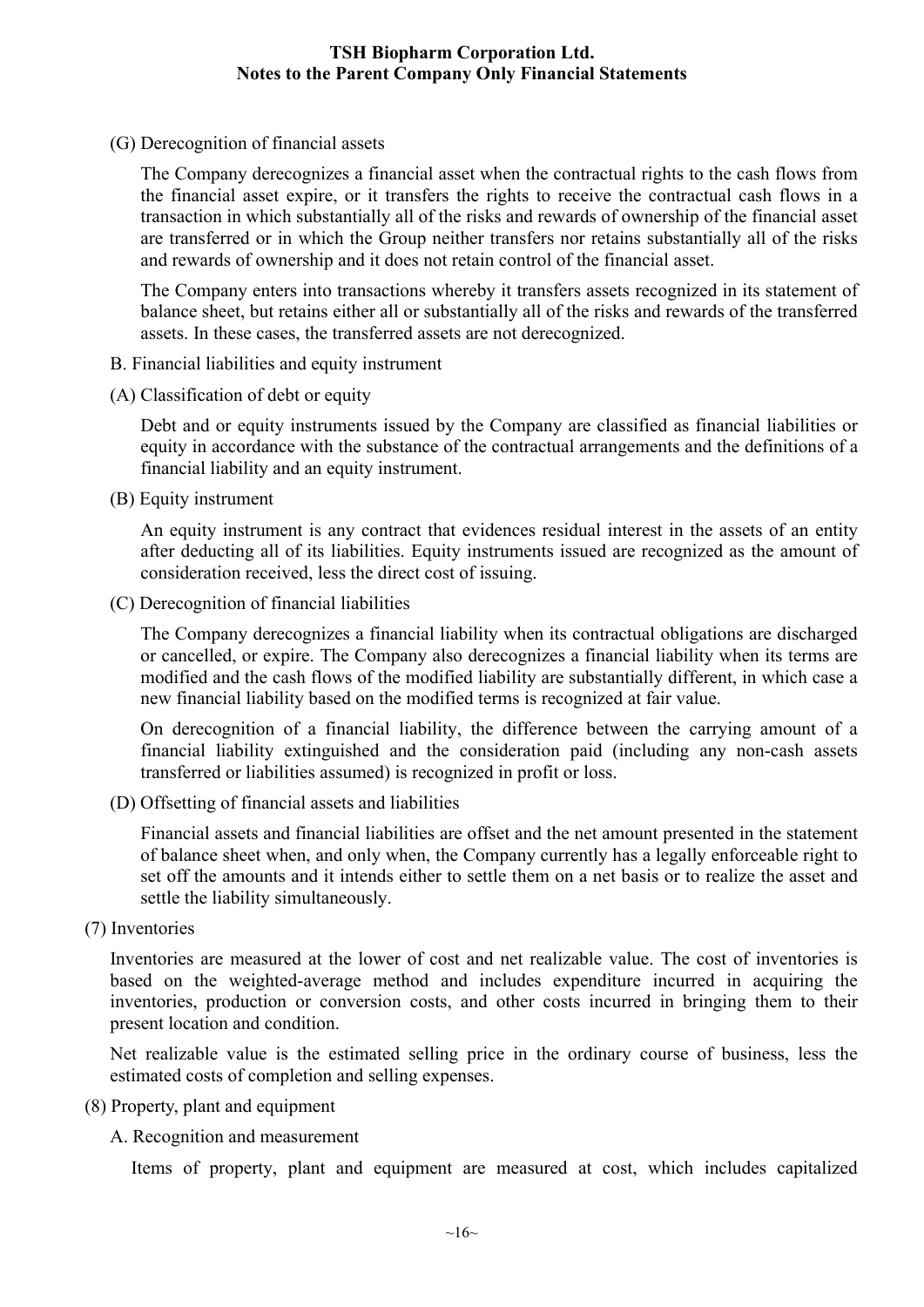borrowing costs, less accumulated depreciation and any accumulated impairment losses.

If significant parts of an item of property, plant and equipment have different useful lives, they are accounted for as separate items (major components) of property, plant and equipment.

Any gain or loss on disposal of an item of property, plant and equipment is recognized in profit or loss.

B. Subsequent cost

Subsequent expenditure is capitalized only if it is probable that the future economic benefits associated with the expenditure will flow to the Company.

C. Depreciation

Depreciation is calculated on the cost of an asset less its residual value and is recognized in profit or loss on a straight-line basis over the estimated useful lives of each component of an item of property, plant and equipment.

Land is not depreciated.

The estimated useful lives for the current and comparative years of significant items of property, plant and equipment are as follows:

| (a) Buildings and structures | $14 - 20$ years   |
|------------------------------|-------------------|
| (b) Machinery and equipment  | $3 \sim 10$ years |
| (c) Furniture and fixtures   | $3 \sim 10$ years |
| (d) Other equipment          | $3 \sim 10$ years |

Depreciation methods, useful lives, and residual values are reviewed at each reporting date and adjusted if appropriate.

## (9) Leases

A. Identifying a lease

At inception of a contract, the Company assesses whether a contract is, or contains, a lease. A contract is, or contains, a lease if the contract conveys the right to control the use of an identified asset for a period of time in exchange for consideration. To assess whether a contract conveys the right to control the use of an identified asset, the Company assesses whether:

- (A) the contract involves the use of an identified asset this may be specified explicitly or implicitly, and should be physically distinct or represent substantially all of the capacity of a physically distinct asset. If the supplier has a substantive substitution right, then the asset is not identified; and
- (B) the customer has the right to obtain substantially all of the economic benefits from use of the asset throughout the period of use; and

(C) the customer has the right to direct the use of the asset throughout the period of use only if either:

- the customer has the right to direct how and for what purpose the asset is used throughout the period of use; or
- the relevant decisions about how and for what purpose the asset is used are predetermined and:
	- $\triangleright$  the customer has the right to operate the asset throughout the period of use, without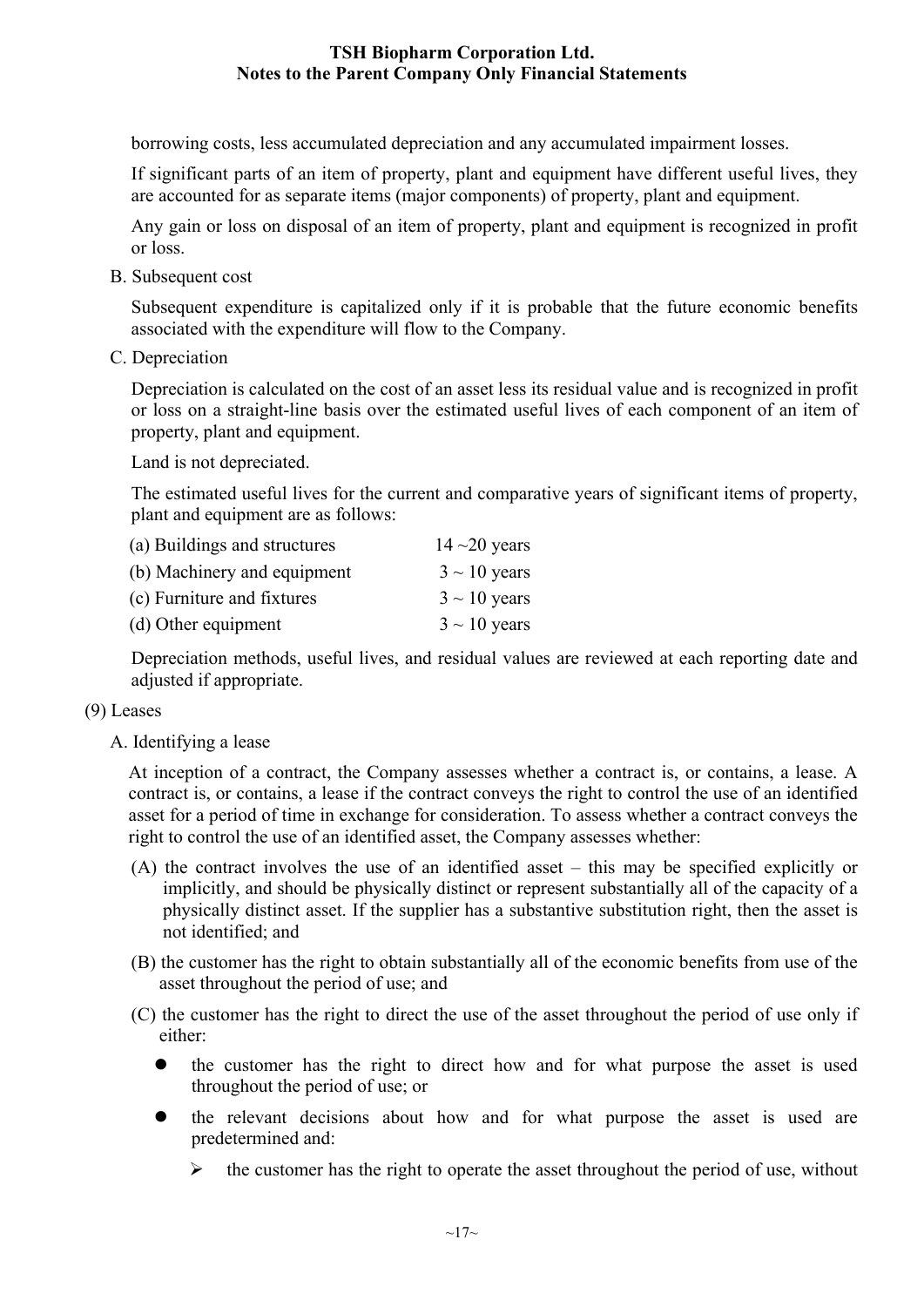the supplier having the right to change those operating instructions; or

 $\triangleright$  the customer designed the asset in a way that predetermines how and for what purpose it will be used throughout the period of use.

At inception or on reassessment of a contract that contains a lease component, the Company allocates the consideration in the contract to each lease component on the basis of their relative stand-alone prices.

#### B. As a lessee

The Company recognizes a right-of-use asset and a lease liability at the lease commencement date. The right-of-use asset is initially measured at cost, which comprises the initial amount of the lease liability adjusted for any lease payments made at or before the commencement date, plus any initial direct costs incurred and an estimate of costs to dismantle and remove the underlying asset or to restore the underlying asset or the site on which it is located, less any lease incentives received.

The right-of-use asset is subsequently depreciated using the straight-line method from the commencement date to the earlier of the end of the useful life of the right-of-use asset or the end of the lease term. In addition, the right-of-use asset is periodically reduced by impairment losses, if any, and adjusted for certain remeasurements of the lease liability.

The lease liability is initially measured at the present value of the lease payments that are not paid at the commencement date, discounted using the interest rate implicit in the lease or, if that rate cannot be reliably determined, the Company's incremental borrowing rate. Generally, the Company uses its incremental borrowing rate as the discount rate.

Lease payments included in the measurement of the lease liability comprise the following:

- (A) fixed payments, including in-substance fixed payments;
- (B) variable lease payments that depend on an index or a rate, initially measured using the index or rate as at the commencement date;
- (C) amounts expected to be paid under a residual value guarantee; and
- (D) payments for purchase or termination options that are reasonably certain to be exercised.

The lease liability is measured at amortized cost using the effective interest method. It is remeasured when:

- (A) there is a change in future lease payments arising from the change in an index or rate; or
- (B) there is a change in the Company's estimate of the amount expected to be paid under a residual value guarantee; or
- (C) there is a change of its assessment on whether it will exercise an option to purchase the underlying asset, or
- (D) there is a change in the lease term resulting from a change of its assessment on whether it will exercise an extension or termination option; or
- (E) there are any lease modifications

When the lease liability is remeasured, other than lease modifications, a corresponding adjustment is made to the carrying amount of the right-of-use asset, or in profit and loss if the carrying amount of the right-of-use asset has been reduced to zero.

When the lease liability is remeasured to reflect the partial or full termination of the lease for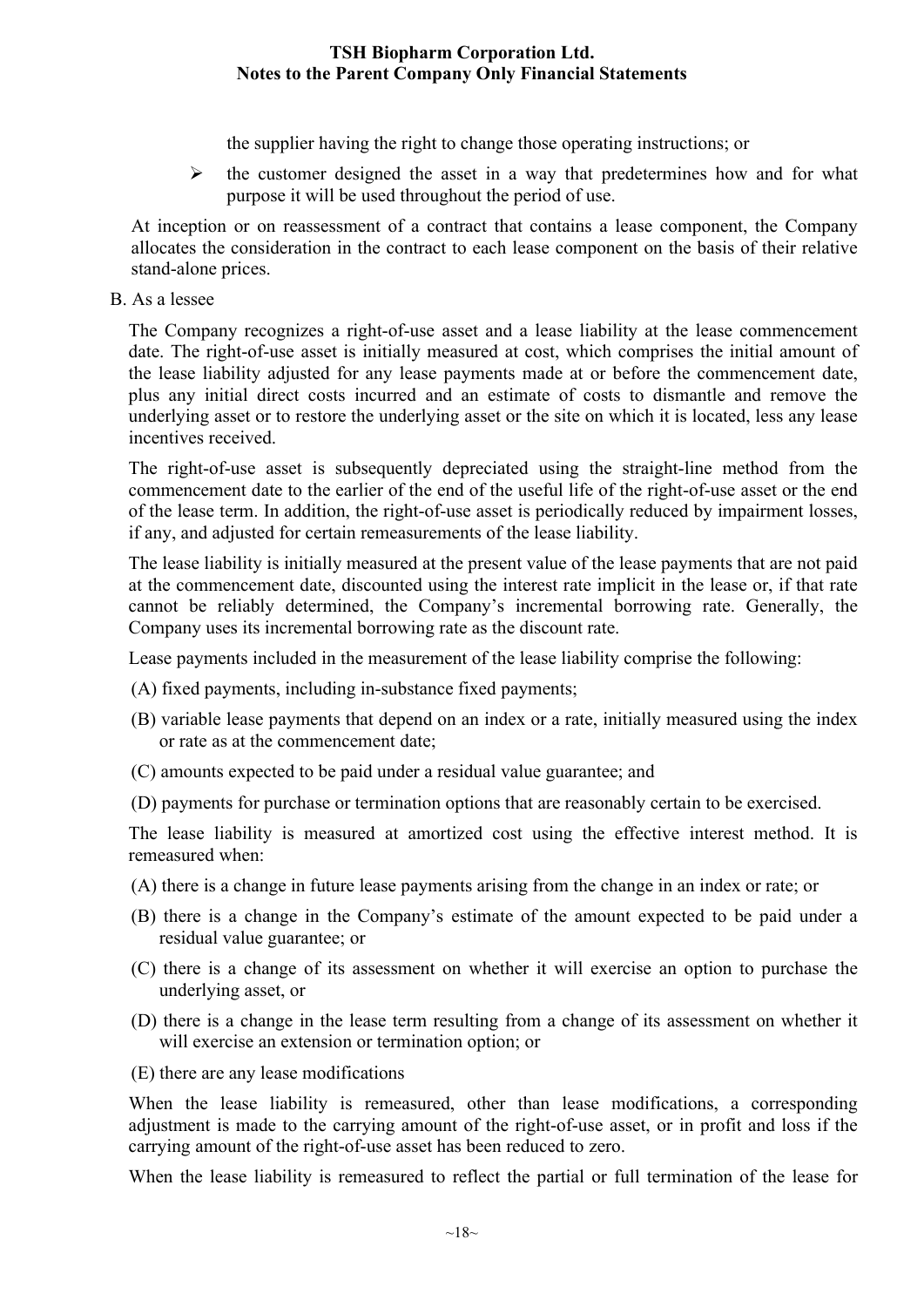lease modifications that decrease the scope of the lease, the Company accounts for the remeasurement of the lease liability by decreasing the carrying amount of the right-of-use asset to reflect the partial or full termination of the lease, and recognize in profit or loss.

The Company presents right-of-use assets that do not meet the definition of investment and lease liabilities as a separate line item respectively in the statement of financial position.

The Company has elected not to recognize right-of-use assets and lease liabilities for leases of low-value assets, transportation equipment, furniture and fixtures equipment. The Company recognizes the lease payments associated with these leases as an expense on a straight-line basis over the lease term.

C. As a lessee

When the Company acts as a lessor, it determines at lease commencement whether each lease is a finance lease or an operating lease. To classify each lease, the Company makes an overall assessment of whether the lease transfers to the lessee substantially all of the risks and rewards of ownership incidental to the underlying asset. If this is the case, then the lease is a finance lease; if not, then the lease is an operating lease. As part of this assessment, the Company considers certain indicators such as whether the lease is for the major part of the economic life of the asset.

When the Company is an intermediate lessor, it accounts for its interests in the head lease and the sub-lease separately. It assesses the lease classification of a sub-lease with reference to the right-of-use asset arising from the head lease. If a head lease is a short-term lease to which the Company applies the exemption described above, then it classifies the sub-lease as an operating lease.

If an arrangement contains lease and non-lease components, the Company applies IFRS 15 to allocate the consideration in the contract.

- (10) Intangible assets
	- A. Recognition and measurement

Expenditure on research activities is recognized in profit or loss as incurred.

Development expenditure is capitalized only if the expenditure can be measured reliably, the product or process is technically and commercially feasible, future economic benefits are probable and the Company intends to, and has sufficient resources to, complete development and to use or sell the asset. Otherwise, it is recognized in profit or loss as incurred. Subsequent to initial recognition, development expenditure is measured at cost, less accumulated amortization and any accumulated impairment losses.

Other intangible assets that are acquired by the Company including patents, computer software and drug permit licenses and have finite useful lives are measured at cost less accumulated amortization and any accumulated impairment losses.

B. Subsequent expenditure

Subsequent expenditure is capitalized only when it increases the future economic benefits embodied in the specific asset to which it relates. All other expenditure, including expenditure on internally generated goodwill and brands, is recognized in profit or loss as incurred.

C. Amortization

Amortization is calculated over the cost of the asset, less its residual value, and is recognized in profit or loss on a straight-line basis over the estimated useful lives of intangible assets from the date that they are available for use.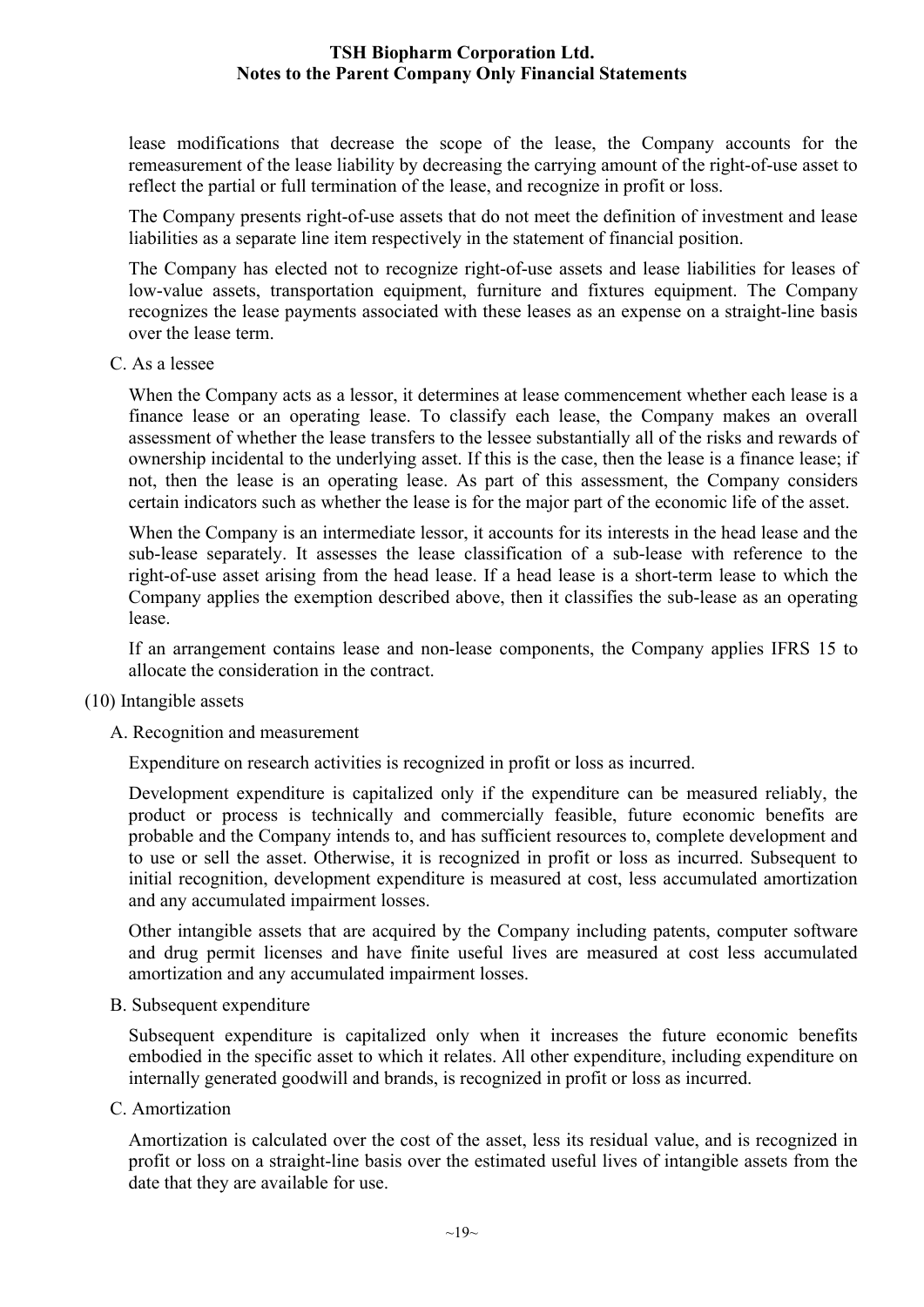The estimated useful lives for current and comparative periods are as follows:

| (A) Patents and drug permit licenses | $3 \sim 10$ years |
|--------------------------------------|-------------------|
| (B) Computer software cost           | $5 \sim 10$ years |

Amortization methods, useful lives and residual values are reviewed at each annual reporting date and adjusted if appropriate.

(11) Impairment of non-financial assets

At each reporting date, the Company reviews the carrying amounts of its non-financial assets (other than inventories and deferred tax assets) to determine whether there is any indication of impairment. If any such indication exists, then the asset's recoverable amount is estimated.

For impairment testing, assets are grouped together into the smallest group of assets that generates cash inflows from continuing use that are largely independent of the cash inflows of other assets or CGUs.

The recoverable amount of an asset or CGU is the greater of its value in use and its fair value less costs to sell. Value in use is based on the estimated future cash flows, discounted to their present value using a pre-tax discount rate that reflects current market assessments of the time value of money and the risks specific to the asset or CGU.

An impairment loss is recognized if the carrying amount of an asset or CGU exceeds its recoverable amount. Impairment losses are recognized in profit or loss.

For other assets, an impairment loss is reversed only to the extent that the asset's carrying amount does not exceed the carrying amount that would have been determined, net of depreciation or amortization, if no impairment loss had been recognized.

(12) Revenue recognition

Revenue is measured based on the consideration to which the Company expects to be entitled in exchange for transferring goods or services to a customer. The Company recognizes revenue when it satisfies a performance obligation by transferring control of a good or a service to a customer. The accounting policies for the Company' s main types of revenue are explained below.

A. Sale of goods

The Company recognizes revenue when control of the products has transferred, being when the products are delivered to the customer, the customer has full discretion over the channel and price to sell the products, and there is no unfulfilled obligation that could affect the customer's acceptance of the products. Delivery occurs when the products have been shipped to the specific location, the risks of obsolescence and loss have been transferred to the customer, and either the customer has accepted the products in accordance with the sales contract, the acceptance provisions have lapsed, or the Company has objective evidence that all criteria for acceptance have been satisfied.

A receivable is recognized when the goods are delivered as this is the point in time that the Company has a right to an amount of consideration that is unconditional.

B. Testing revenue

The company provides blood tests and other related services. This service is priced separately. When the service is provided according to the contract and has the right to collect the consideration unconditionally, the Company recognized revenue and accounts receivable.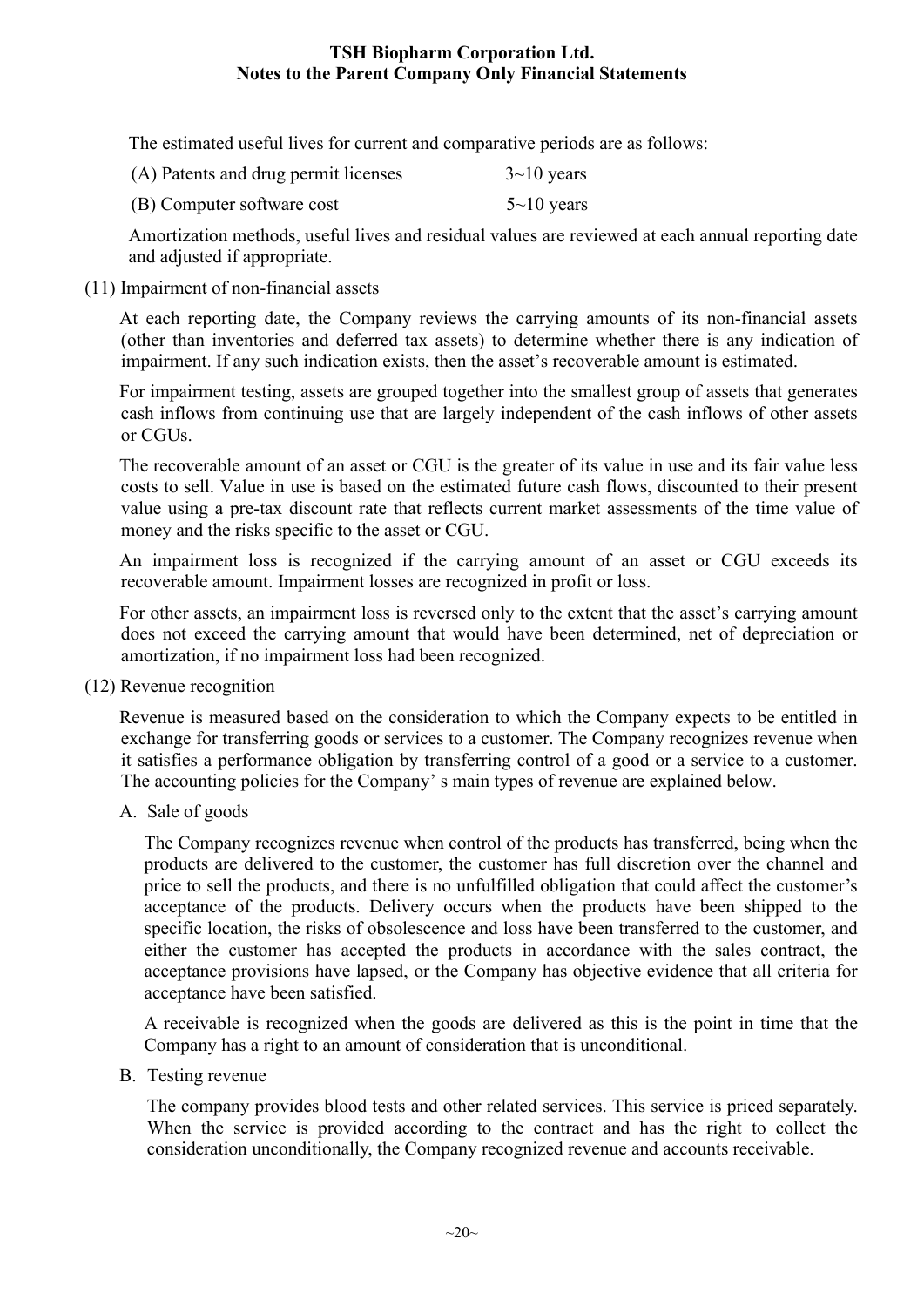C. Services revenue

When the Company acts in the capacity of an agent rather than as the principal in a transaction, the revenue recognized is the net amount of commission made by the Company.

The Company provides consulting and related management services to its customers. Revenue from providing services is recognized based on the actual service provided to the reporting date as a proportion of the total services to be provided. The proportion of services provided is determined based on the rendered services to date as a proportion of the total estimated rendered services of the transaction.

- (13) Employee benefits
	- A. Defined contribution plans

Obligations for contributions to the defined contribution pension plans are recognized as an employee benefit expense in profit or loss in the periods during which services are provided by employees.

B. Defined benefit plans

Short-term employee benefits are expensed as the related service is provided. A liability is recognized for the amount expected to be paid if the Company has a present legal or constructive obligation to pay this amount as a result of past service provided by the employee and the obligation can be estimated reliably.

(14) Income taxes

The income tax expense have been prepared and disclosed in accordance with paragraph B12 of IAS 34"Interim Financial Reporting".

Income tax expense for the period is recognized based on the average annual effective income tax rate expected for the full financial year applied to the pretax income of the interim period, and it is fully recognized as tax expense for the current period.

Temporary differences between the carrying amount of assets and liabilities for financial reporting purposes and their respective tax bases shall be measured based on the tax rate that have been enacted or substantively enacted at the time of the asset or liability is recovered or settled, and be recognized directly in equity or other comprehensive income as tax expense.

(15) Earnings per share

The Company discloses the Company's basic and diluted earnings per share attributable to ordinary shareholders of the Company. Basic earnings per share is calculated as the profit attributable to ordinary shareholders of the Company divided by the weighted average number of ordinary shares outstanding. Diluted earnings per share is calculated as the profit attributable to ordinary shareholders of the Company divided by the weighted average number of ordinary shares outstanding after adjustment for the effects of all potentially dilutive ordinary shares, such as employee bonus.

(16) Operating segment information

An operating segment is a component of the Company that engages in business activities from which it may earn revenues and incur expenses (including revenues and expenses relating to transactions with other components of the Company). Operating results of the operating segment are regularly reviewed by the Company's chief operating decision maker to make decisions about resources to be allocated to the segment and to assess its performance. Each operating segment consists of standalone financial information.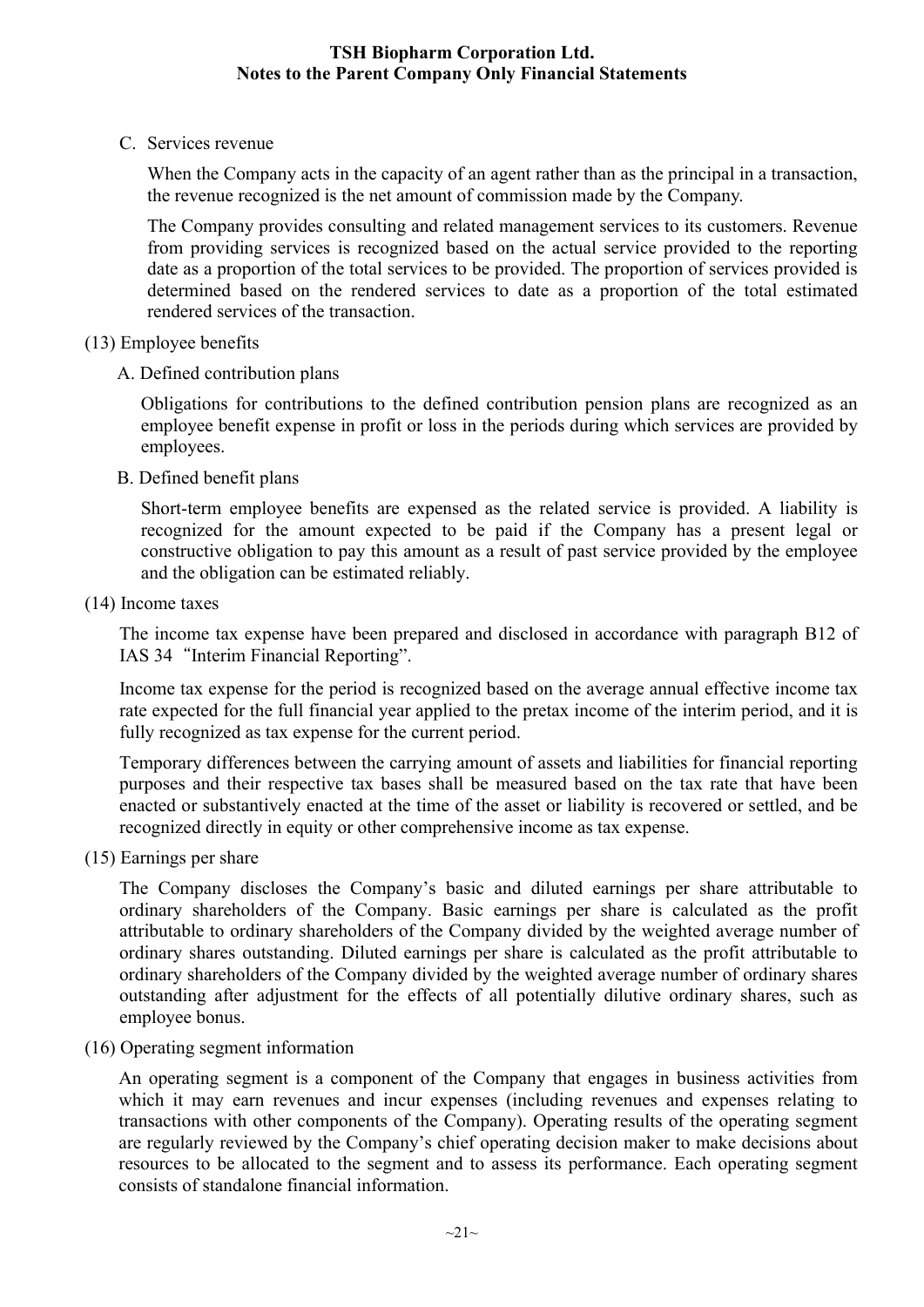#### **5. Significant accounting assumptions and judgments, and major sources of estimation uncertainty**

The preparation of the parent company only financial statements in conformity with the Regulations and IFRSs (in accordance with IAS 34"Interim Financial Reporting" and endorsed by the FSC) requires management to make judgments, estimates, and assumptions that affect the application of the accounting policies and the reported amount of assets, liabilities, income, and expenses. Actual results may differ from these estimates.

The preparation of the interim financial statements, estimates and underlying assumptions are reviewed on an ongoing basis which are in conformity with Note 5 of the parent company only financial statements for the year ended December 31,2020.

#### **6. Explanation of significant accounts**

Except for the following disclosures, there is no significant difference as compared with those disclosed in Note 6 of the parent company only financial statements for the year ended December 31, 2020.

(1) Cash and cash equivalents

|         | <b>December 31, 2020</b> | <b>March 31, 2020</b> |
|---------|--------------------------|-----------------------|
| 230     | 230                      | 366                   |
| 409,751 | 396,471                  | 205,783               |
| 409,981 | 396,701                  | 206,149               |
|         | <b>March 31, 2021</b>    |                       |

- A. The above cash and cash equivalents were not pledged as collateral.
- B. Time deposits which do not meet the definition of cash equivalents are accounted for under other financial assets-current. As of March 31, 2021, December 31, 2020 and March 31, 2020, the amount of time deposits were \$271,252, \$266,751 and \$316,986, respectively.
- C. Please refer to note 6(20) for the interest rate risk of the financial assets and fair value sensitivity analysis of the Company.
- (2) Financial assets at fair value through profit or loss

| <b>March 31, 2021</b> | <b>December 31, 2020</b> | <b>March 31, 2020</b> |
|-----------------------|--------------------------|-----------------------|
|                       |                          |                       |
|                       |                          |                       |
|                       |                          |                       |
|                       |                          |                       |
| -                     |                          | 1.557                 |
|                       |                          |                       |

- A. Please refer to note 6(19) for the gains (losses) on financial assets at fair value through profit or loss.
- B. Please refer to note 6(20) for credit and market risk information.
- C. The above financial assets were not pledged as collateral.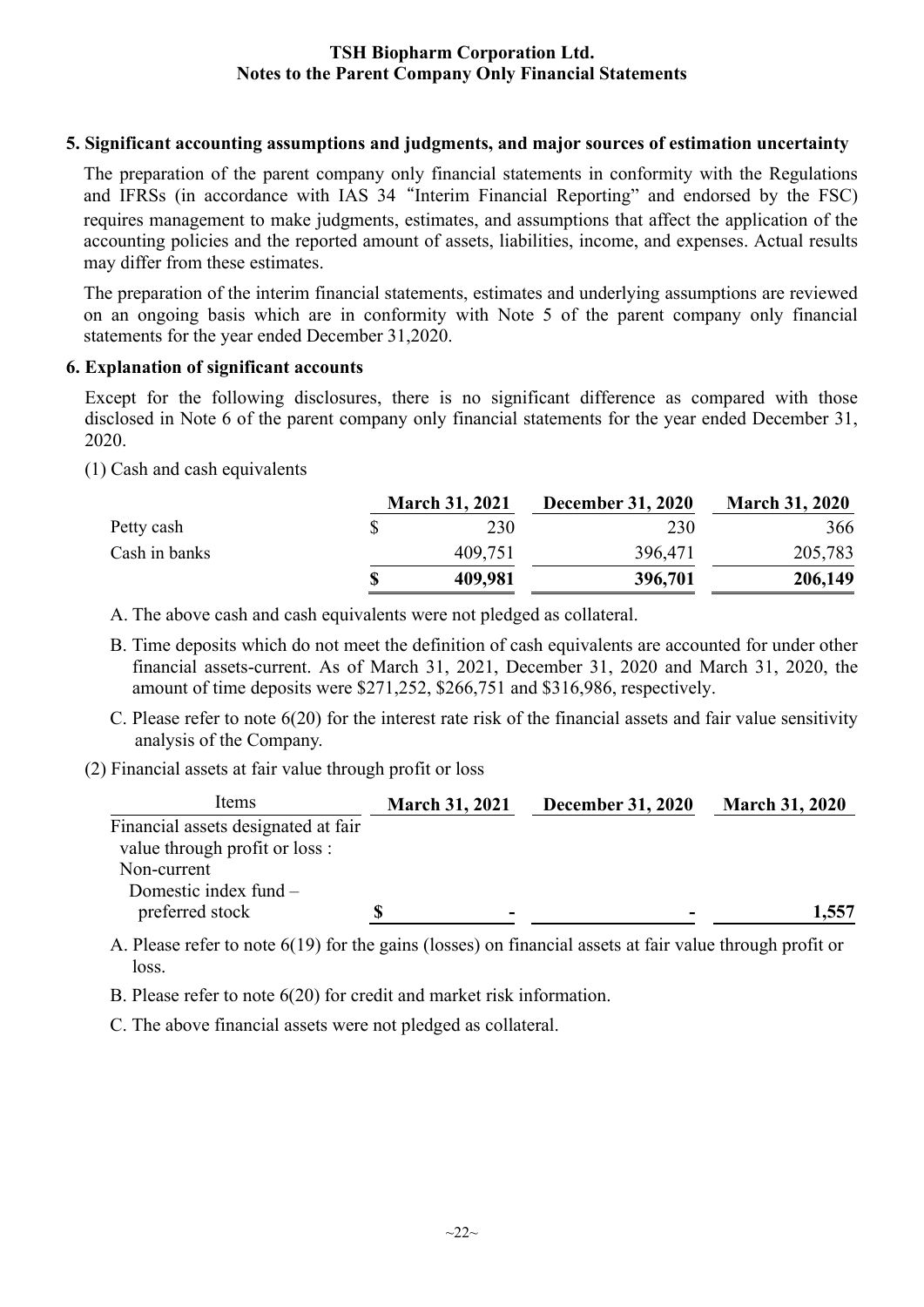(3) Financial assets at fair value through other comprehensive income

| Items                                                           |    |         | <b>March 31, 2021</b> December 31, 2020 | <b>March 31, 2020</b> |
|-----------------------------------------------------------------|----|---------|-----------------------------------------|-----------------------|
| Equity instruments at fair value<br>through other comprehensive |    |         |                                         |                       |
| income:                                                         |    |         |                                         |                       |
| Current                                                         |    |         |                                         |                       |
| Listed common stock                                             |    |         |                                         |                       |
| Domestic Company - Lumosa                                       |    |         |                                         |                       |
| Therapeutics Co., Ltd.                                          | S  | 62,365  | 62,216                                  | 98,257                |
| Non - current                                                   |    |         |                                         |                       |
| Listed common stock                                             |    |         |                                         |                       |
| Domestic Company - Handa                                        |    |         |                                         |                       |
| Pharmaceuticals, Inc.                                           |    |         |                                         | 43,235                |
| Domestic Company - Chuang                                       |    |         |                                         |                       |
| Yi Biotech Co., Ltd.                                            |    | 14,563  | 14,563                                  | 3,009                 |
| Listed preferred stock                                          |    |         |                                         |                       |
| Domestic Company - Fubon                                        |    |         |                                         |                       |
| <b>Financial Holdings</b>                                       |    | 155,500 | 156,250                                 | 152,000               |
| Domestic Company - Union                                        |    |         |                                         |                       |
| <b>Bank of Taiwan</b>                                           |    | 21,280  | 20,720                                  | 20,200                |
| Unlisted preferred stock                                        |    |         |                                         |                       |
| Foreign Company - CellMax                                       |    |         |                                         |                       |
| Ltd.                                                            |    | 49,271  | 49,271                                  | 49,271                |
|                                                                 | \$ | 303,979 | 303,020                                 | 365,972               |

A. Equity instruments at fair value through other comprehensive income

The Company holds such equity investments as long-term strategic investment that is not held for trading purposes; thus, they are designated as equity investment measured at fair value through other comprehensive income.

No strategic investments were disposed and there were no transfers of any cumulative gain or loss within equity relating to these investments for the three months ended March 31, 2021.

The Company sold some financial assets at fair value through other comprehensive income for the three months ended March 31, 2020. The shares sold had a fair value of \$15,799 and the Company realized a loss of \$5,307, which is already included in other comprehensive income. The loss has been transferred to retained earnings.

- B. Please refer to note 6(20) for credit and market risk information.
- C. The above financial assets were not pledged as collateral.
- (4) Notes receivable and accounts receivable (including related parties)

|                                                   | <b>March 31, 2021</b> |         | <b>December 31, 2020</b> | <b>March 31, 2020</b> |  |
|---------------------------------------------------|-----------------------|---------|--------------------------|-----------------------|--|
| Notes receivable                                  |                       | 19.449  | 15,577                   | 22,668                |  |
| Accounts receivable-measured at<br>amortized cost |                       | 85,022  | 94,403                   | 103,073               |  |
| Less: Allowance for expected credit<br>losses     |                       | 1,045   | 1,101                    | 1,311)                |  |
|                                                   |                       | 103,426 | 108,879                  | 124,430               |  |

The Company applies the simplified approach to provide for its expected credit losses, which permit the use of lifetime expected loss provision for all receivables. To measure the expected credit losses, notes and accounts receivable have been grouped based on shared credit risk characteristics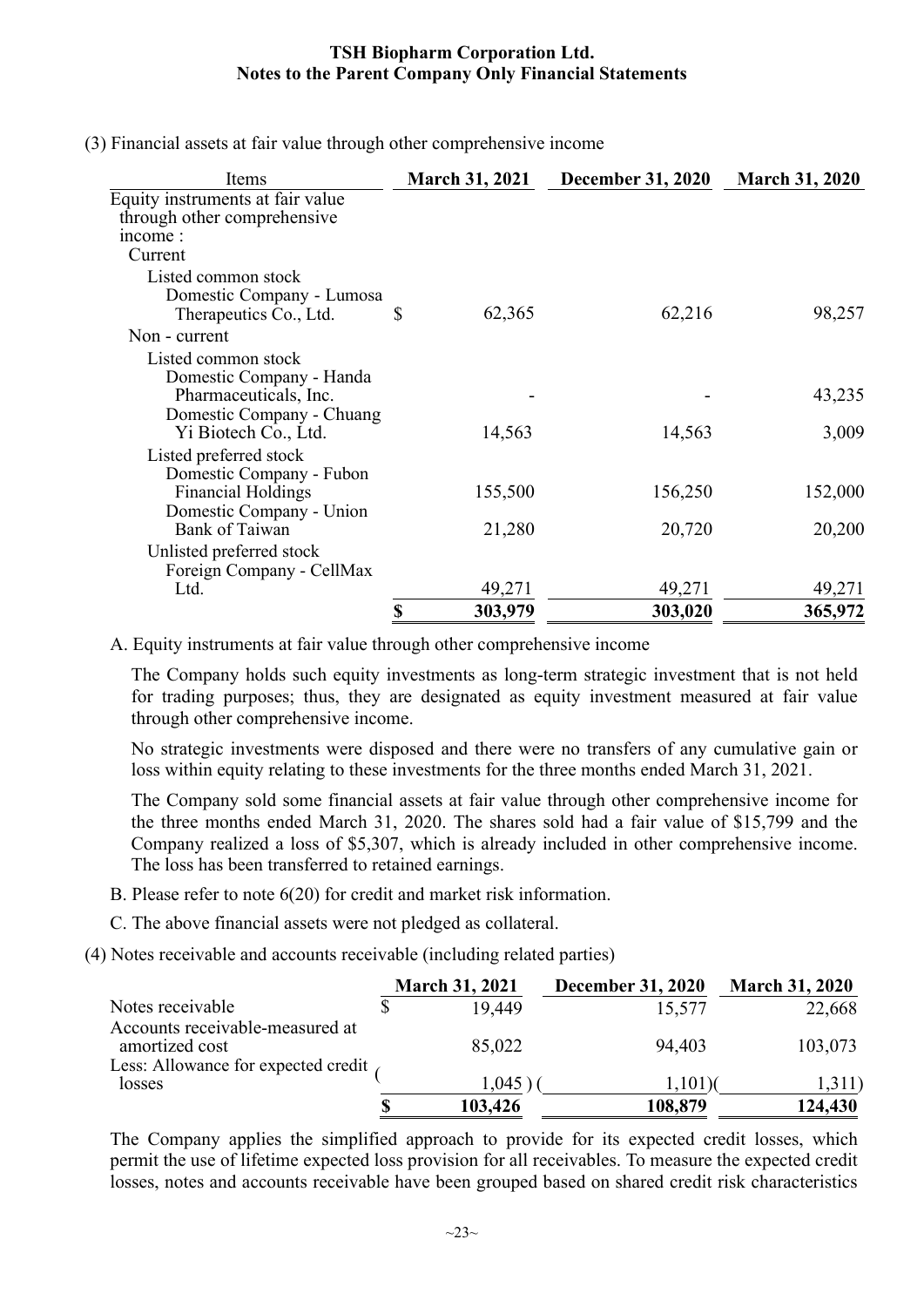and the days past due, as well as forward looking information. The loss allowance provision was determined as follows:

|                           | <b>March 31, 2021</b> |                                 |                               |                             |  |
|---------------------------|-----------------------|---------------------------------|-------------------------------|-----------------------------|--|
|                           |                       | <b>Gross carrying</b><br>amount | Weighted-average<br>loss rate | Loss allowance<br>provision |  |
| Not past due              |                       | 103,883                         | $1\%$                         | ,039                        |  |
| Past due $1 \sim 60$ days |                       | 588                             | $1\%$                         | 6                           |  |
|                           |                       | 104,471                         |                               | 1,045                       |  |

|                             | <b>December 31, 2020</b> |                                 |                               |                                    |  |
|-----------------------------|--------------------------|---------------------------------|-------------------------------|------------------------------------|--|
|                             |                          | <b>Gross carrying</b><br>amount | Weighted-average<br>loss rate | <b>Loss allowance</b><br>provision |  |
| Not past due                |                          | 109,312                         | $1\%$                         | 1,093                              |  |
| Past due $1 \sim 60$ days   |                          | 612                             | $1\%$                         | 6                                  |  |
| Past due $61~120$ days      |                          | 24                              | $1\%$                         |                                    |  |
| Past due $121 - 180$ days   |                          | 31                              | $2\%$                         |                                    |  |
| Past due more than 365 days |                          |                                 | 100%                          |                                    |  |
|                             |                          | 109,980                         |                               | l,101                              |  |

|                             | <b>March 31, 2021</b> |                                 |                               |                             |  |
|-----------------------------|-----------------------|---------------------------------|-------------------------------|-----------------------------|--|
|                             |                       | <b>Gross carrying</b><br>amount | Weighted-average<br>loss rate | Loss allowance<br>provision |  |
| Not past due                |                       | 121,924                         | 1%                            | 1,262                       |  |
| Past due $1 \sim 60$ days   |                       | 3,804                           | $1\%$                         | 38                          |  |
| Past due $121 - 180$ days   |                       |                                 | $2\%$                         |                             |  |
| Past due more than 365 days |                       |                                 | 100%                          | 11                          |  |
|                             |                       | 125,741                         |                               | 1,311                       |  |

The movement in the allowance for notes and accounts receivable was as follows:

|                              | For the three months ended March 31, |       |      |
|------------------------------|--------------------------------------|-------|------|
|                              |                                      | 2021  | 2020 |
| Balance on January 1         |                                      | 1,101 | ,204 |
| Impairment losses recognized |                                      |       | 107  |
| Impairment losses reversed   |                                      | 56.   |      |
| Balance on March 31          |                                      | 1,045 |      |

As of March 31, 2021, December 31, 2020 and March 31, 2020, the accounts receivable and notes receivable for the Company were not pledged as collateral.

# (5) Other receivables

|                                        | <b>March 31, 2021</b> | <b>December 31, 2020</b> | <b>March 31, 2020</b> |
|----------------------------------------|-----------------------|--------------------------|-----------------------|
| Other receivables - Tax receivables \$ | 687                   | 700                      |                       |
| Other receivables - Interest           |                       |                          |                       |
| receivables                            | 818                   | 561                      | 718                   |
| Other receivables - Related parties    |                       | 65                       | 9,646                 |
| Others                                 | 87                    | 1,655                    | 13                    |
|                                        | 1,592                 | 2,981                    |                       |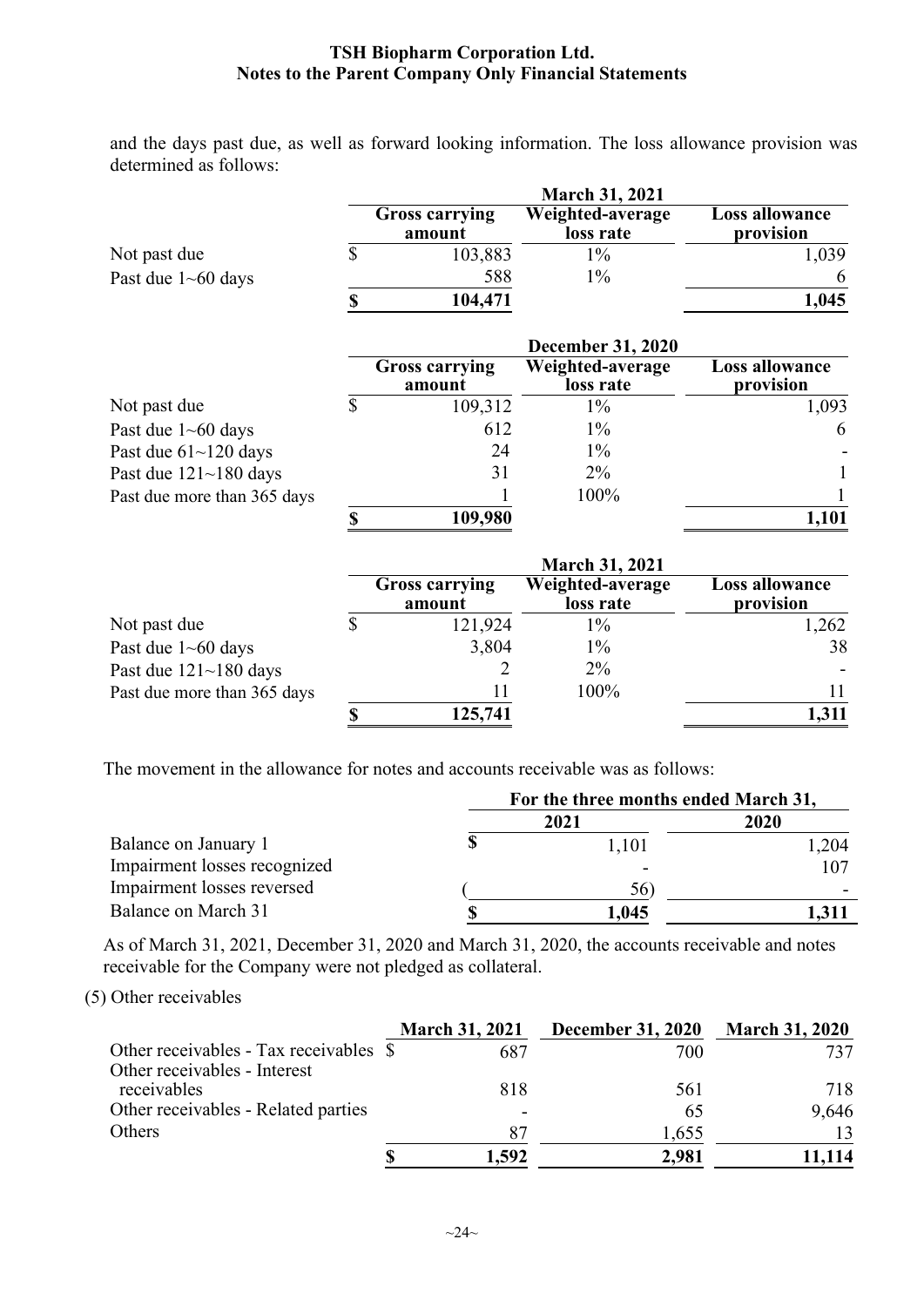A. On February 14, 2020, Belviq was considered to have a higher risk of getting cancer, according to the result of a clinical trial conducted by the US Food and Drug Administration (hereinafter FDA). Therefore, the US FDA requested that Eisai Taiwan Inc., the owner of Belviq drug permit license voluntarily withdraw the drug from the U.S. market. Taiwan FDA also requested the Company to cease the sales of Belviq drug on July 16, 2020.

According to the terms of the contract signed by the Company and Belviq supplier, Chuangyi Biotech Co., Ltd., the Company have the right to return the goods due to the abovementioned events. As of March 31, 2020, the amount of Belviq inventory was \$9,646, which can reliably measure. Other receivables arising from the returned goods have been collected on September 25, 2020.

- B. For further credit risk information, please refer to note 6(20).
- (6) Inventories

|                                                     | <b>March 31, 2021</b> | <b>December 31, 2020</b> | <b>March 31, 2020</b> |
|-----------------------------------------------------|-----------------------|--------------------------|-----------------------|
| Merchandise                                         | \$<br>37,134          | 38,325                   | 35,544                |
| Raw materials and supplies                          |                       |                          |                       |
| - drug                                              | 38,918                | 41,234                   | 23,321                |
| - testing materials                                 | 1,023                 | 869                      | 635                   |
| Less: Allowance for inventory<br>market decline and |                       |                          |                       |
| obsolescence                                        | $2,369$ )             | $2,522$ )                | 2,397                 |
|                                                     | 74,706                | 77,906                   | 57,103                |

The cost of inventories recognized as operating cost for the three months ended March 31, 2021 and 2020 amounted to \$39,963 and \$45,979, respectively. The cost of inventory for the three months ended March 31, 2021 and 2020 included the amount of \$153 and \$621, respectively, resulting from the sale of goods or an increase of net realizable value.

As of March 31, 2021, December 31, 2020 and March 31, 2020, the aforesaid inventories were not pledge as collateral.

(7) Property, plant and equipment

|                               | Land        | <b>Building and</b><br>construction | Machinery<br>equipment | Office<br>equipment | Other<br>equipment | <b>Total</b> |
|-------------------------------|-------------|-------------------------------------|------------------------|---------------------|--------------------|--------------|
| Carrying amounts:             |             |                                     |                        |                     |                    |              |
| Balance on January 1,<br>2021 | 5,846       | 10,859                              | 4,642                  | 2,315               | 1,593              | 25,255       |
| Balance on March 31,<br>2021  | 5,846       | 10,647                              | 4,409                  | 2,143               | 1.422              | 24,467       |
| Balance on January 1,<br>2020 | \$<br>5,846 | 11,601                              | 5,050                  | 1,451               | 2,277              | 26,225       |
| Balance on March 31,<br>2020  | \$<br>5,846 | 11,391                              | 4,989                  | 2,106               | 1,352              | 25,684       |

There were no significant additions, disposal, or recognition and reversal of impairment losses of property, plant and equipment for the three months ended March 31, 2021 and 2020. Information on depreciation for the periods is disclosed in Note 12(1). Please refer to Note 6(7) of the 2020 annual financial statements for other related information.

(8) Right-of-use assets

The movements in the cost and depreciation of the leased buildings and transportation equipment were as follows: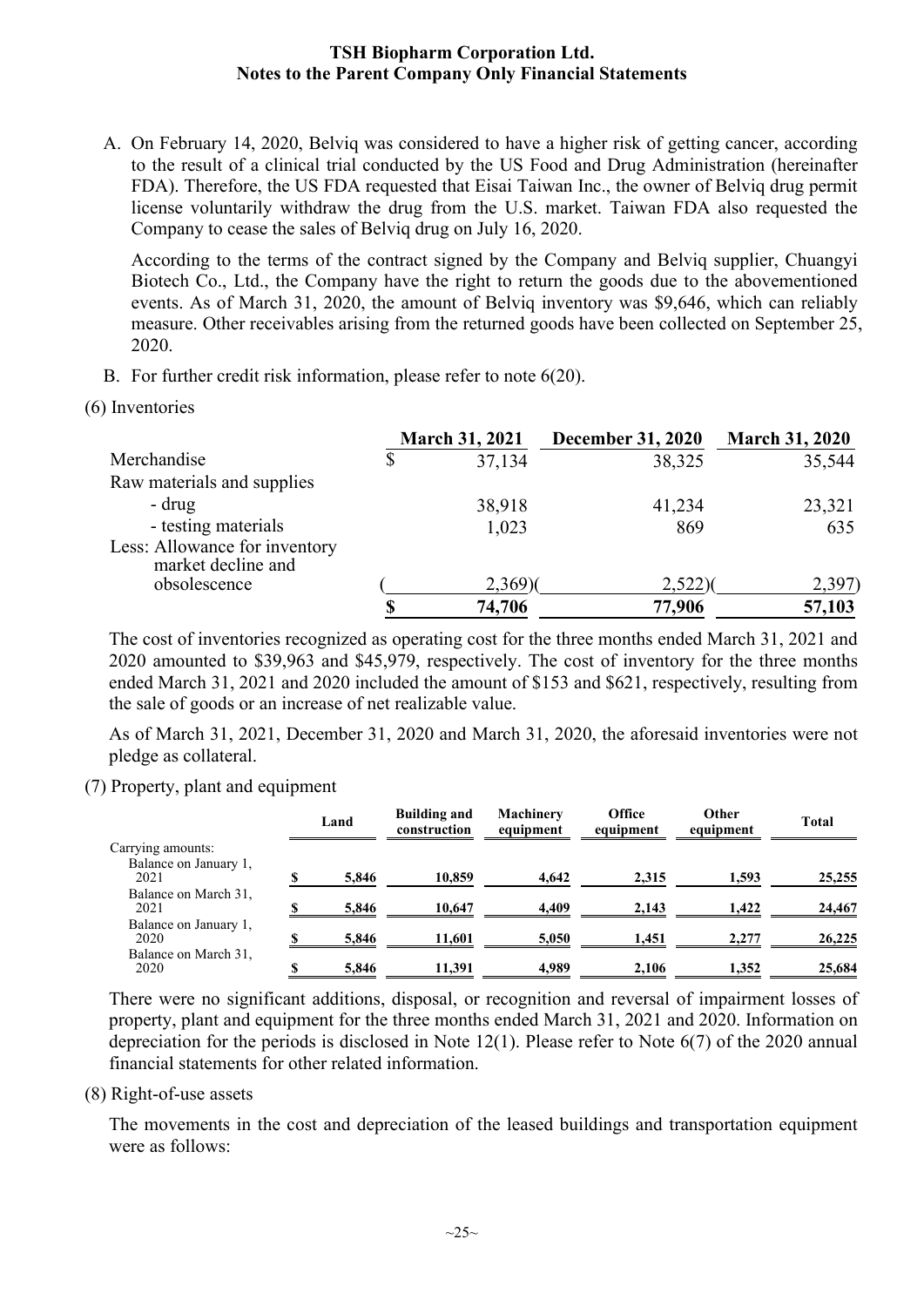|                             |                           | <b>Building and</b><br>construction | <b>Transportation</b><br>equipment       | <b>Total</b> |
|-----------------------------|---------------------------|-------------------------------------|------------------------------------------|--------------|
| Costs:                      |                           |                                     |                                          |              |
| Balance on January 1,2021   | $\boldsymbol{\mathsf{S}}$ | 8,783                               |                                          | 8,783        |
| (Balance on March 31, 2021) |                           |                                     |                                          |              |
| Balance on January 1,2020   | $\boldsymbol{\mathsf{S}}$ | 8,218                               | 183                                      | 8,401        |
| (Balance on March 31, 2020) |                           |                                     |                                          |              |
| Accumulated depreciation:   |                           |                                     |                                          |              |
| Balance on January 1, 2021  | \$                        |                                     |                                          |              |
| Depreciation for the period |                           | 1,098                               |                                          | 1,098        |
| Balance on March 31,2021    | $\boldsymbol{\mathsf{S}}$ | 1,098                               |                                          | 1,098        |
| Balance on January 1, 2020  | \$                        | 4,109                               | 101                                      | 4,210        |
| Depreciation for the period |                           | 1,027                               | 31                                       | 1,058        |
| Balance on March 31,2020    | $\boldsymbol{\mathsf{S}}$ | 5,136                               | 132                                      | 5,268        |
| Carrying amounts:           |                           |                                     |                                          |              |
| Balance on January 1, 2021  | \$                        | 8,783                               |                                          | 8,783        |
| Balance on March 31, 2021   | $\mathbb S$               | 7,685                               |                                          | 7,685        |
| Balance on March 31, 2020   | $\mathbb S$               | 3,082                               | 51                                       | 3,133        |
| Balance on January 1, 2020  | $\mathbb{S}$              | 4,109                               | 82                                       | 4,191        |
| (9) Intangible assets       |                           |                                     |                                          |              |
|                             |                           | Computer<br>software                | <b>Patent and drug</b><br>permit license | <b>Total</b> |
| Carrying amounts:           |                           |                                     |                                          |              |
| Balance on January 1, 2021  | $\boldsymbol{\mathsf{S}}$ | 541                                 | 5,639                                    | 6,180        |
| Balance on March 31, 2021   | $\mathbb S$               | 507                                 | 5,035                                    | 5,542        |
| Balance on January 1, 2020  | \$                        | 183                                 | 8,056                                    | 8,239        |
| Balance on March 31, 2020   | \$                        | 449                                 | 7,452                                    | 7,901        |

There were no significant additions, disposal, or recognition and reversal of impairment losses of intangible assets for the three months ended March 31, 2021 and 2020. Information on amortization for the three months ended March 31, 2021 and 2020, is disclosed in Note 12(1). Please refer to Note 6(9) of the 2020 annual financial statements for other related information.

(10) Other current assets and other non-current assets

|                                    | <b>March 31, 2021</b> | December 31, 2020 March 31, 2020 |         |
|------------------------------------|-----------------------|----------------------------------|---------|
| Other current financial assets     | 271,252               | 266,751                          | 316,986 |
| Other non-current financial assets | 543                   | 625                              | 936     |
| Other current assets               | 27,519                | 28,407                           | 29,285  |
| Refundable deposits                | 3,699                 | 2,636                            | 3,060   |
|                                    | \$<br>303,013         | 298,419                          | 350,267 |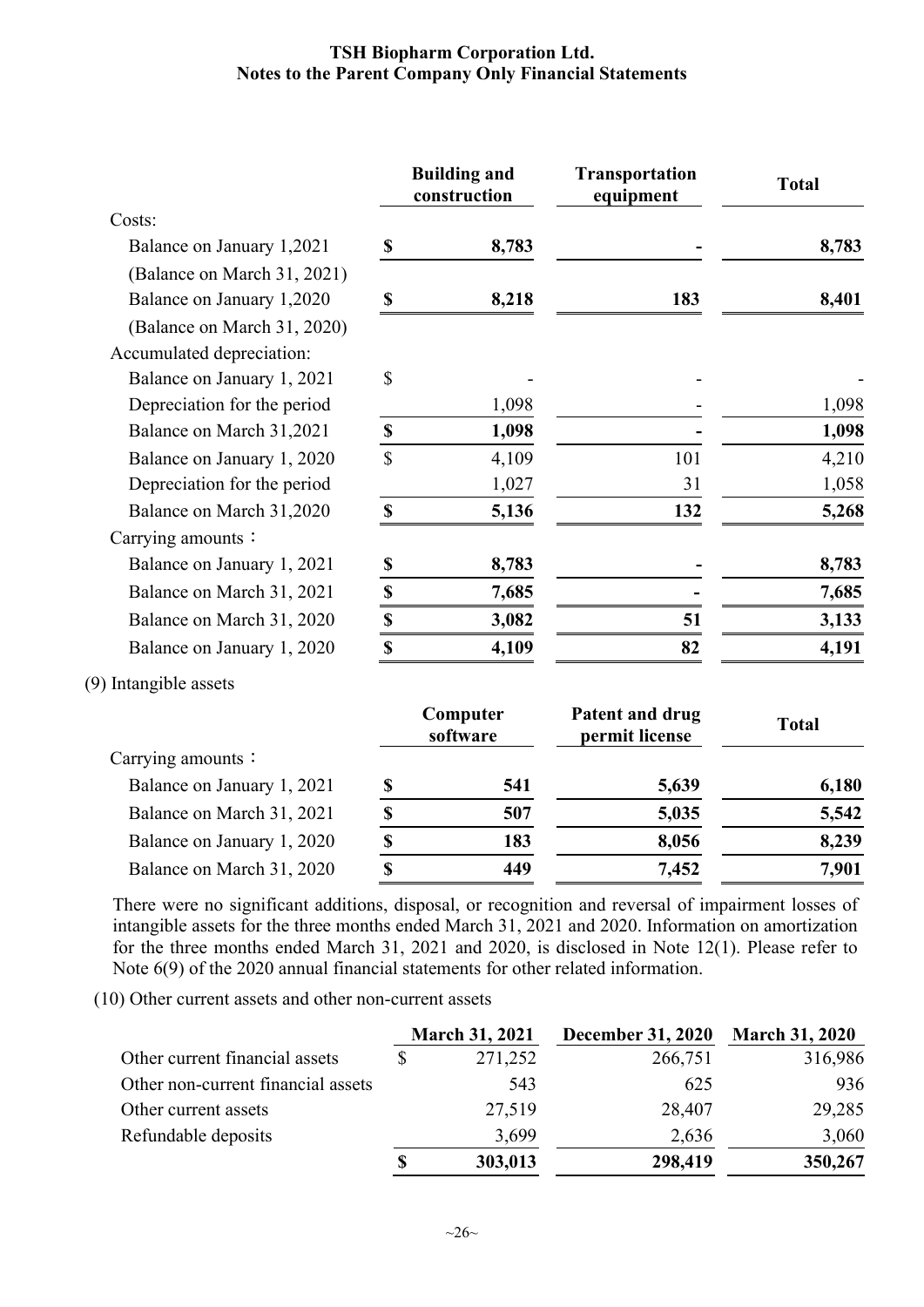- A. Other current financial assets were time deposits which did not meet the definition of cash equivalents. For further credit and market risk information, please refer to note 6(20).
- B. Major of other current assets were prepayments. As the testing business was not as expected, the Company took the future cash flow and recoverable amount into account, and recognized an impairment loss amounting to \$4,583 for the year ended December 31, 2020.

#### (11) Other payables

The nature of other payables was as follows:

|                   | <b>March 31, 2021</b> | <b>December 31, 2020</b> | <b>March 31, 2020</b> |
|-------------------|-----------------------|--------------------------|-----------------------|
| Salaries          | 11,866                | 22,297                   | 23,791                |
| Research expenses | 26,951                | 25,033                   | 19,895                |
| Commission        | 1,286                 | 1,465                    | 1,585                 |
| Others            | 21,973                | 21,323                   | 15,206                |
|                   | 62,076                | 70,118                   | 60,477                |

## (12) Lease liabilities

The carrying amounts of lease liabilities were as follows:

|             |  | <b>March 31, 2021</b> | <b>December 31, 2020</b> | <b>March 31, 2020</b> |
|-------------|--|-----------------------|--------------------------|-----------------------|
| Current     |  | 4.379                 | 4,365                    | 3,156                 |
| Non-current |  | 3.318                 | 4.418                    | -                     |

For the maturity analysis, please refer to note 6(20).

The amounts recognized in profit or loss were as follows:

|                                                                                                        | For the three months ended March 31, |      |      |
|--------------------------------------------------------------------------------------------------------|--------------------------------------|------|------|
|                                                                                                        |                                      | 2021 | 2020 |
| Interest on lease liabilities                                                                          |                                      |      |      |
| Expenses relating to leases of low-value<br>assets, excluding short-term leases of<br>low-value assets |                                      |      | 25.  |

The amounts recognized in the statement of cash flows for the Company were as follows:

|                               | For the three months ended March 31, |       |      |
|-------------------------------|--------------------------------------|-------|------|
|                               |                                      | 2021  | 2020 |
| Total cash outflow for leases |                                      | 1,163 | .096 |

A. Real estate leases

On January 1, 2019, the Company leased buildings for its office . The leases of office typically run for a period of 2 years and the two-year lease was renewed on December 17, 2020. The Company leased the plant on July 1, 2019 with a lease period of 13.5 years. Some leases include an option to renew the lease for an additional period of the same duration after the end of the contract term.

The lease payment of the plant contract is calculated on basis of the purchase quantity of the plant leased by the Company during the lease period. It is a variable lease payment that is not included in the measurement of the lease liability. Therefore, the Company will pay the relevant lease payment during the lease period to recognize the expense.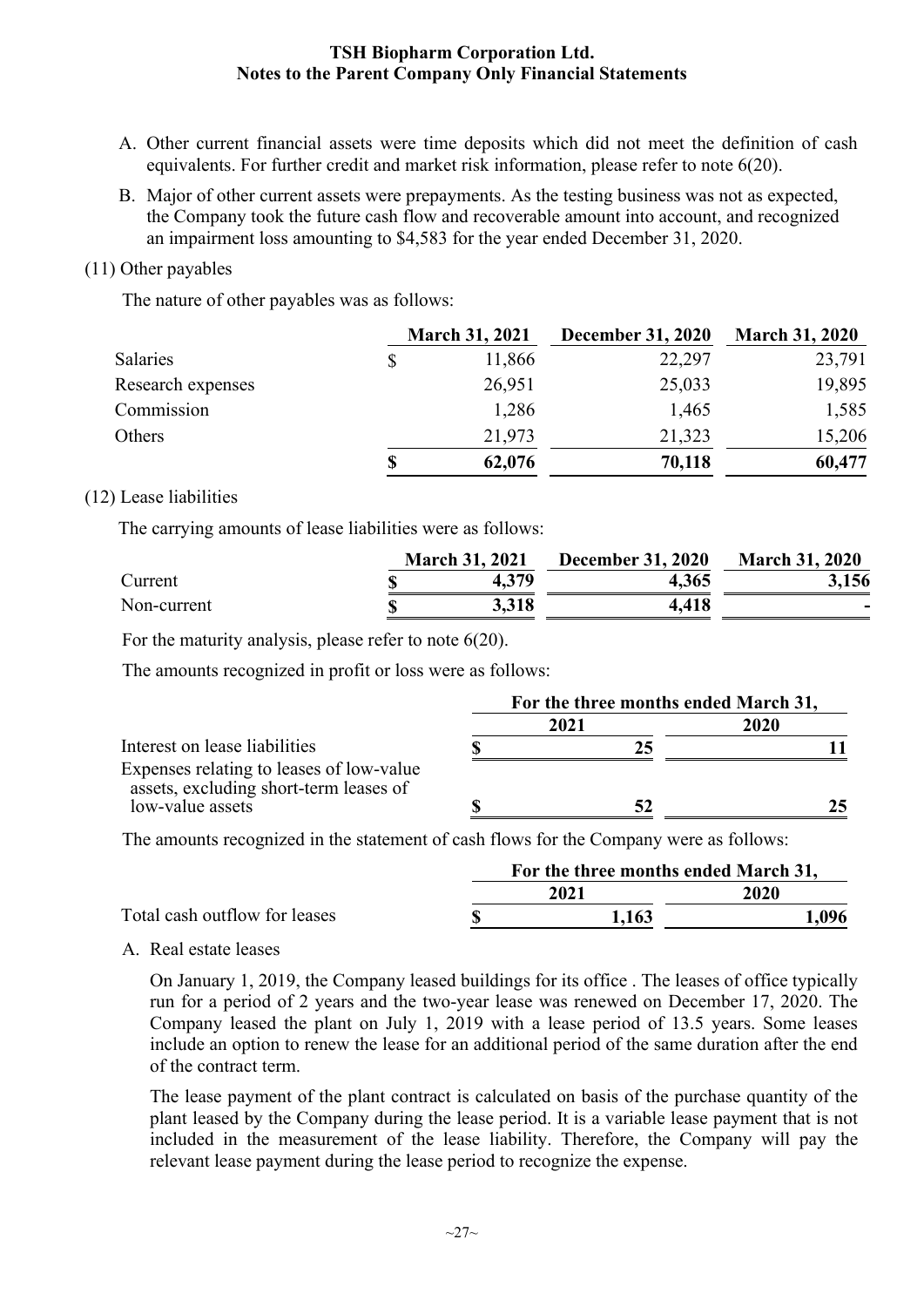#### B. Other leases

The Company lease transportation equipment with lease term of 1.5 years. The lease contract has expired in August, 2020 and there is no further renewal.

In addition, the Company leases some of transportation equipment and office equipment, with lease terms of 1 to 5 years, these leases are leases of short-term or low-value items. The Company has elected not to recognize right-of-use assets and lease liabilities for these leases.

#### (13) Employee benefits

#### Defined contribution plans

The Company allocates 6% of each employee's monthly wages to the labor pension personal account at the Bureau of Labor Insurance in accordance with the provisions of the Labor Pension Act. Under these defined contribution plans, the Company allocates a fixed amount to the Bureau of Labor Insurance without additional legal or constructive obligation.

The pension costs incurred from the contributions to the Bureau of the Labor Insurance for the three months ended March 31, 2021 and 2020 were as follows:

|                                   | For the three months ended March 31, |      |  |
|-----------------------------------|--------------------------------------|------|--|
|                                   | 2021                                 | 2020 |  |
| Selling expenses                  | 732                                  | 575. |  |
| Administrative expenses           | 276                                  | 193  |  |
| Research and development expenses | 125                                  | 73   |  |
|                                   | 1,133                                | 841  |  |

#### (14) Income taxes

#### A. Income tax expense

The components of income tax for the three months ended March 31, 2021 and 2020 were as follows:

|                            | For the three months ended March 31, |       |             |  |
|----------------------------|--------------------------------------|-------|-------------|--|
|                            |                                      | 2021  | <b>2020</b> |  |
| Current income tax expense |                                      |       |             |  |
| Current period             |                                      | 2.414 | 6,387       |  |

#### B. Assessment of tax

The Company's tax returns for the years through 2019 were assessed by the Taipei National Tax Administration.

## (15) Capital and other equity

As of March 31, 2021, December 31, 2020 and March 31, 2020, the authorized capital of the Company amounted to \$1,000,000, \$1,000,000 and \$500,000, with par value of \$10 per share, which consisting of 100,000 thousand shares, 100,000 thousand shares and 50,000 thousand shares of ordinary stock, respectively. The paid-in capital was \$383,981 which consisting of 38,398 thousand shares. All proceeds from shares issued have been collected.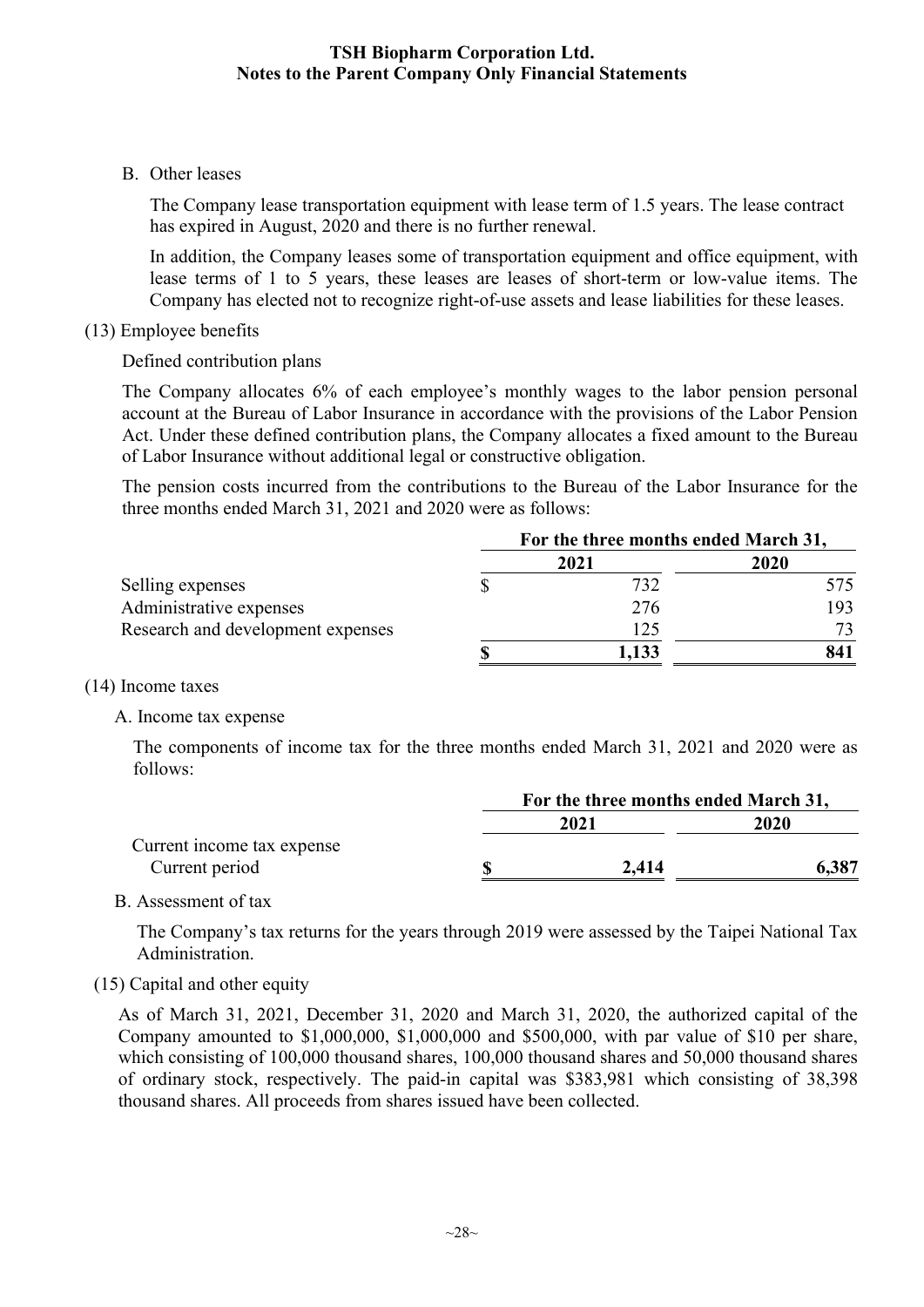#### A. Capital surplus

The balances of capital surplus were as follows:

|                      |         | March 31, 2021 December 31, 2020 March 31, 2020 |         |
|----------------------|---------|-------------------------------------------------|---------|
| <b>Share Capital</b> | 458,977 | 458,977                                         | 458,977 |

According to the R.O.C. Company Act, capital surplus can only be used to offset a deficit, and only the realized capital surplus can be used to increase the common stock or be distributed as cash dividends. The aforementioned realized capital surplus includes capital surplus resulting from premium on issuance of capital stock and earnings from donated assets received. According to the Regulations Governing the Offering and Issuance of Securities by Securities Issuers, capital increases by transferring capital surplus in excess of par value should not exceed 10% of the total common stock outstanding.

B. Retained earnings

The Company's article of incorporation stipulates that Company's net earnings should first be used to offset the prior years' deficits, if any, before paying any income taxes. Of the remaining balance, 10% is to be appropriated as legal reserve, until the accumulated legal reserve equals the Company's paid-in capital. In addition, a special reserve in accordance with applicable laws and regulations shall also be set aside. Then, any remaining profit, together with any undistributed retained earnings, shall be distributed according to the proposal by the Board of Directors and submitted to the stockholders' meeting for approval.

To enhance the Company's financial structure and maintain investors' equity, the Company adopts a stable dividends policy in which earnings distribution cannot be less than 50% of distributable earnings, and cash dividends payment has to be 50% of the distribution.

(A)Legal reserve

When a company incurs no loss, it may, pursuant to a resolution by a shareholders' meeting, distribute its legal reserve by issuing new shares or by distributing cash, and only the portion of legal reserve which exceeds 25% of capital may be distributed.

(B) Earnings distribution

On March 10, 2021, the Company's Board of Directors resolved to appropriate the 2020 earnings. On May 29, 2020, the general shareholders' meeting resolved to appropriate 2019 earnings. The earnings were appropriated as follows:

|                                                    | For the years ended December 31, |                                  |                        |                                  |                        |
|----------------------------------------------------|----------------------------------|----------------------------------|------------------------|----------------------------------|------------------------|
|                                                    |                                  | 2020                             |                        | 2019                             |                        |
|                                                    |                                  | Amount<br>per share<br>(dollars) | <b>Total</b><br>amount | Amount<br>per share<br>(dollars) | <b>Total</b><br>amount |
| Dividends distributed to ordinary<br>shareholders: |                                  |                                  |                        |                                  |                        |
| Cash                                               |                                  | 1.80                             | 69,117                 | 1.80                             | 69.117                 |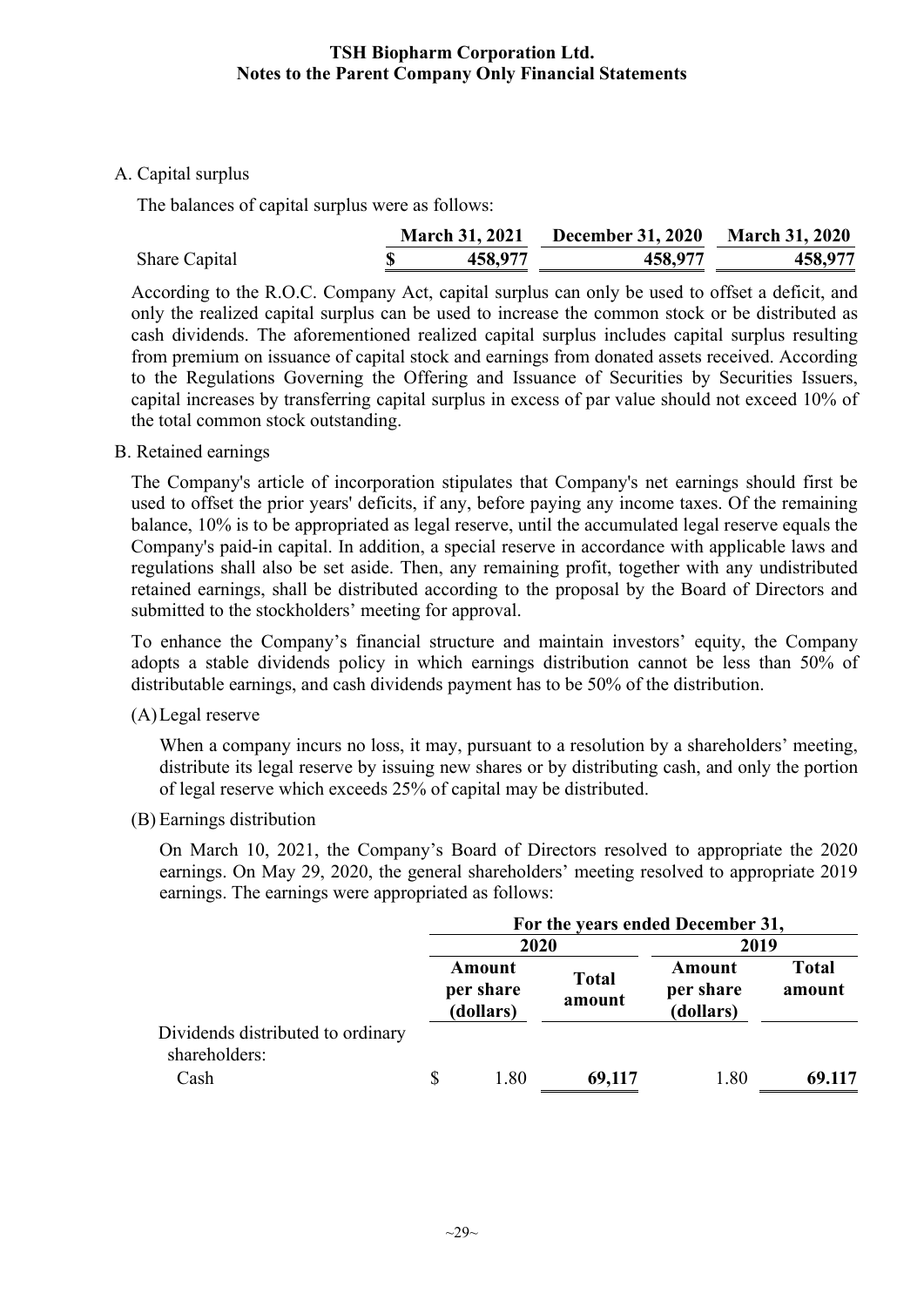C. Other equity interests

|                                                       |    | Unrealized gains (losses) on financial<br>assets measured at fair value through<br>other comprehensive income |
|-------------------------------------------------------|----|---------------------------------------------------------------------------------------------------------------|
| Balance on January 1, 2021                            | \$ | 16,760                                                                                                        |
| Unrealized gains on financial assets measured at fair |    |                                                                                                               |
| value through other comprehensive income              |    | 958                                                                                                           |
| Balance on March 31, 2021                             | ¢  | 17,718                                                                                                        |
| Balance on January 1, 2020                            | \$ | 106,749                                                                                                       |
| Unrealized losses on financial assets measured at     |    |                                                                                                               |
| fair value through other comprehensive income         |    | 95,104)                                                                                                       |
| Disposal of equity instruments measured at fair       |    |                                                                                                               |
| value through other comprehensive income              |    | 5,307                                                                                                         |
| Balance on March 31, 2020                             | œ  | 16,952                                                                                                        |

(16) Earnings per share

The calculation of basic earnings per share and diluted earnings per share were as follows:

|                                              | For the three months ended March 31, |        |  |
|----------------------------------------------|--------------------------------------|--------|--|
|                                              | 2021                                 | 2020   |  |
| Basic earnings per share                     |                                      |        |  |
| Net income attributable to ordinary          |                                      |        |  |
| shareholders                                 | 9,683                                | 23,683 |  |
| Weighted-average number of ordinary shares   | 38,398                               | 38,398 |  |
|                                              | 0.25<br>\$                           | 0.62   |  |
| Diluted earnings per share                   |                                      |        |  |
| Net income attributable to ordinary          |                                      |        |  |
| shareholders (after adjustment of dilutive   |                                      |        |  |
| potential ordinary shares)                   | 9,683                                | 23,683 |  |
| Weighted-average number of ordinary shares   | 38,398                               | 38,398 |  |
| Effect of dilutive potential ordinary shares |                                      |        |  |
| Effect of employee share bonus               | 29                                   | 30     |  |
| Weighted-average number of ordinary shares   |                                      |        |  |
| (after adjustment of dilutive potential)     |                                      |        |  |
| ordinary shares)                             | 38,427                               | 38,428 |  |
|                                              | 0.25                                 | 0.62   |  |

(17) Revenue from contracts with customers

A. Disaggregation of revenue

|                               | For the three months ended March 31, |         |         |
|-------------------------------|--------------------------------------|---------|---------|
|                               |                                      | 2021    | 2020    |
| Major products/service lines: |                                      |         |         |
| Pharmaceuticals               |                                      | 94,944  | 126,117 |
| Test                          |                                      | 6,158   | 5,219   |
| Services                      |                                      | 645     | 653     |
|                               |                                      | 101,747 | 131,989 |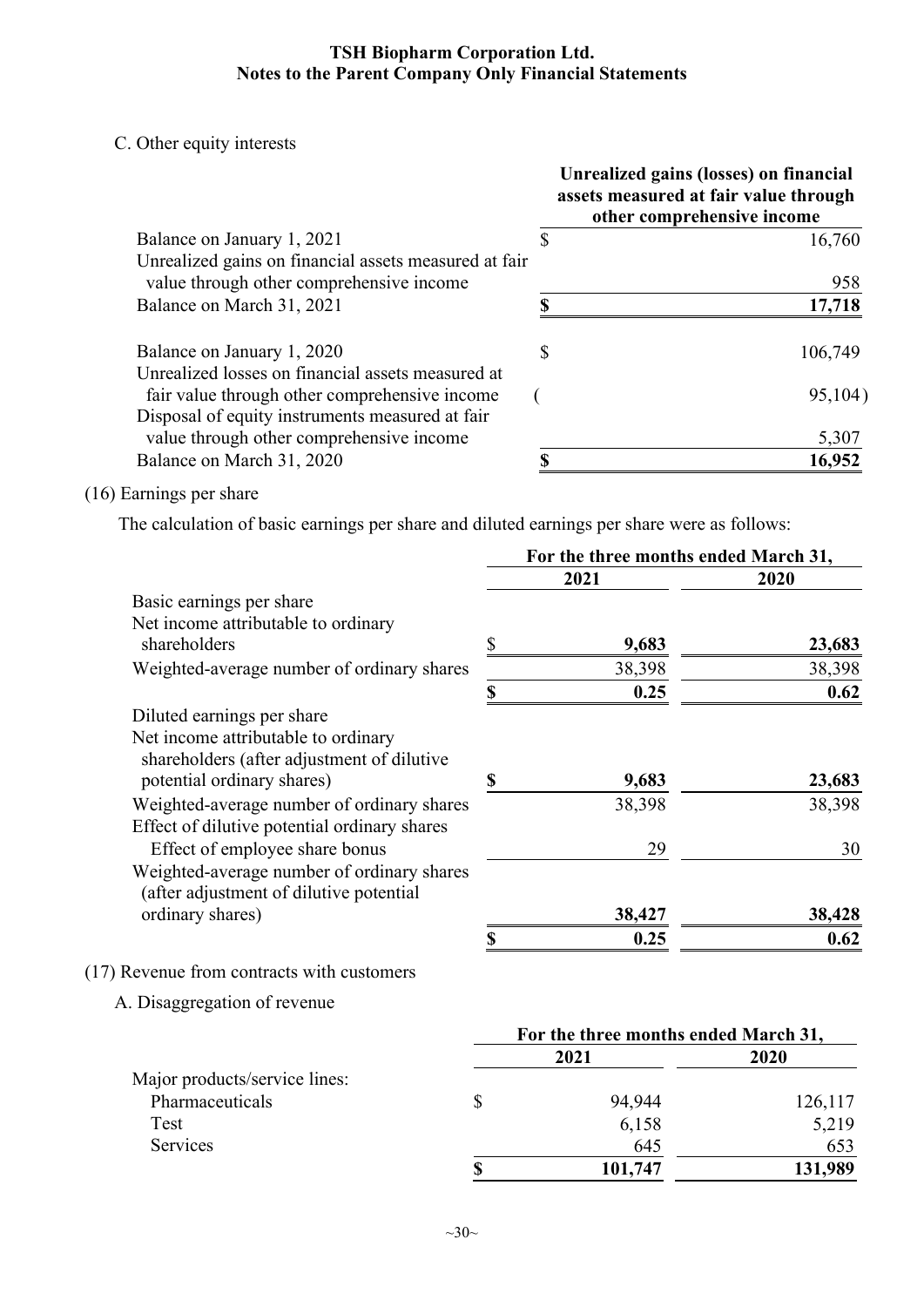#### B. Contract balances

|                               | <b>March 31, 2021</b> | <b>December 31, 2020</b> | <b>March 31, 2020</b> |
|-------------------------------|-----------------------|--------------------------|-----------------------|
| Notes receivable              | 19.449                | 15,577                   | 22,668                |
| Accounts receivable (included |                       |                          |                       |
| related parties)              | 85,022                | 94,403                   | 103,073               |
| Less: Allowance for expected  |                       |                          |                       |
| credit losses                 | $1,045$ )(            | $1,101$ )(               | 1,311)                |
| Total                         | 103,426               | 108,879                  | 124,430               |

For details on notes receivable, accounts receivable and allowance for expected credit losses, please refer to note 6 (4)

The amount of revenue recognized for the three months ended March 31, 2021, that was included in the contract liability balance at the beginning of the period was \$2,483.

Contract liabilities are mainly caused by receipts in advance due to sales contracts. Revenue will be recognized when the products are delivered to customers.

(18) Remuneration to employees and directors

According to the Company's articles of incorporation, the Company should contribute 2% to 8% of annual profits as employee compensation and no more than 2% of annual profits as directors' remuneration when there is profit for the year. Directors' remuneration can only be settled in the form of cash. However, if the Company has accumulated deficits, the profit should be reserved to offset the deficit. The amount of employee compensation and directors' remuneration is reported to shareholders' meeting. The recipients of employee compensation may include the employees of the Company's affiliated companies who meet certain conditions.

For the three months ended March 31, 2021 and 2020, the Company estimated its employee compensation amounting to \$250 and \$250 and directors' remuneration amounting to \$627 and \$627, respectively. The estimated amounts mentioned above are calculated based on the net profit before tax, excluding the remuneration to employees and directors of each period, multiplied by the percentage of remuneration to employees, directors and supervisors as specified in the Company's articles of incorporation. These compensation and remunerations recognized as operating expenses during 2021 and 2020. There was no difference between the amount of employees' and directors' remuneration resolved at the Board of Directors meeting and the amount stated in the parent company only financial statements for 2021 and 2020. Related information is available on the Market Observation Post System website.

If there are any subsequent adjustments to the actual remuneration amounts after the annual shareholders' meeting, the adjustment will be regarded as changes in accounting estimated and will be reflected in profit or loss in the following year. If the Board of Directors resolved employee compensation be settled in the form of stock, the number of shares for stock compensation is based on the closing price of ordinary shares on the day before the approval by Board of Directors calculated, and taking into account the impact of ex-dividends.

For the years ended December 31, 2020 and 2019, the remuneration to employees amounted to \$1,609 and \$1,609, respectively, while the remuneration to directors amounted to \$2,153 and \$2,153, respectively. There was no difference with the amount resolved at the Board of Directors. Related information is available on the Market Observation Post System website.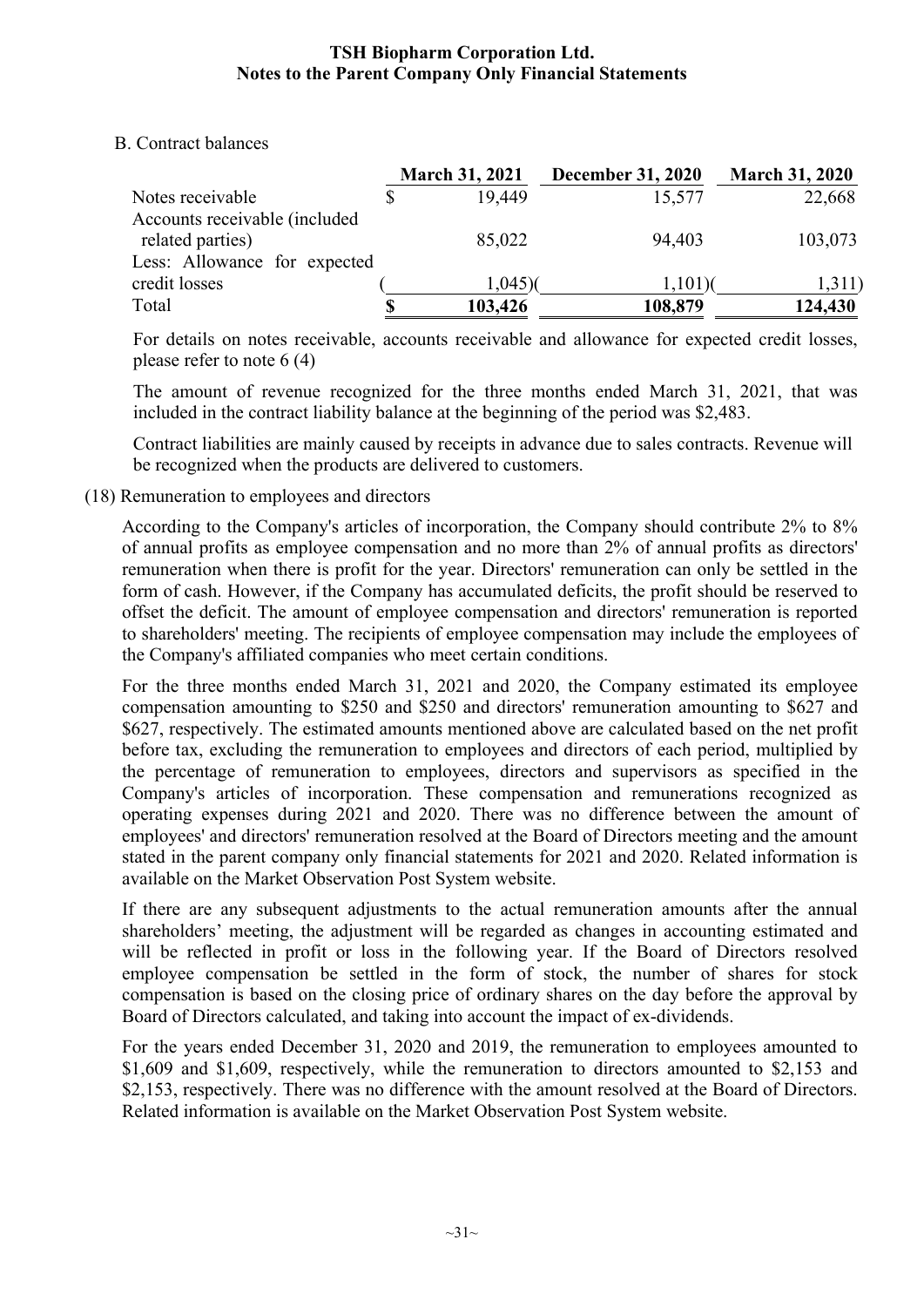- (19) Non-operating income and expenses
	- A. Interest income

The details of interest income for the three months ended March 31, 2021 and 2020 were as follows:

|                                    | For the three months ended March 31, |      |      |
|------------------------------------|--------------------------------------|------|------|
|                                    |                                      | 2021 | 2020 |
| Interest income from bank deposits |                                      | 488  | 592  |

B. Other income

The details of other income for the three months ended March 31, 2021 and 2020 were as follows:

|             | For the three months ended March 31, |      |      |
|-------------|--------------------------------------|------|------|
|             |                                      | 2021 | 2020 |
| Rent income |                                      |      |      |

C. Other gains and losses

The details of other gains and losses for the three months ended March 31, 2021 and 2020 were as follows:

|                                                                                                     | For the three months ended March 31, |      |        |  |
|-----------------------------------------------------------------------------------------------------|--------------------------------------|------|--------|--|
|                                                                                                     |                                      | 2021 | 2020   |  |
| Foreign exchange losses                                                                             | \$                                   | 223( | 416)   |  |
| Dividend income                                                                                     |                                      |      | 60     |  |
| Losses on disposals of property, plant and<br>equipment<br>Losses on financial assets at fair value |                                      | 4)   |        |  |
| through profit or loss                                                                              |                                      | ۰.   | 1,571) |  |
| Others                                                                                              |                                      | 160  |        |  |
|                                                                                                     |                                      | 387  | .912   |  |

## D. Finance costs

The details of finance costs for the three months ended March 31, 2021 and 2020 were as follows:

|                                         | For the three months ended March 31, |      |  |      |  |
|-----------------------------------------|--------------------------------------|------|--|------|--|
|                                         |                                      | 2021 |  | 2020 |  |
| Other finance costs - Interest expenses |                                      | 25   |  |      |  |

(20) Financial instruments

Except for the contention mentioned below, there was no significant change in the fair value of the Company's financial instruments and degree of exposure to credit risk, liquidity risk and market risk arising from financial instruments. For related information, please refer to Note 6(20) of the financial statements for the year ended December 31, 2020.

- A. Credit risk
	- (A) Credit risk exposure

The carrying amount of financial assets represents the maximum amount exposed to credit risk.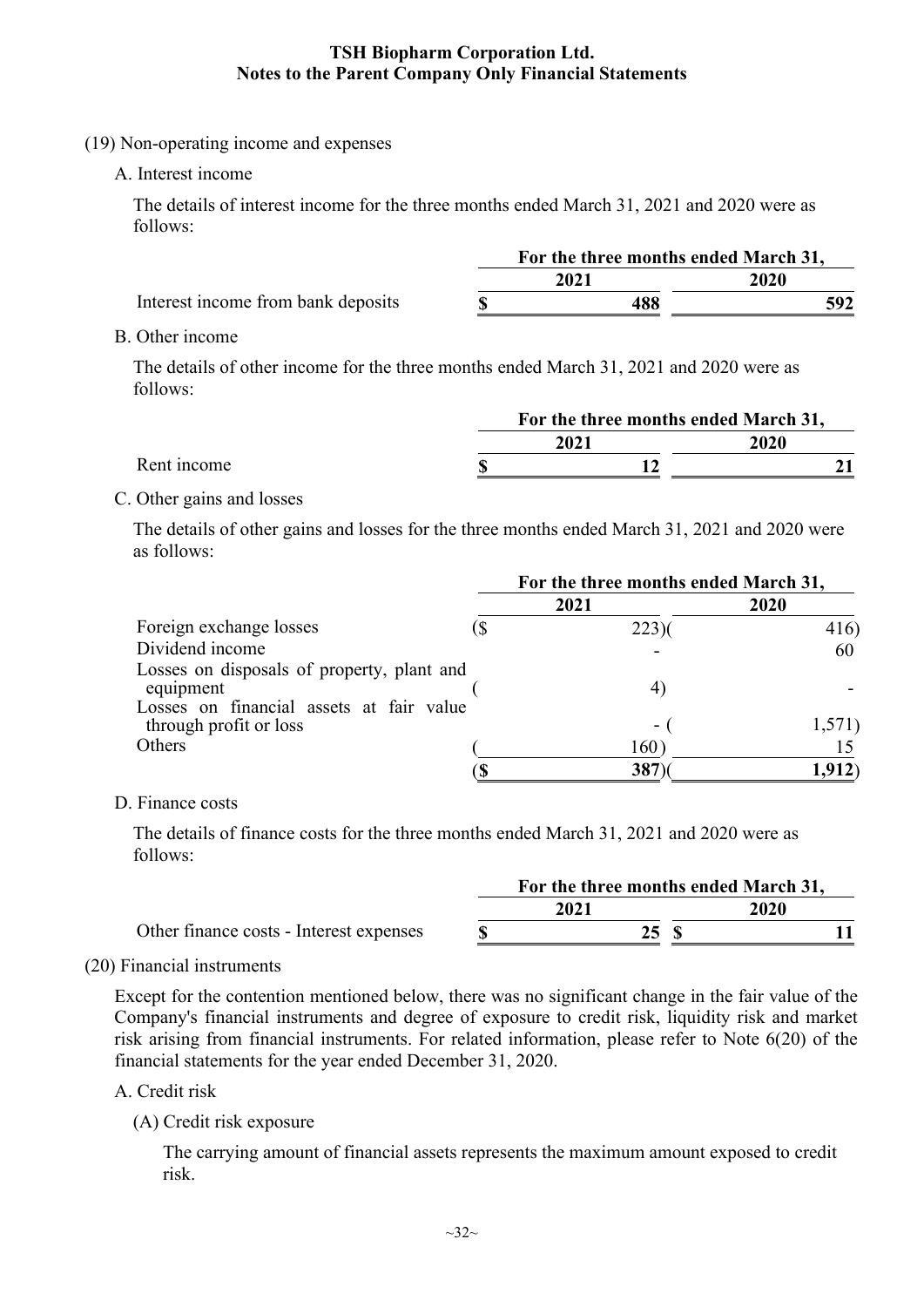(B) Concentration of credit risk

The Company's concentration of credit risk on the top one customer accounted for 10%, 16% and 18% of the total receivables as of March 31, 2021, December 31, 2020 and March 31, 2020, respectively. The concentration of credit risk accounted for 18%, 19% and 9% from the other top 10 customers of the Company of total receivables, respectively.

(C) Credit risk of accounts receivables and debt securities

For credit risk exposure of notes and accounts receivables, please refer to note 6 (4).

Other financial assets at amortized cost includes other receivables and time deposits. All of these financial assets are considered to have low risk, and thus, the impairment provision recognized during the period was limited to 12 months expected losses. Regarding how the financial instruments are considered to have low credit risk, please refer to note 4 (6). There were no recognition and reversal of impairment losses for the three months ended March 31, 2021 and 2020. The balance as of March 31, 2021 and 2020 are both zero.

B. Liquidity risk

The following table shows the contractual maturities of financial liabilities, including estimated interest payments.

|                             |     | Carrying<br>amount | Contractual<br>cash flows | Within a<br>year | $2-3$ years | $4-5$ years |
|-----------------------------|-----|--------------------|---------------------------|------------------|-------------|-------------|
| March 31, 2021              |     |                    |                           |                  |             |             |
| Non-derivative financial    |     |                    |                           |                  |             |             |
| liabilities                 |     |                    |                           |                  |             |             |
| Notes and accounts payable  |     |                    |                           |                  |             |             |
| (including related parties) | \$. | 10,075             | 10,075                    | 10,075           |             |             |
| Other payables              |     | 62,076             | 62,076                    | 62,076           |             |             |
| Lease liabilities           |     | 7,697              | 7,780                     | 4,446            | 3,334       |             |
|                             | \$  | 79,848             | 79,931                    | 76,597           | 3,334       |             |
| December 31, 2020           |     |                    |                           |                  |             |             |
| Non-derivative financial    |     |                    |                           |                  |             |             |
| liabilities                 |     |                    |                           |                  |             |             |
| Notes and accounts payable  |     |                    |                           |                  |             |             |
| (including related parties) | \$  | 7,418              | 7,418                     | 7,418            |             |             |
| Other payables              |     | 70,118             | 70,118                    | 70,118           |             |             |
| Lease liabilities           |     | 8,783              | 8,892                     | 4,446            | 4,446       |             |
|                             | \$  | 86,319             | 86,428                    | 81,982           | 4,446       |             |
|                             |     | Carrying<br>amount | Contractual<br>cash flows | Within a<br>vear | $2-3$ years | $4-5$ years |
| <b>March 31, 2020</b>       |     |                    |                           |                  |             |             |
| Non-derivative financial    |     |                    |                           |                  |             |             |
| liabilities                 |     |                    |                           |                  |             |             |
| Notes and accounts payable  |     |                    |                           |                  |             |             |
| (including related parties) | \$  | 22,031             | 22,031                    | 22,031           |             |             |
| Other payables              |     | 60,477             | 60,477                    | 60,477           |             |             |
| Lease liabilities           |     | 3,156              | 3,171                     | 3,171            |             |             |
|                             | \$  | 85,664             | 85,679                    | 85,679           |             |             |

The Company does not expect the cash flows included in the maturity analysis to occur significantly earlier or at significantly different amounts.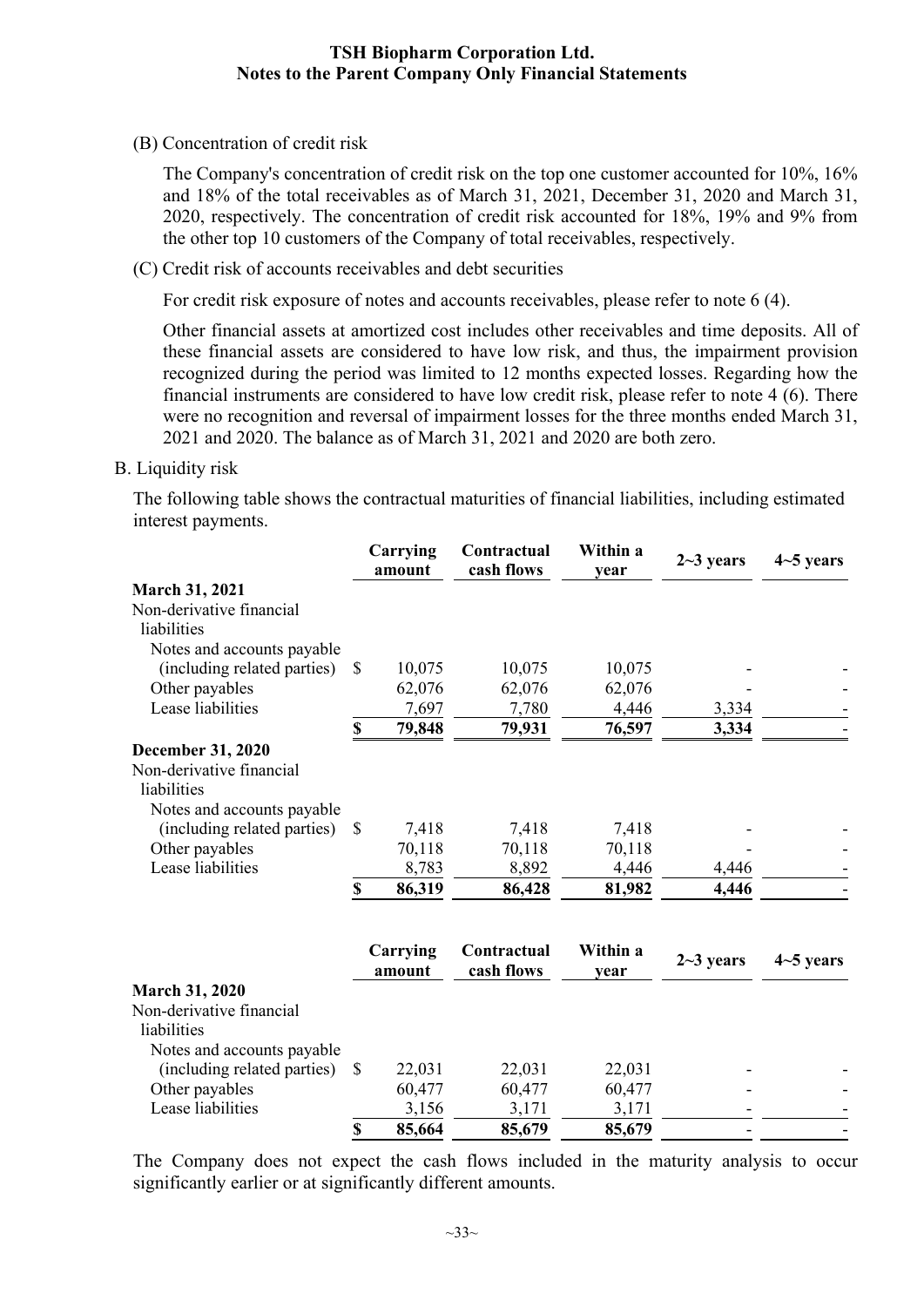#### C. Currency risk

(A) Exposure to foreign currency risk

The Company's significant exposure to foreign currency risk were as follows:

|                  | <b>March 31, 2021</b> |                  |        | <b>December 31, 2020</b> |                  |            | <b>March 31, 2020</b> |                  |        |
|------------------|-----------------------|------------------|--------|--------------------------|------------------|------------|-----------------------|------------------|--------|
|                  | Foreign<br>currency   | Exchange<br>rate | TWD    | Foreign<br>currency      | Exchange<br>rate | <b>TWD</b> | Foreign<br>currency   | Exchange<br>rate | TWD    |
| Financial assets |                       |                  |        |                          |                  |            |                       |                  |        |
| Monetary items   |                       |                  |        |                          |                  |            |                       |                  |        |
| USD              | 640                   | 28.54            | 44,657 | 251                      | 28.48            | 7.135      | 303                   | 30.275           | 9.174  |
| <b>CNY</b>       | 2,265                 | 4.344            | 9.839  | 2.247                    | 4.377            | 9.788      | 2,200                 | 4.280            | 9.417  |
| <b>EUR</b>       | 104                   | 33.48            | 3.482  | 104                      | 35.02            | 4.061      | 1.187                 | 33.44            | 39,677 |

The Company's exposure to foreign currency risk arises from the translation of the foreign currency exchange gains and losses on cash and cash equivalents that are denominated in foreign currency. A strengthening (weakening) of 1% of the NTD against the USD, CNY and EUR as of March 31, 2021 and 2020 would have increased (decreased) the net profit after tax by \$253 and \$583, respectively. The analysis is performed on the same basis for both periods.

Since the Company has many kinds of functional currency, the information on foreign exchange gain (loss) on monetary items is disclosed by total amount. For the three months ended March 31, 2021 and 2020, foreign exchange loss (including realized and unrealized portions) amounted to \$223 and \$416, respectively.

- B. Interest rate analysis: None
- C. Other market price risk

For the three months ended March 31, 2021 and 2020, the sensitivity analysis for the changes in the securities price at the reporting date were performed using the same basis for the profit and loss with all other variable factors remaining constant as illustrated below:

|                                               | For the three months ended March 31, |                                                |            |                                                |            |  |  |  |  |
|-----------------------------------------------|--------------------------------------|------------------------------------------------|------------|------------------------------------------------|------------|--|--|--|--|
|                                               |                                      | 2021                                           |            | 2020                                           |            |  |  |  |  |
| Prices of securities at<br>the reporting date |                                      | Other<br>comprehensive<br>income, after<br>tax | Net income | Other<br>comprehensive<br>income, after<br>tax | Net income |  |  |  |  |
| Increasing 10%                                |                                      | 30,398                                         |            | 36,597                                         |            |  |  |  |  |
| Decreasing 10%                                |                                      | 30,398)                                        |            | 36,597                                         |            |  |  |  |  |

D. Fair value of financial instruments

(A) Categories of financial instruments and fair value hierarchy

The fair value of financial assets at fair value through profit or loss and financial assets at fair value through other comprehensive income is measured on a recurring basis. The carrying amount and fair value of the Company's financial assets and liabilities, including the information on fair value hierarchy, were as follows; however, except as described in the following paragraphs, for financial instruments not measured at fair value whose carrying amount is reasonably close to the fair value, and lease liabilities, disclosure of fair value information is not required: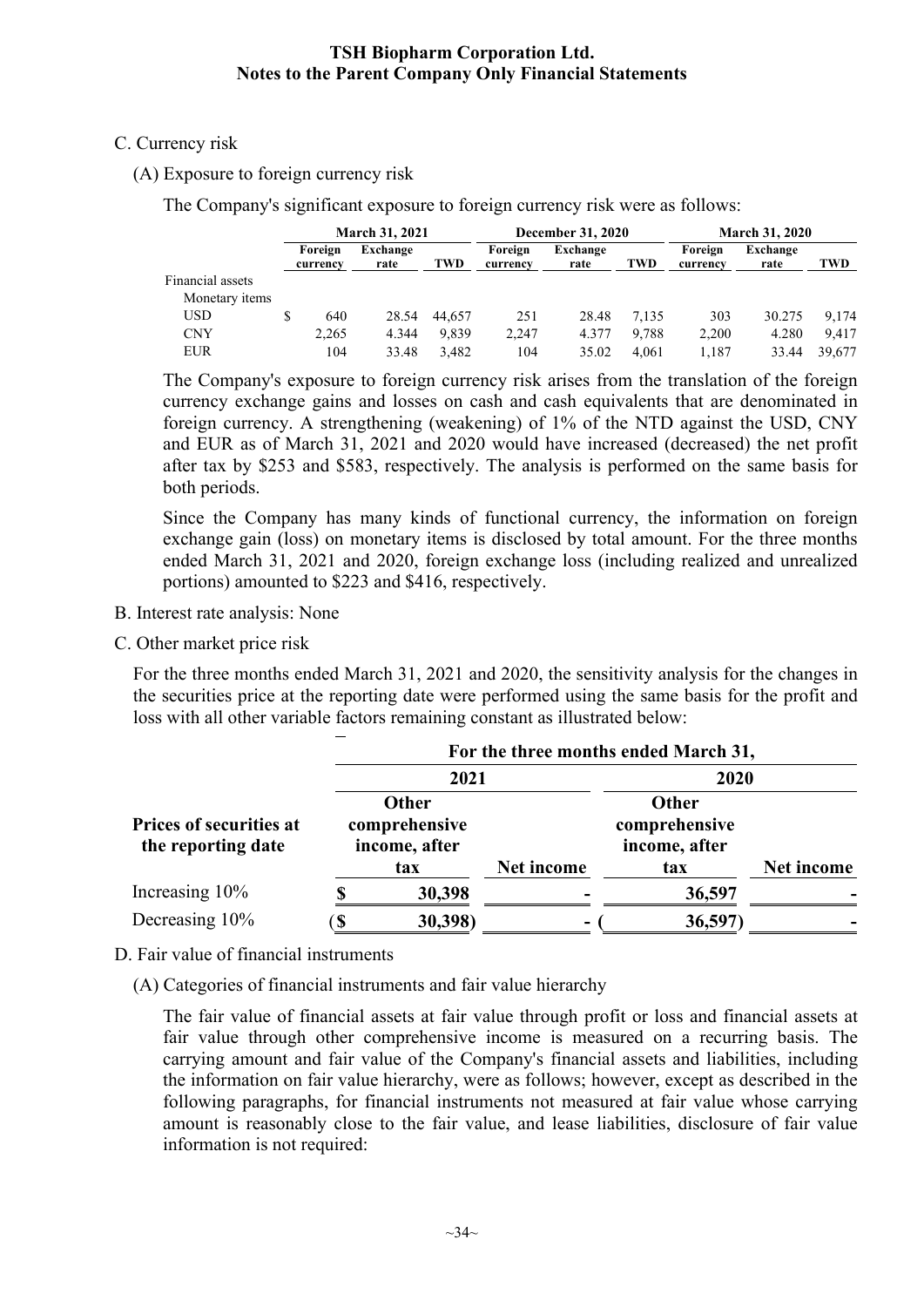|                                       |             |                   |         | March 31, 2021           |                   |              |
|---------------------------------------|-------------|-------------------|---------|--------------------------|-------------------|--------------|
|                                       |             |                   |         |                          | <b>Fair Value</b> |              |
|                                       |             | <b>Book Value</b> | Level 1 | <b>Level 2</b>           | Level 3           | <b>Total</b> |
| <b>Financial assets at fair value</b> |             |                   |         |                          |                   |              |
| through other                         |             |                   |         |                          |                   |              |
| comprehensive income                  |             |                   |         |                          |                   |              |
| Domestic listed stocks                | \$          | 176,780           | 176,780 |                          |                   | 176,780      |
| Domestic OTC stocks                   |             | 63,365            | 63,365  |                          |                   | 63,365       |
| Domestic emerging stocks              |             | 14,563            |         |                          | 14,563            | 14,563       |
| Foreign unlisted stocks               |             | 49,271            |         |                          | 49,271            | 49,271       |
| Subtotal                              |             | 303,979           | 240,145 |                          | 63,834            | 303,979      |
| Financial assets measured at          |             |                   |         |                          |                   |              |
| amortized cost                        |             |                   |         |                          |                   |              |
| Cash and cash equivalents             | $\mathbf S$ | 409,981           |         |                          |                   |              |
| Notes and accounts                    |             |                   |         |                          |                   |              |
| receivable (including                 |             |                   |         |                          |                   |              |
| related parties)                      |             | 103,426           |         |                          |                   |              |
| Other receivables                     |             | 1,592             |         |                          |                   |              |
| Other financial assets                |             | 271,795           |         |                          |                   |              |
| Refundable deposits                   |             | 3,699             |         |                          |                   |              |
| Subtotal                              |             | 790,493           |         |                          |                   |              |
| Total                                 | S           | 1,094,472         | 240,145 |                          | 63,834            | 303,979      |
| Financial liabilities at amortized    |             |                   |         |                          |                   |              |
| cost                                  |             |                   |         |                          |                   |              |
| Notes and accounts payable            |             |                   |         |                          |                   |              |
| (including related parties)           | \$          | 10,075            |         |                          |                   |              |
| Other payables                        |             | 62,076            |         |                          |                   |              |
| Lease liabilities                     |             | 7,697             |         |                          |                   |              |
| Subtotal                              |             | 79,848            |         |                          |                   |              |
| Total                                 | \$          | 79,848            |         |                          |                   |              |
|                                       |             |                   |         |                          |                   |              |
|                                       |             |                   |         | <b>December 31, 2020</b> |                   |              |
|                                       |             |                   |         |                          | <b>Fair Value</b> |              |
|                                       |             | <b>Book Value</b> | Level 1 | <b>Level 2</b>           | Level 3           | <b>Total</b> |
| <b>Financial assets at fair value</b> |             |                   |         |                          |                   |              |
| through other                         |             |                   |         |                          |                   |              |
| comprehensive income                  |             |                   |         |                          |                   |              |
| Domestic listed stocks                | \$          | 176,970           | 176,970 |                          |                   | 176,970      |
| Domestic OTC stocks                   |             | 62,216            | 62,216  |                          |                   | 62,216       |
| Domestic emerging stocks              |             | 14,563            |         |                          | 14,563            | 14,563       |
| Foreign unlisted stocks               |             | 49,271            |         |                          | 49,271            | 49,271       |
| Subtotal                              |             | 303,020           | 239,186 |                          | 63,834            | 303,020      |
| Financial assets measured at          |             |                   |         |                          |                   |              |
| amortized cost                        |             |                   |         |                          |                   |              |
| Cash and cash equivalents             | \$          | 396,701           |         |                          |                   |              |
| Notes and accounts                    |             |                   |         |                          |                   |              |
| receivable (including                 |             |                   |         |                          |                   |              |
| related parties)                      |             | 108,879           |         |                          |                   |              |
| Other receivables                     |             | 2,981             |         |                          |                   |              |
| Other financial assets                |             | 267,376           |         |                          |                   |              |
| Refundable deposits                   |             | 2,636             |         |                          |                   |              |
| Subtotal                              |             | 778,573           |         |                          |                   |              |
| Total                                 | \$          | 1,081,593         | 239,186 |                          | 63,834            | 303,020      |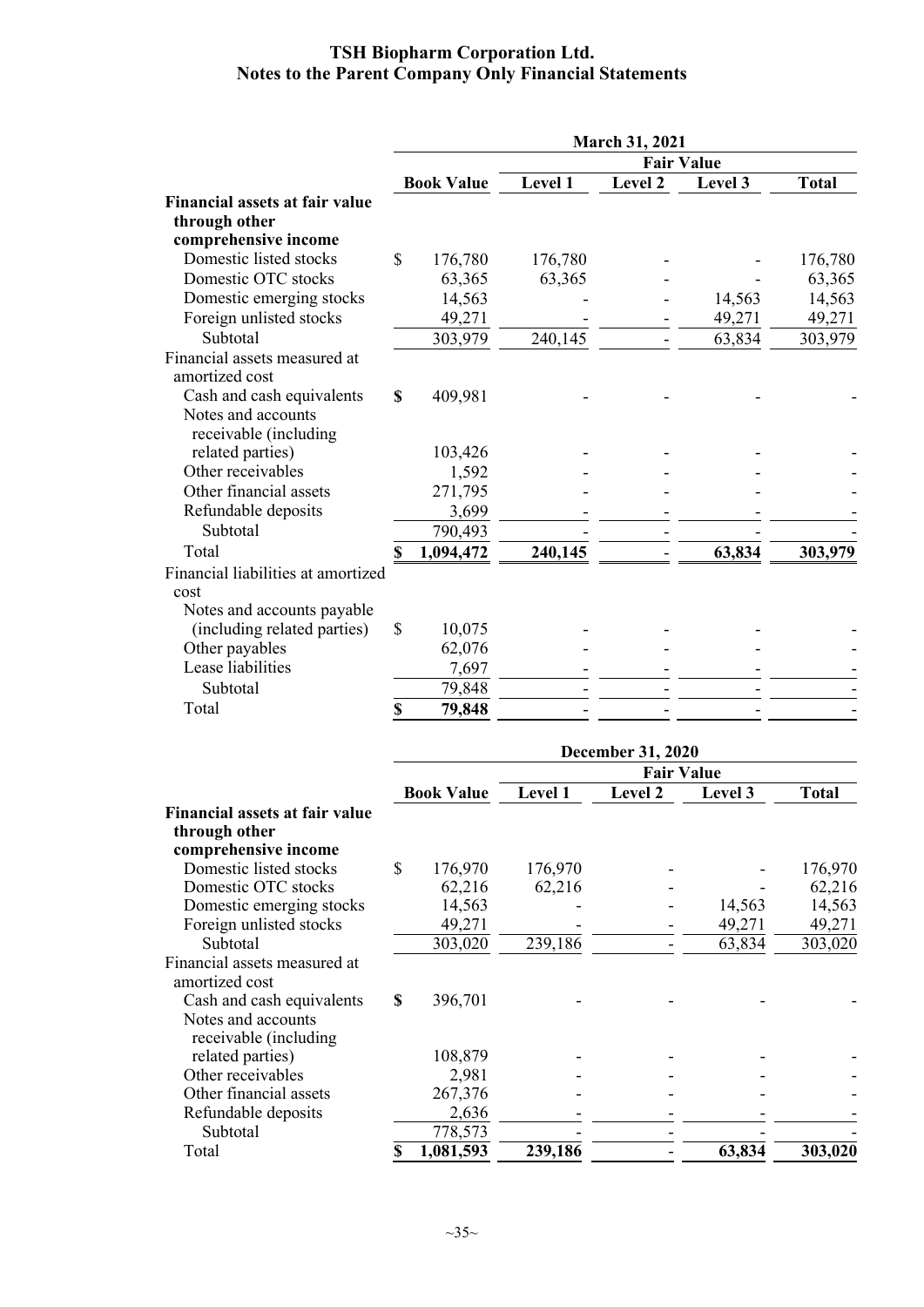|                                    | <b>December 31, 2020</b> |                   |         |                |         |              |  |  |
|------------------------------------|--------------------------|-------------------|---------|----------------|---------|--------------|--|--|
|                                    |                          |                   |         |                |         |              |  |  |
|                                    |                          | <b>Book Value</b> | Level 1 | <b>Level 2</b> | Level 3 | <b>Total</b> |  |  |
| Financial liabilities at amortized |                          |                   |         |                |         |              |  |  |
| cost                               |                          |                   |         |                |         |              |  |  |
| Notes and accounts payable         |                          |                   |         |                |         |              |  |  |
| (including related parties)        | S                        | 7,418             |         |                |         |              |  |  |
| Other payables                     |                          | 70,118            |         |                |         |              |  |  |
| Lease liabilities                  |                          | 8,783             |         |                |         |              |  |  |
| Subtotal                           |                          | 86,319            |         |                |         |              |  |  |
| Total                              |                          | 86,319            |         |                |         |              |  |  |

|                                       | <b>March 31, 2020</b> |                   |         |         |                   |              |  |
|---------------------------------------|-----------------------|-------------------|---------|---------|-------------------|--------------|--|
|                                       |                       |                   |         |         | <b>Fair Value</b> |              |  |
|                                       |                       | <b>Book Value</b> | Level 1 | Level 2 | Level 3           | <b>Total</b> |  |
| <b>Financial assets at fair value</b> |                       |                   |         |         |                   |              |  |
| through profit or loss                | \$                    | 1,557             | 1,557   |         |                   | 1,557        |  |
| <b>Financial assets at fair value</b> |                       |                   |         |         |                   |              |  |
| through other comprehensive           |                       |                   |         |         |                   |              |  |
| income                                |                       |                   |         |         |                   |              |  |
| Domestic listed stocks                | \$                    | 172,200           | 172,200 |         |                   | 172,200      |  |
| Domestic OTC stocks                   |                       | 98,257            | 98,257  |         |                   | 98,257       |  |
| Domestic emerging stocks              |                       | 46,244            | 43,235  |         | 3,009             | 46,244       |  |
| Foreign unlisted stocks               |                       | 49,271            |         |         | 49,271            | 49,271       |  |
| Subtotal                              |                       | 365,972           | 313,692 |         | 52,280            | 365,972      |  |
| Financial assets measured at          |                       |                   |         |         |                   |              |  |
| amortized cost                        |                       |                   |         |         |                   |              |  |
| Cash and cash equivalents             | \$                    | 206,149           |         |         |                   |              |  |
| Notes and accounts receivable         |                       |                   |         |         |                   |              |  |
| (including related parties)           |                       | 124,430           |         |         |                   |              |  |
| Other receivables                     |                       | 11,114            |         |         |                   |              |  |
| Other financial assets                |                       | 317,922           |         |         |                   |              |  |
| Refundable deposits                   |                       | 3,060             |         |         |                   |              |  |
| Subtotal                              |                       | 662,675           |         |         |                   |              |  |
| Total                                 | \$                    | 1,030,204         | 315,249 |         | 52,280            | 367,529      |  |
| Financial liabilities at amortized    |                       |                   |         |         |                   |              |  |
| cost                                  |                       |                   |         |         |                   |              |  |
| Notes and accounts payable            |                       |                   |         |         |                   |              |  |
| (including related parties)           | \$                    | 22,031            |         |         |                   |              |  |
| Other payables                        |                       | 60,477            |         |         |                   |              |  |
| Lease liabilities                     |                       | 3,156             |         |         |                   |              |  |
| Subtotal                              |                       | 85,664            |         |         |                   |              |  |
| Total                                 | \$                    | 85,664            |         |         |                   |              |  |

(B) Fair value hierarchy

The table below analyzes financial instruments carried at fair value by the levels in the fair value hierarchy. The different levels have been defined as follows:

- a. Level 1: quoted prices (unadjusted) in active markets for identified assets or liabilities.
- b. Level 2: inputs other than quoted prices included within Level 1 that are observable for the asset or liability, either directly (i.e. as prices) or indirectly (i.e. derived from prices).
- c. Level 3: inputs for the asset or liability that are not based on observable market data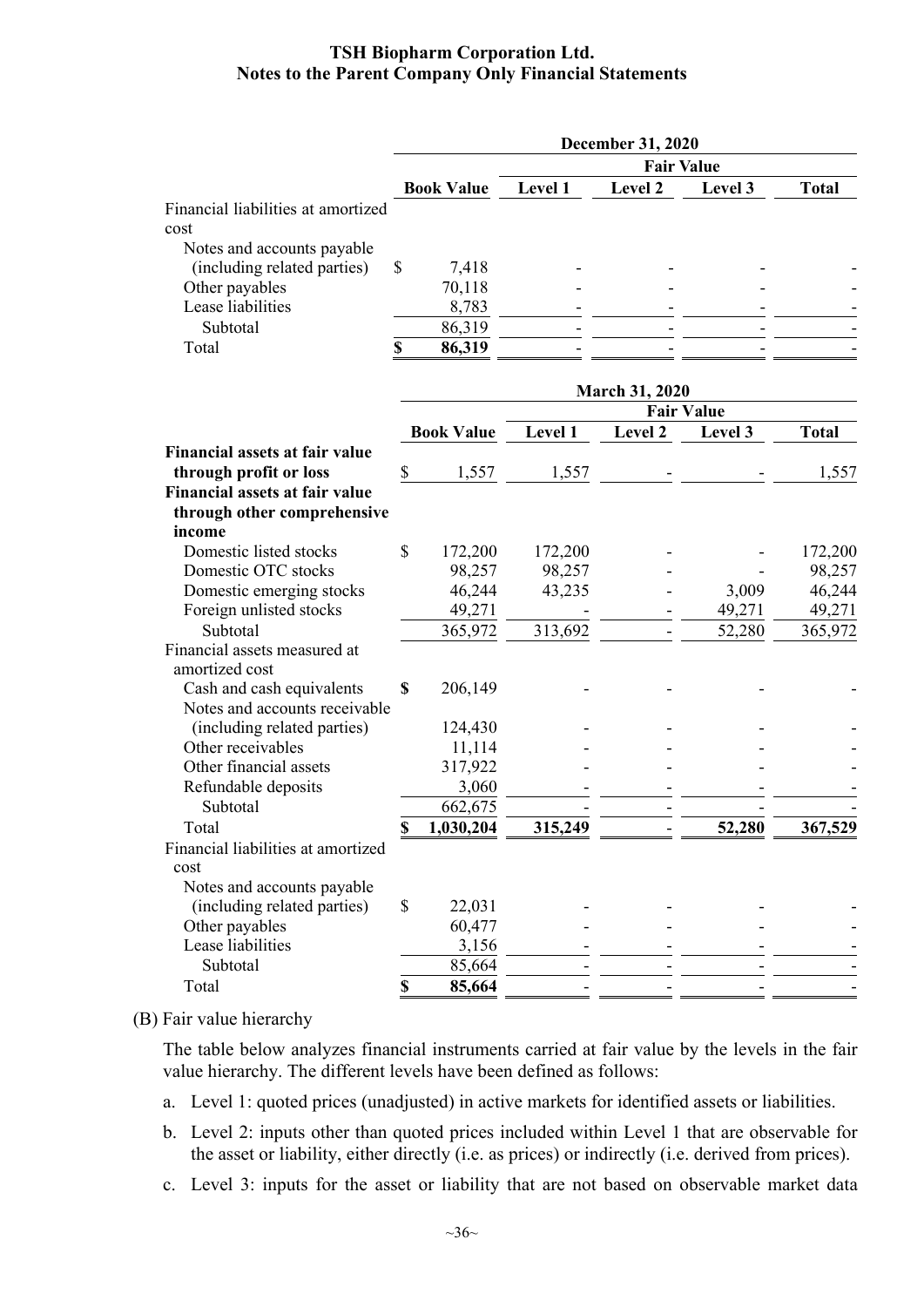(unobservable inputs).

(C) Valuation techniques for financial instruments not measured at fair value

The Company estimates its financial instruments, that are not measured at fair value, by methods and assumption as follows:

Cash and cash equivalents, accounts receivables, other financial assets, notes payable and accounts payable are either close to their expiry date, or their future receivable or payable are close to their carrying value; thus, their fair value are estimated from the book value of the balance sheet date.

(D) Valuation techniques for financial instruments measured at fair value

Financial instruments traded in active markets are based on quoted market prices. The quoted price of a financial instrument obtained from main exchanges and on-the-run bonds from Taipei Exchange can be used as a basis to determine the fair value of the listed companies' equity instrument and debt instrument of the quoted price in an active market.

If a quoted price of a financial instrument can be obtained in time and often from exchanges, brokers, underwriters, industrial union, pricing institute, or authorities, and such price can reflect those actual trading and frequently happen in the market, then the financial instrument is considered to have a quoted price in an active market. If a financial instrument is not in accord with the definition mentioned above, then it is considered to be without a quoted price in an active market. In general, market with low trading volume or high bid-ask spreads is an indication of a non-active market.

The fair value of the financial instruments held by the Company are determined by reference to the market quotation.

If the financial instruments held by the Company have no active market, their fair values are listed as follows according to their categories and attributes:

- Equity instruments without public quotation: The fair value is estimated by using a discounted cash flow model. The main assumption is that the expected future cash flow of the investee will be discounted at the rate of return that reflects the time value of money and investment risk.
- Equity instruments without public quotation: The fair value is measured by using the transaction prices of the stocks of companies engaged in the same or similar businesses in the active market, the value multipliers implied by these prices, and related transaction information to determine the value of the financial instruments, as well as adjusted for considering liquidity discount.

(E) Transfer between levels

There was no change in valuation techniques for financial instruments measured at fair value for the three months ended March 31, 2021 and 2020, so there was no transfer between levels.

(F) Reconciliation of Level 3 fair values: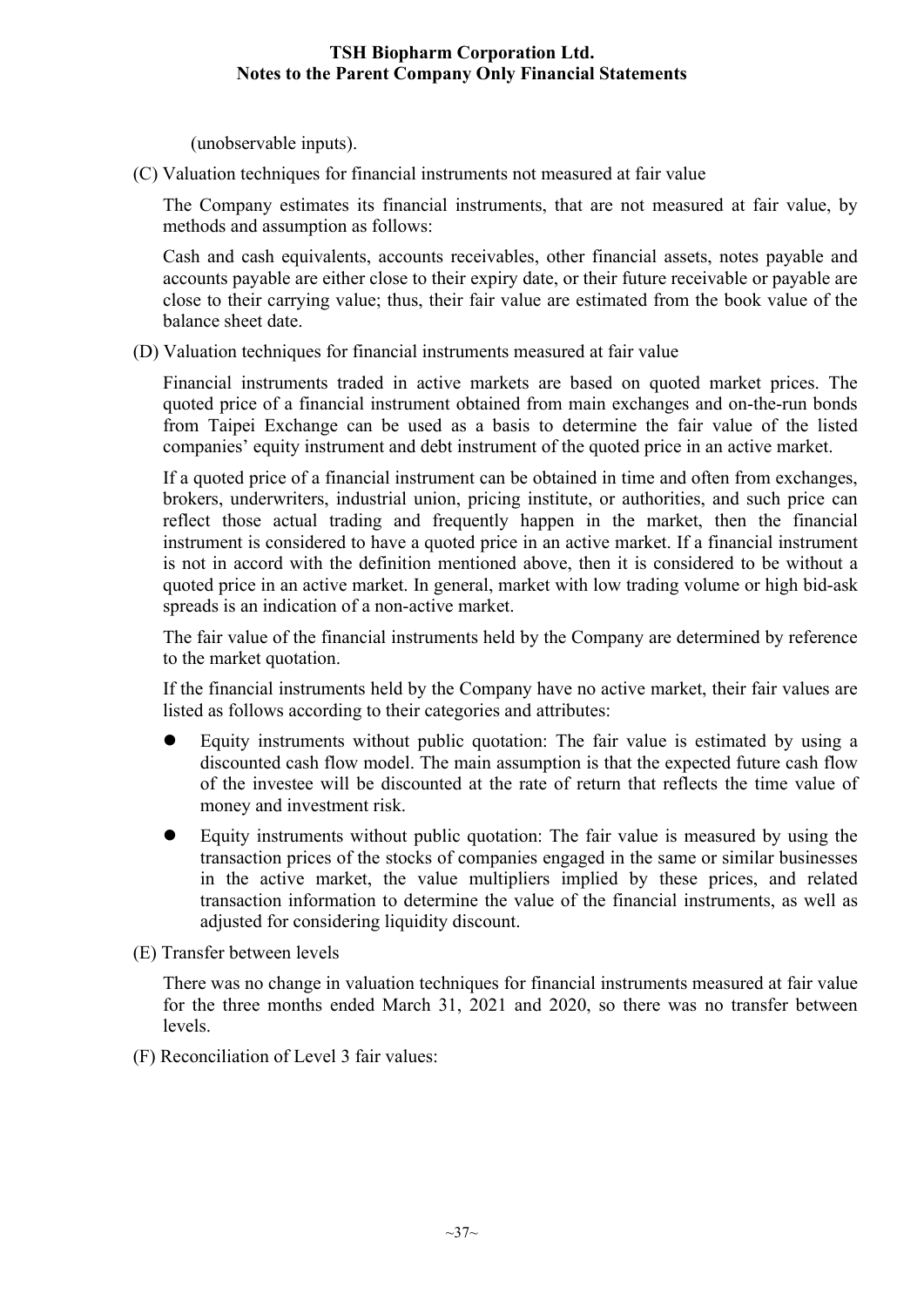|                               | Fair value through other<br>comprehensive income |                                                   |
|-------------------------------|--------------------------------------------------|---------------------------------------------------|
|                               |                                                  | <b>Equity instruments without</b><br>quoted price |
| Balance as of January 1, 2021 |                                                  | 63,834                                            |
| Balance as of March 31, 2021  |                                                  | 63,834                                            |
| Balance as of January 1, 2020 |                                                  | 52,280                                            |
| Balance as of March 31, 2020  |                                                  | 52,280                                            |

(G) Quantified information on significant unobservable inputs (Level 3) used in fair value measurement

The Company's financial instruments that use Level 3 inputs to measure fair value include financial assets at fair value through other comprehensive income - equity investments.

The significant unobservable inputs of the equity investments without an active market are individually, and there is no correlation between them.

Inter-relationship between

Quantified information of significant unobservable inputs was as follows:

| Item                       | Valuation<br>technique | Significant<br>unobservable inputs        | significant unobservable<br>inputs and fair value<br>measurement |
|----------------------------|------------------------|-------------------------------------------|------------------------------------------------------------------|
| Financial assets at fair   | Discounted             | • Weighted average                        | The estimated fair value                                         |
| value through other        | cash flow              | cost of capital                           | would decrease if:                                               |
| $comprehensive$ income $-$ | method                 | (as of March 31,                          | • WACC was higher;                                               |
| equity investments         |                        | 2021, December 31,                        | • The discount for lack of                                       |
| without an active market   |                        | 2020 and March 31,<br>2020, the rate were | market liquidity was higher                                      |
|                            |                        | 13.32%, 13.32% and                        |                                                                  |
|                            |                        | 14.27%, respectively)                     |                                                                  |
|                            |                        | • Discount for lack of                    |                                                                  |
|                            |                        | market liquidity                          |                                                                  |
|                            |                        | (as of March 31,                          |                                                                  |
|                            |                        | 2021, December 31,                        |                                                                  |
|                            |                        | 2020 and March 31,<br>2020, the rate were |                                                                  |
|                            |                        | both $20.6\%$ )                           |                                                                  |
|                            |                        | • Discount for lack of                    | The estimated fair value                                         |
| Financial assets at fair   | Comparable             | market liquidity                          | would decrease if the                                            |
| value through other        | companies              | (as of March 31,                          | discount for lack of market                                      |
| $comprehensive$ income $-$ | method                 | 2021, December 31,                        | liquidity was higher.                                            |
| equity investments         |                        | 2020 and March 31,                        |                                                                  |
| without an active market   |                        | 2020, the rate were                       |                                                                  |
|                            |                        | 30%, 30% and 17.5%,<br>respectively)      |                                                                  |

(H) Fair value measurements in Level 3 – sensitivity analysis of reasonably possible alternative assumptions

The Company's measurement on the fair value of financial instruments is deemed reasonable. However, use of different valuation models or assumptions may lead to different results. The following is the effect on other comprehensive income from financial assets categorized within Level 3 if the inputs used to valuation models have changed: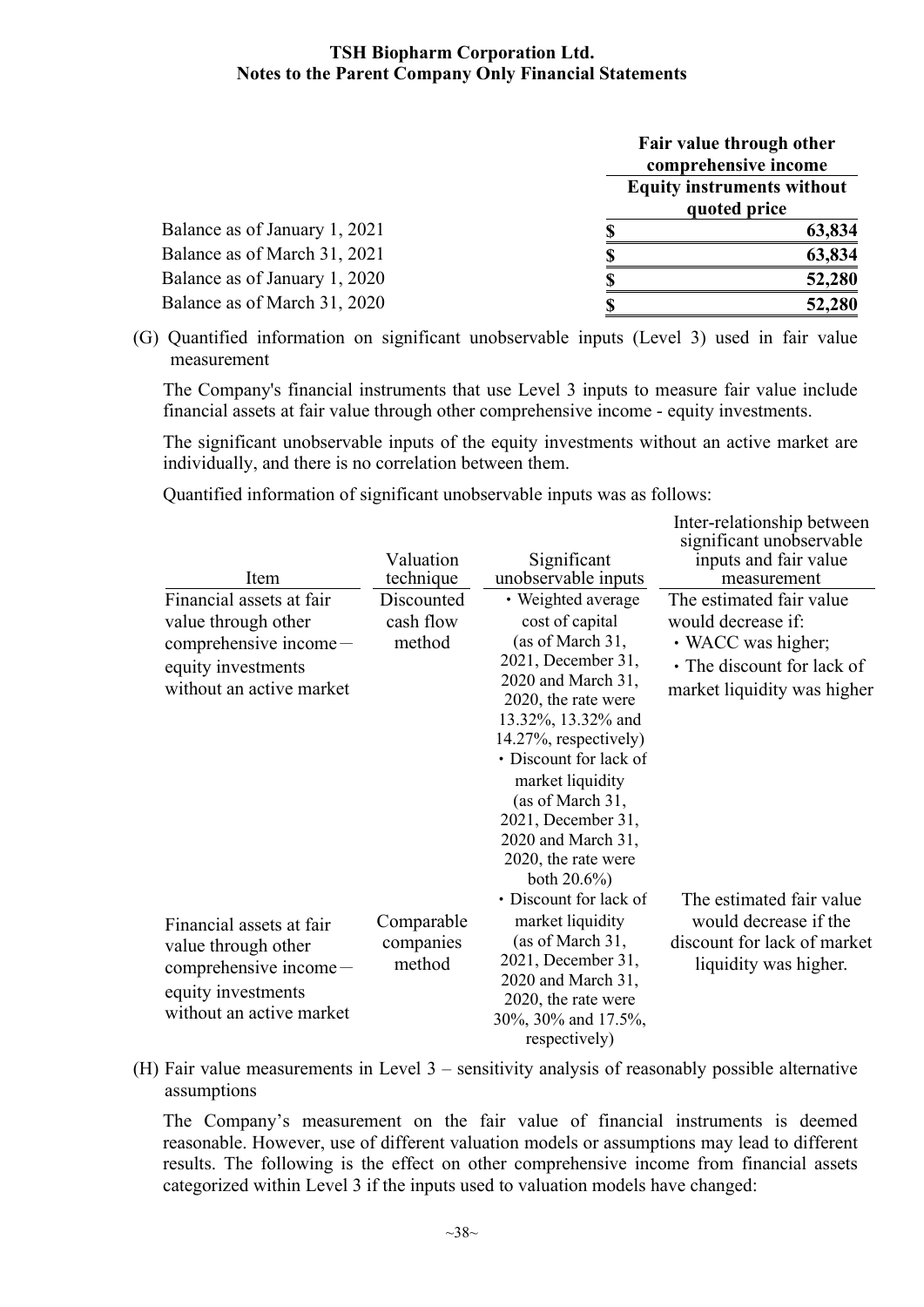|                                                                         |                                      |                        | Recognized in other<br>comprehensive income |                        |  |
|-------------------------------------------------------------------------|--------------------------------------|------------------------|---------------------------------------------|------------------------|--|
|                                                                         | <b>Input value</b>                   | Degree of<br>variation | Favourable<br>change                        | Unfavourable<br>change |  |
| <b>March 31, 2021</b>                                                   |                                      |                        |                                             |                        |  |
| Financial assets at fair value<br>through other<br>comprehensive income |                                      |                        |                                             |                        |  |
| Equity investments without<br>an active market                          | Market<br>liquidity<br>discount rate | $1\%$                  | 341(                                        | 341)                   |  |
| <b>December 31, 2020</b>                                                |                                      |                        |                                             |                        |  |
| Financial assets at fair value<br>through other<br>comprehensive income |                                      |                        |                                             |                        |  |
| Equity investments without<br>an active market                          | Market<br>liquidity<br>discount rate | $1\%$                  | 341(                                        | 341)                   |  |
| <b>March 31, 2021</b>                                                   |                                      |                        |                                             |                        |  |
| Financial assets at fair value<br>through other<br>comprehensive income |                                      |                        |                                             |                        |  |
| Equity investments without<br>an active market                          | Market<br>liquidity<br>discount rate | $1\%$                  | 683 (                                       | 683)                   |  |

The favorable and unfavorable effects represent the changes in fair value, and fair value is based on a variety of unobservable inputs calculated using a valuation technique. The analysis above only reflects the effects of changes in a single input, and it does not include the interrelationships with another input.

(21) Financial risk management

There were no significant changes in the Company's financial risk management and policies as disclosed in Note 6(21) of the financial statements for the year ended December 31, 2020.

(22) Capital management

The objectives, polices and processes of capital management of the Company has applied consistently with those described in the financial statements for the year ended December 31, 2020. Also, there were no significant changes in the Company's capital management information as disclosed for the year ended December 31, 2020. Please refer to Note 6(22) of the financial statements for the year ended December 31, 2020 for further details.

(23) Investing and financing activities not affecting current cash flow

The Company's investing and financing activities which did not affect the current cash flow for the three months ended March 31, 2021 and 2020, were as follows:

A. Acquisition of right-of-use assets under leases, please refer to note 6(8).

B. Reconciliation of liabilities arising from financing activities were as follows: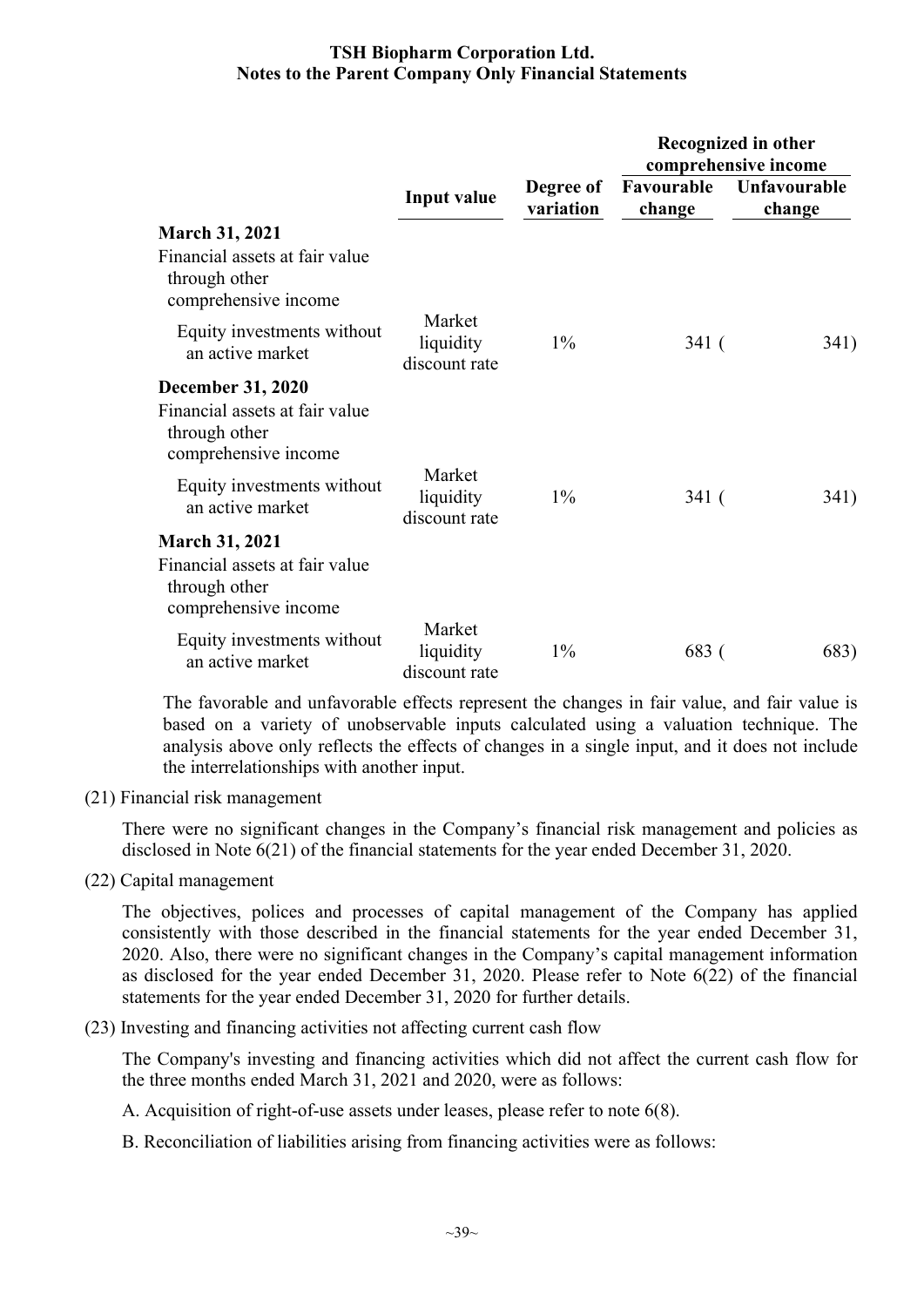|                   |                    |                  | Non-cash<br>changes |                   |
|-------------------|--------------------|------------------|---------------------|-------------------|
|                   | January 1,<br>2021 | <b>Cash flow</b> | <b>Others</b>       | March 31,<br>2021 |
| Lease liabilities | 8,783              | 1,086)           |                     | 7,697             |
|                   |                    |                  | Non-cash<br>changes |                   |
|                   | January 1,<br>2020 | <b>Cash flow</b> | <b>Others</b>       | March 31,<br>2020 |
| Lease liabilities | \$<br>4,216        | 1,060)           |                     | 3,156             |

#### **7. Related-party transactions**

(1) Parent company and ultimate controlling company

 TTY Biopharm Company Limited is both the parent company and the ultimate controlling party of the Company.

(2) Names and relationship with related parties

The followings are entities that have transactions with related party during the periods covered in the financial statements.

| Name of related parties             | Relationship with the Company |
|-------------------------------------|-------------------------------|
| <b>TTY Biopharm Company Limited</b> | Parent company                |
| American Taiwan Biopharm (Thailand) | Other related party           |
| Chuangyi Biotech Co., Ltd.          | Other related party           |

- (3) Significant related-party transactions
	- A. Operating revenue

The amounts of significant sales by the Company to its related parties were as follows:

|                                                 | For the three months ended March 31, |       |  |
|-------------------------------------------------|--------------------------------------|-------|--|
|                                                 | 2021                                 | 2020  |  |
| Parent company- TTY Biopharm Company<br>Limited | 645                                  | 458   |  |
| Other related parties                           | $\overline{\phantom{a}}$             | ,827  |  |
|                                                 | 645                                  | 2,285 |  |

The selling price and payment terms to related parties were not significantly different from those of sales to third parties. The collection terms for sales to related parties were month-end 60 days, or 14 days after the date of shipment. The collection terms for commission were month-end 30 to 90 days.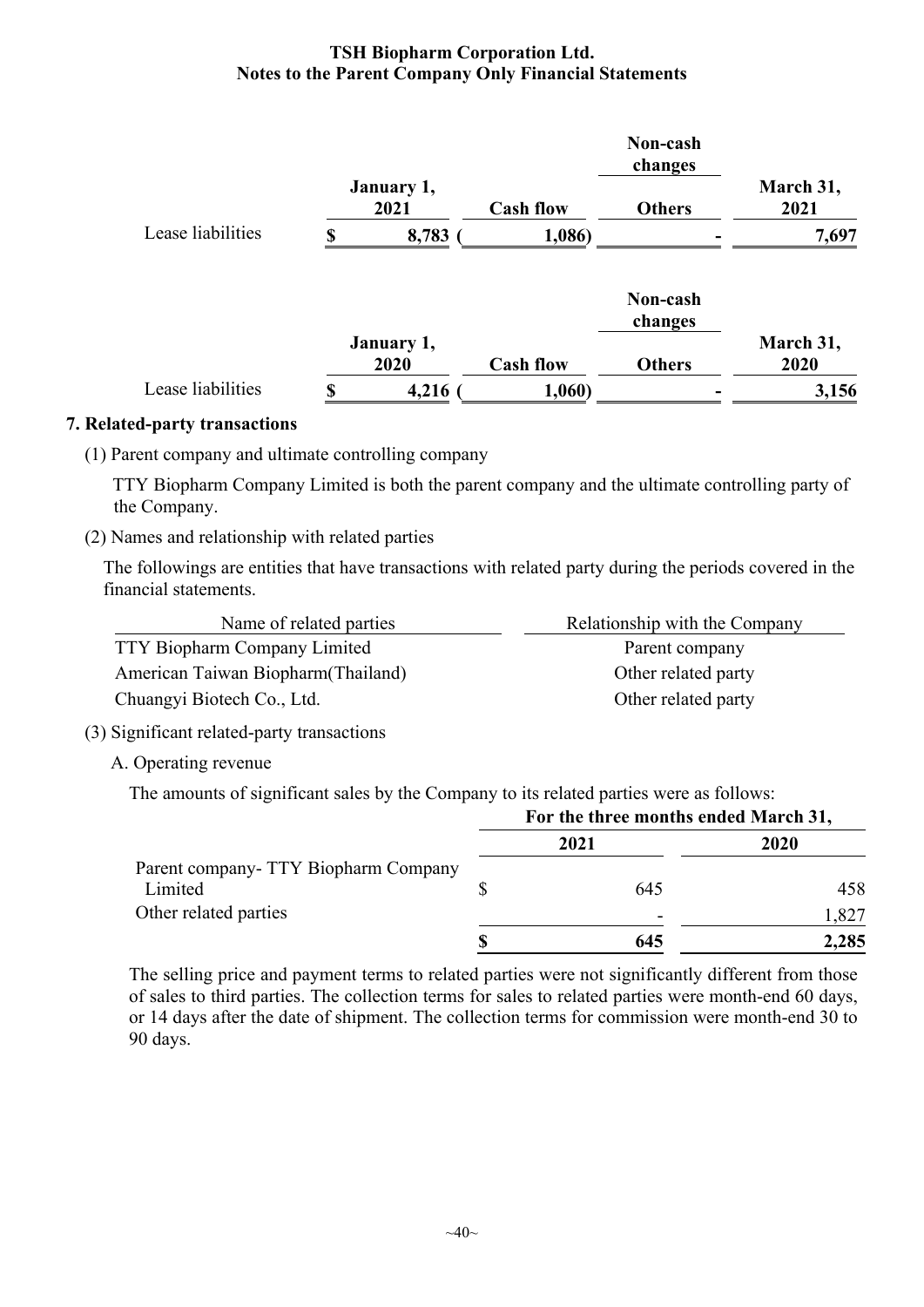#### B. Purchases

The amounts of significant purchases by the Company from related parties were as follows:

|                                               | For the three months ended March 31, |  |         |
|-----------------------------------------------|--------------------------------------|--|---------|
|                                               | 2021                                 |  | 2020    |
| Parent company- TTY Biopharm Company          |                                      |  |         |
| Limited                                       |                                      |  | 36,149  |
| Other related parties - Chuangyi Biotech Co., |                                      |  |         |
| Ltd.(Note)                                    |                                      |  | 24,312) |
|                                               |                                      |  | 11,837  |

Note: The reason of negative purchase amount with Chuangyi Biotech Co., Ltd for the three months ended March 31, 2020, please refer to note 6(5).

The pricing and payment terms with related parties were not materially different from those of purchases with third parties. The payment terms for purchases from related parties were monthend 30 and 90 days.

C. Receivables from related parties

The amounts of receivables from related parties were as follows:

|                     | <b>Related Party</b>  |                       |                          |                       |
|---------------------|-----------------------|-----------------------|--------------------------|-----------------------|
| Items               | <b>Categories</b>     | <b>March 31, 2021</b> | <b>December 31, 2020</b> | <b>March 31, 2020</b> |
| Accounts receivable | Parent company        | 455                   | 438                      | 237                   |
| Accounts receivable | Other related parties |                       | 1,983                    | 2,462                 |
| Other receivables   | Other related parties |                       | 65                       | 9.646                 |
|                     |                       | 455                   | 2,486                    | 12,345                |

#### D. Payables to related parties

The amounts of payables to related parties were as follows:

| Items                                | <b>Related Party</b><br><b>Categories</b> | <b>March 31, 2021</b> | <b>December 31, 2020</b> | <b>March 31, 2020</b> |
|--------------------------------------|-------------------------------------------|-----------------------|--------------------------|-----------------------|
| Accounts payable-<br>related parties | Parent company                            | 6.361                 | 3,114                    | 12,881                |
| Other payables                       | Parent company                            | 1.824                 | 1.731                    | 1,663                 |
|                                      |                                           | 8,185                 | 4,845                    | 14,544                |

#### F. Lease

The Company leases offices and equipments from the parent company, and the refundable deposits amounted to \$741, \$693 and \$693 as of March 31, 2021, December 31, 2020 and March 31, 2020, respectively.

In January, 2019, the Company signed a period of 2 years lease contract with the parent company for office and equipment, with a total contract amount of \$8,320. In addition, the Company and the parent company signed a new two-year lease contract of \$8,892 on December 17, 2020 to lease office and equipment. The interest expenses of \$25 and \$11 were recognized for the three months ended March 31, 2021 and 2020, respectively. As of March 31, 2021, December 31, 2020 and March 31, 2020, the balances of lease liabilities were \$7,697, \$8,783 and \$3,105, respectively.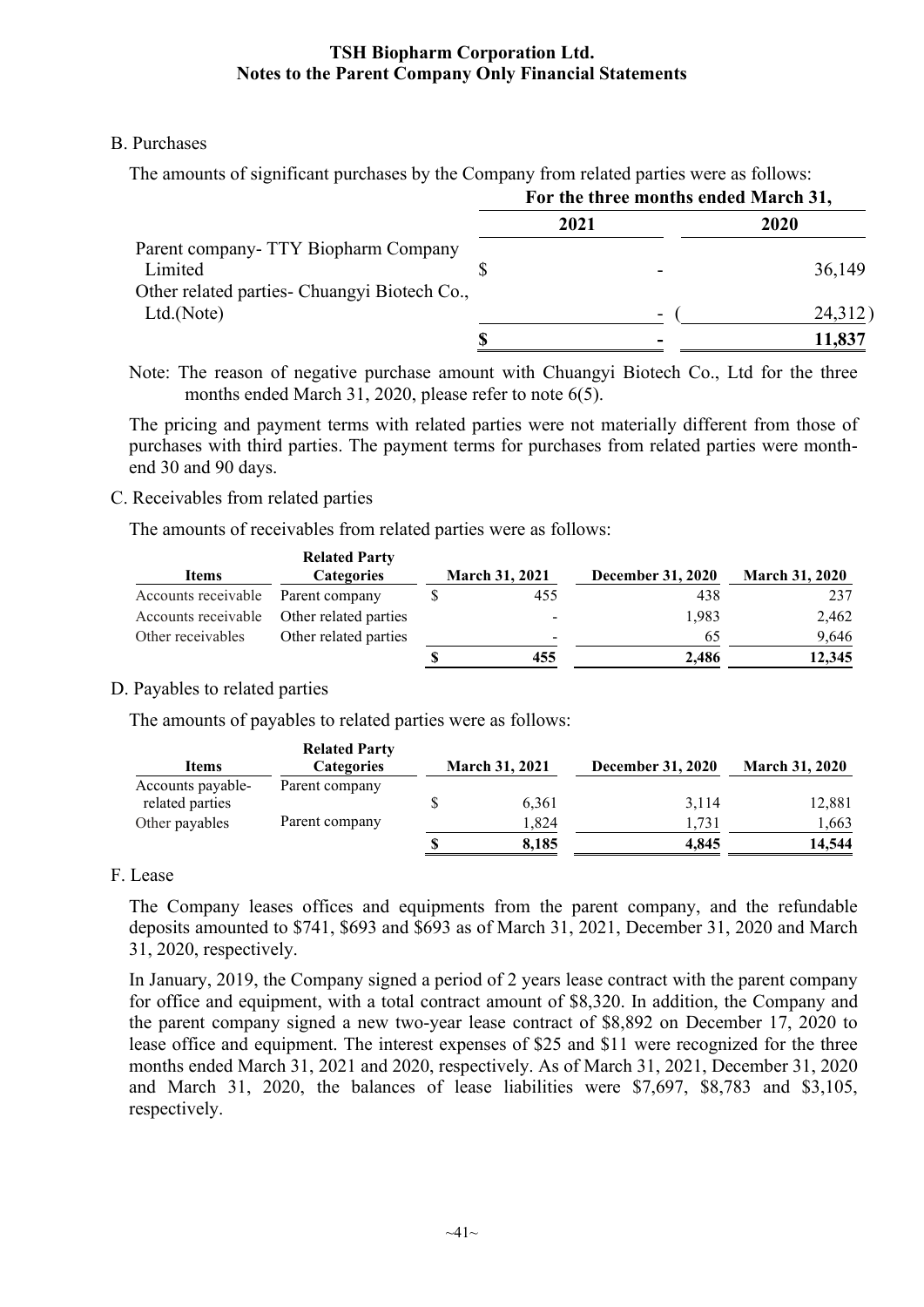## G. Others

- (A) For the three months ended March 31, 2021 and 2020, the operating expenses paid by the Company to the parent company or other related parties due to the operating and business transactions amounted to \$1,606 and \$1,351, respectively.
- (B) For the three months ended March 31, 2020, the research fee paid by the Company to the parent company for contract with research and project development is \$374.
- (C) The processing expense paid by the Company to the parent company for the processing of drugs amounted to \$16,428, which was recognized as operating cost for the three months ended March 31, 2021.
- (4) Key management personnel compensation

|                              | For the three months ended March 31, |       |       |  |
|------------------------------|--------------------------------------|-------|-------|--|
|                              | 2021                                 |       | 2020  |  |
| Short-term employee benefits |                                      | 5,257 | 7,612 |  |
| Post-employment benefits     |                                      |       |       |  |
|                              |                                      | 5,368 | 7,729 |  |

## **8. Pledged assets: None.**

# **9. Significant commitments and contingencies**

As of March 31, 2021, December 31, 2020 and March 31, 2020, the unrecognized contractual commitments of the Company were as follows:

|                                                           | <b>March 31, 2021</b> |         | <b>December 31, 2020</b> | <b>March 31, 2020</b> |  |
|-----------------------------------------------------------|-----------------------|---------|--------------------------|-----------------------|--|
| Contract with other units for research<br>and development |                       | 130,402 | 122,787                  | 195,048               |  |
| Acquisition of intangible assets                          |                       | 3,000   | 3,000                    |                       |  |
| Purchase of raw materials                                 |                       | 179,800 | 185,600                  | 203,000               |  |

# **10. Losses due to major disasters: None.**

# **11. Subsequent events: None.**

## **12. Others**

(1) The followings are the summary of employee benefits, depreciation, and amortization by function for the three months ended March 31, 2021 and 2020:

| By function                | For the three months ended March 31, |                  |              |                  |                  |              |
|----------------------------|--------------------------------------|------------------|--------------|------------------|------------------|--------------|
|                            |                                      | 2021             |              | 2020             |                  |              |
|                            | Operating                            | <b>Operating</b> |              | <b>Operating</b> | <b>Operating</b> |              |
| By item                    | cost                                 | expenses         | <b>Total</b> | cost             | expenses         | <b>Total</b> |
| Employee benefits          |                                      |                  |              |                  |                  |              |
| Salary                     |                                      | 22,370           | 22,370       |                  | 26,631           | 26,631       |
| Labor and health insurance |                                      | 1,885            | 1,885        | -                | 1,654            | 1,654        |
| Pension                    |                                      | 1,133            | 1,133        | -                | 841              | 841          |
| Director's remuneration    | $\overline{\phantom{0}}$             | 510              | 510          | -                | 1,043            | 1,043        |
| Others                     |                                      | 766              | 766          | -                | 2,681            | 2,681        |
| Depreciation               |                                      | 1,882            | 1,882        | -                | 1,795            | 1,795        |
| Amortization               |                                      | 638              | 638          | -                | 618              | 618          |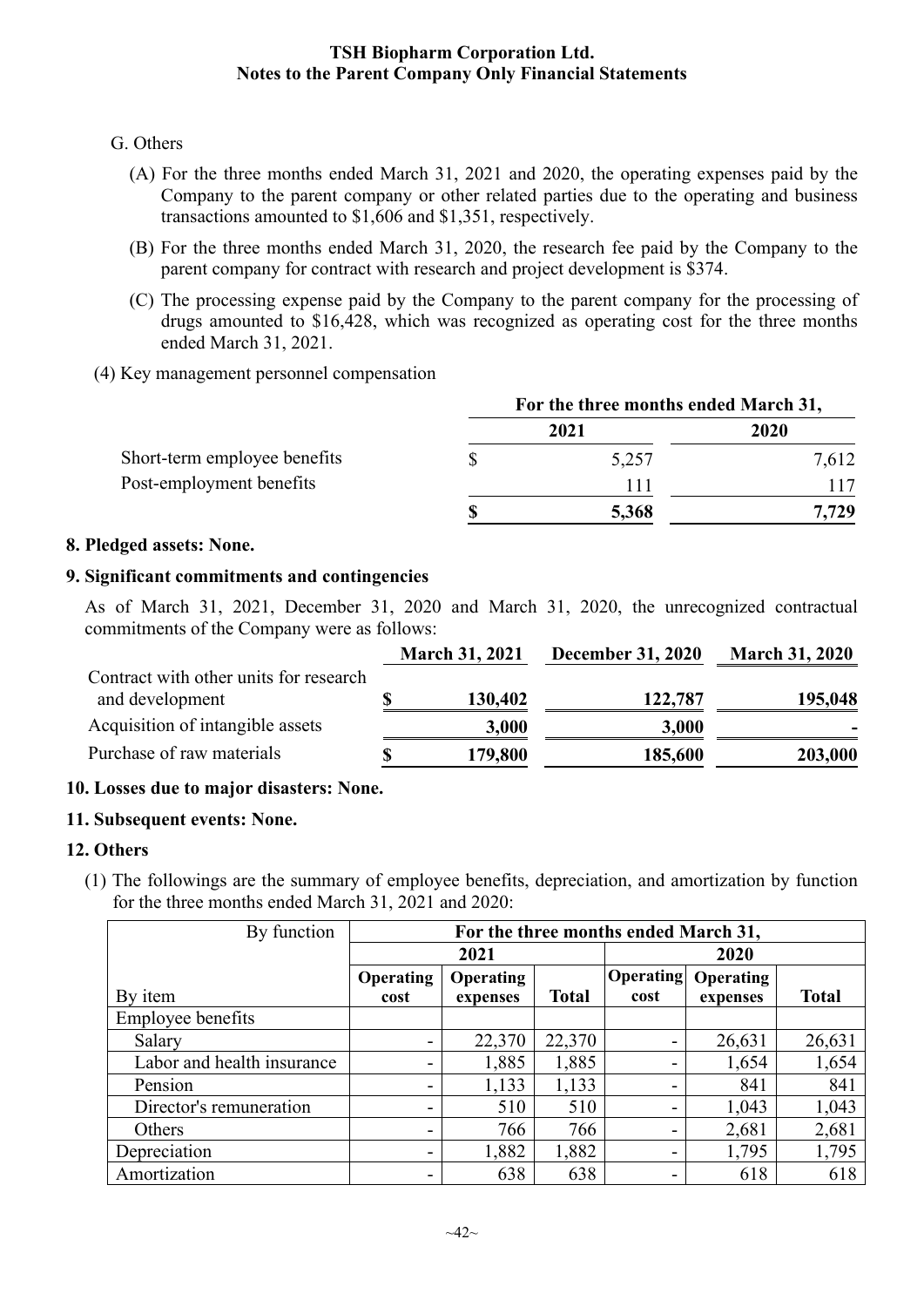## (2) Others:

The Company donated \$190 and \$183 to related medical foundation and associations to support non-profit organizations developing drugs, promoting disease prevention and correct dosages for the three months ended March 31,2021 and 2020, respectively.

(3) Seasonality of operations:

The operations are not affected by seasonal factors or cyclical factors.

#### **13. Other disclosures**

(1) Information on significant transactions

The following is the information on significant transactions required by the "Regulations Governing the Preparation of Financial Reports by Securities Issuers" for the Company

- A. Loans to other parties: None.
- B. Guarantees and endorsements for other parties: None.
- C. Securities held as of March 31, 2021 (excluding those investments in subsidiaries, associates and joint ventures):

| III THUUSUNUS UI I VUW TULWUH DUNUIS   |                                                           |                                 |                                                                                        |                             |                   |                                      |               |      |
|----------------------------------------|-----------------------------------------------------------|---------------------------------|----------------------------------------------------------------------------------------|-----------------------------|-------------------|--------------------------------------|---------------|------|
|                                        |                                                           |                                 | Ending balance                                                                         |                             |                   |                                      |               |      |
| Name of<br>holder                      | Category and name<br>of security                          | Relationship<br>with<br>company | Account title                                                                          | Shares/Units<br>(thousands) | Carrying<br>value | Percentage of<br>ownership<br>$(\%)$ | Fair<br>value | Note |
| TSH<br>Biopharm<br>Corporation<br>Ltd. | Lumosa<br>Therapeutics Co.,<br>Ltd.                       |                                 | Current financial<br>assets at fair value<br>through other<br>comprehensive income     | 1,765                       | 63,365            | 1.20%                                | 63,365        |      |
| $^{\prime\prime}$                      | Fubon Financial<br>Holding Co., Ltd.<br>Preferred stock B |                                 | Non-current financial<br>assets at fair value<br>through other<br>comprehensive income | 2,500                       | 155,500           | $0.38\%$                             | 155,500       |      |
| $^{\prime\prime}$                      | Union Bank of<br>Taiwan Preferred<br>stock A              |                                 | $^{\prime\prime}$                                                                      | 400                         | 21,280            | 0.20%                                | 21,280        |      |
| $^{\prime\prime}$                      | CellMax Ltd.<br>Preferred stock                           |                                 | $^{\prime\prime}$                                                                      | 1,593                       | 49,271            | 1.95%                                | 49,271        |      |
| $^{\prime\prime}$                      | Chuangyi Biotech<br>Co., Ltd.                             |                                 | $^{\prime\prime}$                                                                      | 1,320                       | 14,563            | 3.89%                                | 14,563        |      |

(In Thousands of New Taiwan Dollars)

- D. Individual securities acquired or disposed of with an accumulated amount exceeding the lower of NT\$300 million or 20% of the capital stock: None.
- E. Acquisition of individual real estate with amount exceeding the lower of NT\$300 million or 20% of the capital stock: None.
- F. Disposal of individual real estate with amount exceeding the lower of NT\$300 million or 20% of the capital stock: None.
- G. Related-party transactions for purchases and sales with amounts exceeding the lower of NT\$100 million or 20% of the capital stock: None.
- H. Receivables from related parties with amounts exceeding the lower of NT\$100 million or 20% of the capital stock: None.
- I. Trading in derivative instruments: None.
- (2) Information on investees: None.
- (3) Information on investment in mainland China: